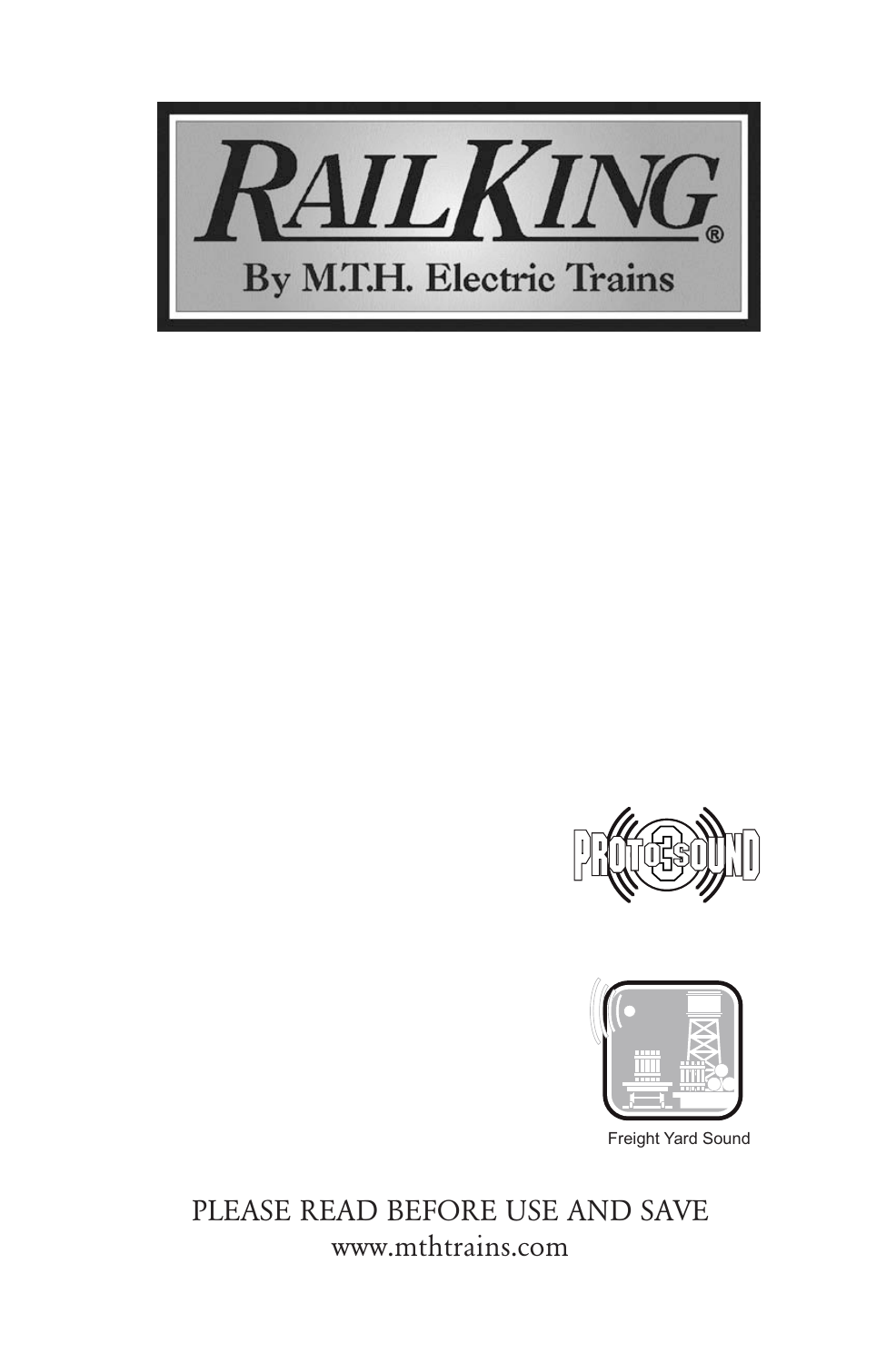# PS 3.0 Enhancements

Here are some of the exciting changes incorporated into your new MTH Proto- Sound<sup>®</sup> 3.0 Locomotives. More advanced features such as Custom Speed Tables and Advanced Consisting can be found in the DCC section of this manual.

## Conventional (Analog) AC/DC Start-up/Shut-down

Your new MTH PS3.0-equipped locomotive no longer has batteries. It uses Super Capacitors to hold the engine board alive for a short time when you shut off or interrupt track power. Because of this, when you first apply track power to your PS3.0 equipped O Gauge engine, you will notice the headlight comes on but nothing else. This is perfectly normal. The capacitors are charging up during this time. The wait time depends upon how long it's been since you last applied power to the engine. Typically it will take 1-15 seconds to fully charge. NOTE: The 1-15 second charging wait time ONLY applies to conventional AC track power.

Once the headlight shuts off, the engine will play its start-up sounds and all the lights will come back on, simultaneously. Smoke too if you have it turned on.

The capacitors hold enough charge to play the full shut-down sounds. Also, the capacitors allow you to operate your engine in conventional mode just like you would any other conventionally-controlled engine. Finally, because there are no batteries, you will notice there is no external charging jack on the engine or tender.

## Activating DCC Mode

Your MTH Locomotive has a DCC Decoder installed. However, in order to activate DCC Mode, you must install a DCS/DCC switch.

For Installation instructions, please contact MTH Electric Trains

Telephone: 410-381-2580; Fax: 410-423-0009; service@mth-railking.com, 7020 Columbia Gateway Drive, Columbia MD 21046-1532

### CAUTION:

Do not apply DCS signals and DCC signals to the same track simultaneously. The signals are not compatible, mixing the DCS and DCC signals will damage the DCS TIU unit.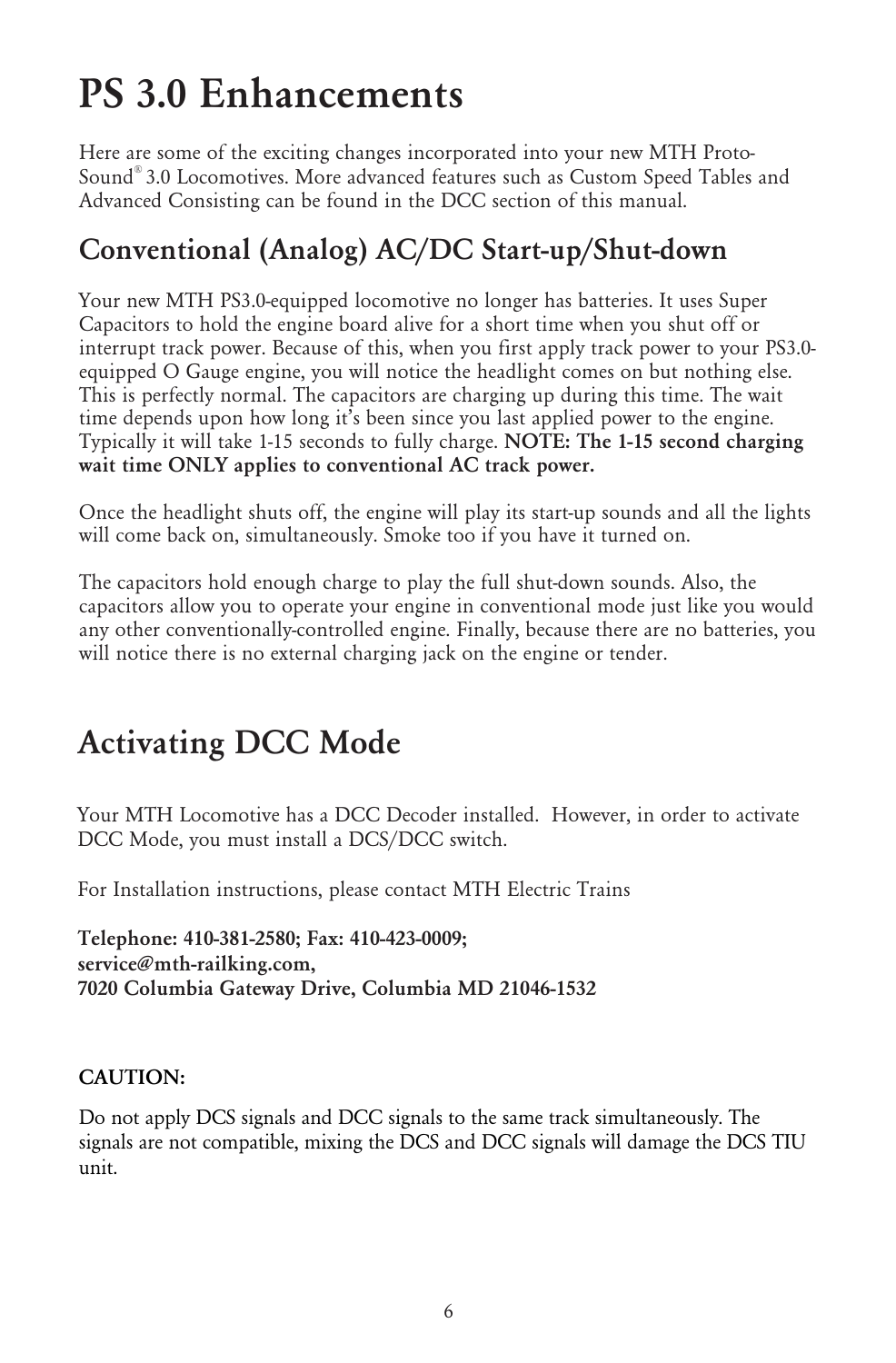## Programming Track (for DCC operation)

Your MTH PS3.0-equipped O Gauge engine can function on Programming Track outputs from DCC systems. Most DCC systems can support the current requirements of the engine as long as it's not started up. If you plan on powering up the MTH engine on your programming track, you may want to consider a DCC Programming Track Booster.

## Loading Engine Firmware

Your new MTH PS3.0-equipped O-Gauge engine affords you the ability to load Engine firmware. Loader version 2.30 or later will allow you to do this. Please refer to the Loader program's instructions for more details. So, as MTH releases new features or updates you will be able to take full advantage without having to ship your favorite engine anywhere. All new updates are available on our website. MTH will make announcements as they are available. Not all updates will apply to all engines. NOTE: Requires a TIU w/ version 4.20 or later firmware, and requires Consumer Loader version 2.30 or later.

## LED Lighting

Gone are the incandescent bulbs. Your new PS3.0-equipped engine has LED lighting. MTH uses various colored LEDs to simulate the correct lighting on your engines from the warm, yellow-orange colored light coming out of an old lantern on your favorite steam engine to the high-intensity halogen lamp on the latest modern diesels, LED's allow for various, correct colors. Also, they require less power and do not emit as much heat as incandescent bulbs.

# Modes of Operation

There are 4 options for operating your MTH Proto-Sound® 3.0-equipped engine;

-Conventional AC -Conventional DC -DCS - MTH Digital Command System -DCC

When the locomotive is placed on the track and power is applied to the track the locomotive will detect the type of control system being used and respond accordingly. Below is an overview of the 4 different systems.

NOTE: You'll need to have the DCC/DCS switch set correctly if your using one of those two modes.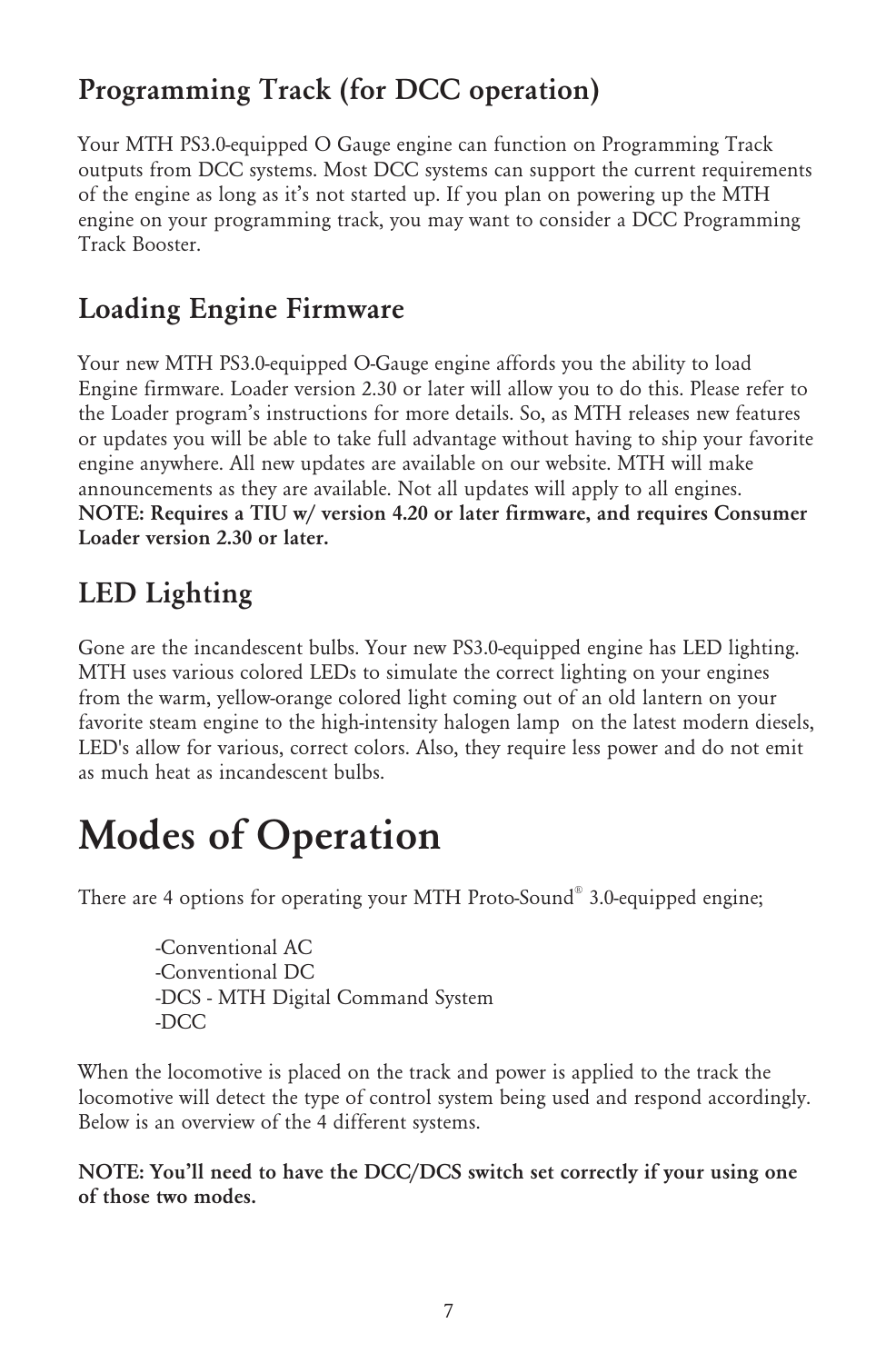## Conventional AC Operation

When using conventional AC power, the engine will respond to changes in track voltage. An increase in track voltage will increase the locomotive speed and a reduction in track voltage will reduce the engine speed.

A short interruption (approximately 1 to 2 seconds) in the track voltage will cause the engine to cycle in the sequence for each track voltage interruption (neutral – forward – neutral – reverse) When power is first applied to the track, the locomotive will be silent for 1-20 seconds and the headlight will be on, indicating the super capacitors are charging (The super capacitors provide power to the sound system during direction changes or intermittent drops in track power due to dirty track or on switches, when operating in conventional mode). When the super capacitors are charged, all the lights will come on and the engine sounds will start up. There should be no movement, as the engine is in neutral. Causing a short interruption of track power by using the direction button on the transformer, or by bringing the throttle to 0 volts and back again, will change the sequence to the forward state. Then increasing the throttle will begin to move the engine forward, and speed will increase as the throttle is advanced.

If there is another interruption in track power the sequence will change to the neutral position again. The engine will remain in the neutral state until there is another interruption in track power. The next interruption in track power will move the sequence to the reverse state. The engine will now move in the reverse direction. If the power interruption was accomplished by using the direction button and the throttle position was not changed, the engine will run in the reverse direction at the same speed that it was traveling in the forward position.

Subsequent interruptions in track power of 1-2 seconds will continue the sequence rotation. If you happen to interrupt track power for longer than about 2 seconds, the engine will begin its shut down sounds. If this occurs you can cycle the direction sequence again to get back to the direction you wish to move and once the engine starts moving its shut down sounds will stop playing (SEE PAGE 9 (direction cycle phases)).

In conventional AC operation the whistle sound, the bell sound, PFA sounds and other operational functions can be accessed if your transformer has a horn/whistle button and a bell button. By using combinations of button presses, different commands besides blowing the whistle and ringing the bell can be initiated.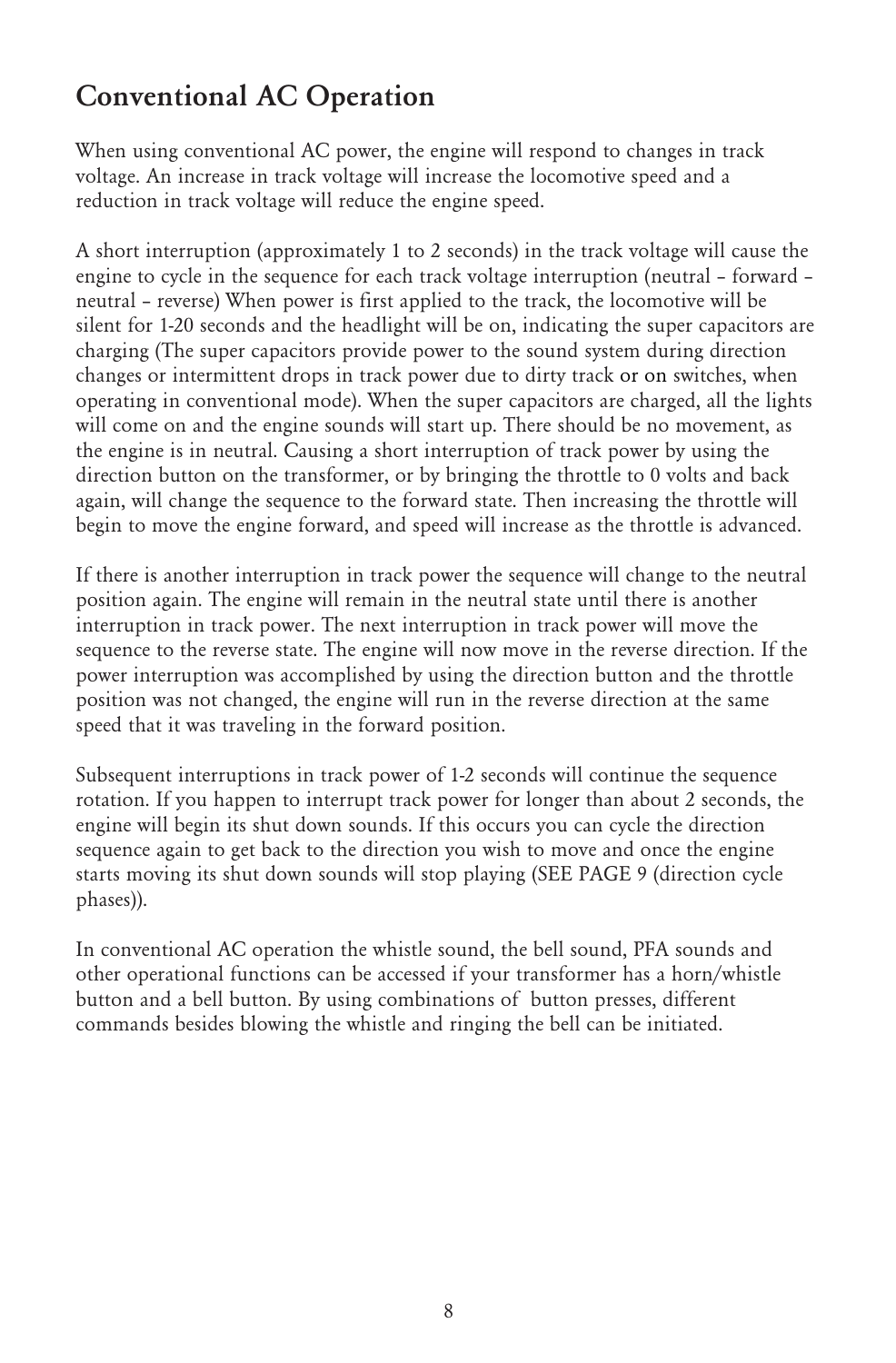## Proto-Sound® 3.0 Conventional AC Operating **Instructions**

### Activating Proto-Sound® 3.0 Conventional AC Mode Features

Throttle - To increase or decrease track voltage, and therefore train speed, turn the throttle control knob. Turning clockwise will increase voltage and speed, while turning counterclockwise will decrease voltage and speed. The engine will maintain the speed you set after you release the throttle until you turn it again to change the voltage and speed.

Bell - To sound the bell, in an engine equipped with a bell firmly press and release the Bell button. To turn the bell off, press and release the Bell button again. The bell will continue to ring from the time you turn it on until you press and release the button again to turn it off.

Horn/Whistle - To sound the whistle, firmly press the Horn/Whistle button. The whistle will sound for as long as you continue to depress the button. It will stop when you release the button.

Direction - Your train is programmed to start in neutral. The train will always cycle neutral-forward-neutral-reverse with each press and release of the direction button. The engine is programmed to restart in neutral each time the track voltage is turned off for 25 seconds or more.

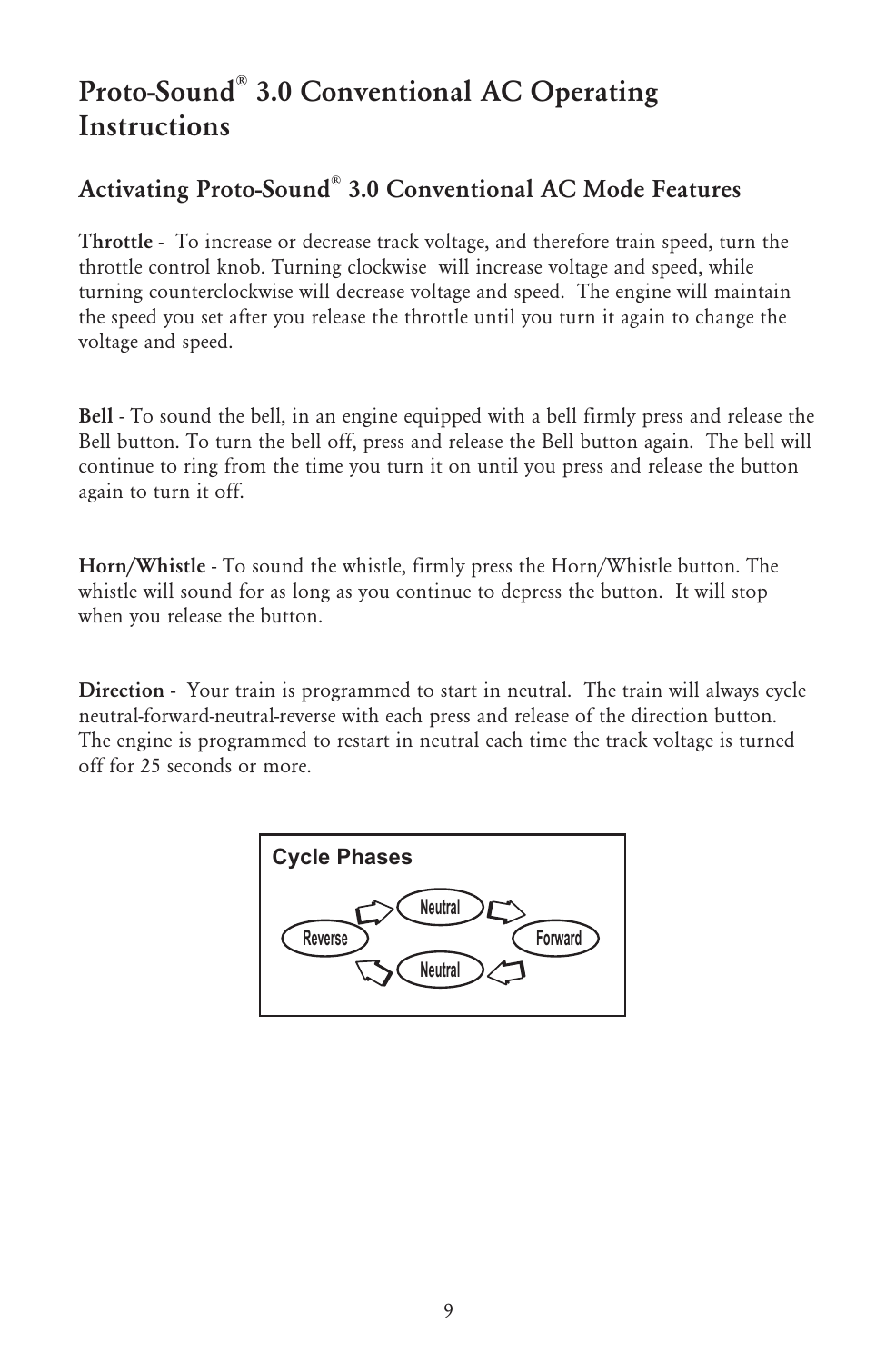#### Manual Volume Control

To adjust the volume of all sounds made by this engine, turn the manual volume control (fig. 7) clockwise to increase the volume and counterclockwise to reduce the volume. Turning the manual volume control completely counterclockwise will turn of all of the engine sounds and announcements.



*Figure 6: Manual Volume Control* 

Proto-Sound® 3.0 features are activated by sequences of Bell and Horn button pushes described below. Please read the full descriptions of each feature before using it. To use these buttons to activate features rather than to blow the horn or ring the bell, you should tap the buttons very quickly with a ½-second pause between button presses. You may need to practice your timing to make this work smoothly.

|         |                    | <b>Timing Chart</b> |                                 |         |
|---------|--------------------|---------------------|---------------------------------|---------|
| Press   | $\frac{1}{2}$ Sec. | Press               | $\frac{1}{2}$ Sec.              | Press   |
| Horn    | Pause              | Bell                | Pause                           | Bell    |
| Short & |                    | Short &             |                                 | Short & |
| Firm    |                    | Firm                |                                 | Firm    |
|         |                    |                     | Total Time Lapse: 1 1/2 Seconds |         |

| <b>Feature to Be Activated</b>        | <b>Button Code:</b>                         |
|---------------------------------------|---------------------------------------------|
| Marker Lights*                        | 1 Bell, 1 Horn/Whistles                     |
| PFA (Passenger/Freight Announcements) | 1 Bell, 2 Horn/Whistles                     |
| Fire the Rear Coupler                 | 1 Bell, 3 Horn/Whistles                     |
| Fire the Front Coupler                | 1 Bell, 4 Horn/Whistles                     |
| Speed Control On/Off                  | 1 Horn/Whistle, 2 Bells (from Neutral only) |
| Lock into a Direction                 | 1 Horn/Whistle, 3 Bells                     |
| Reset to Factory Defaults             | 1 Horn/Whistle, 5 Bells (from Neutral only) |

\*Only applicable to engines equipped with marker lights

### **Marker Lights (On/Off) (if equipped)**

By default your Marker Lights are set to ON. To toggle the Marker Lights, perform the following sequence on your AC transformer:

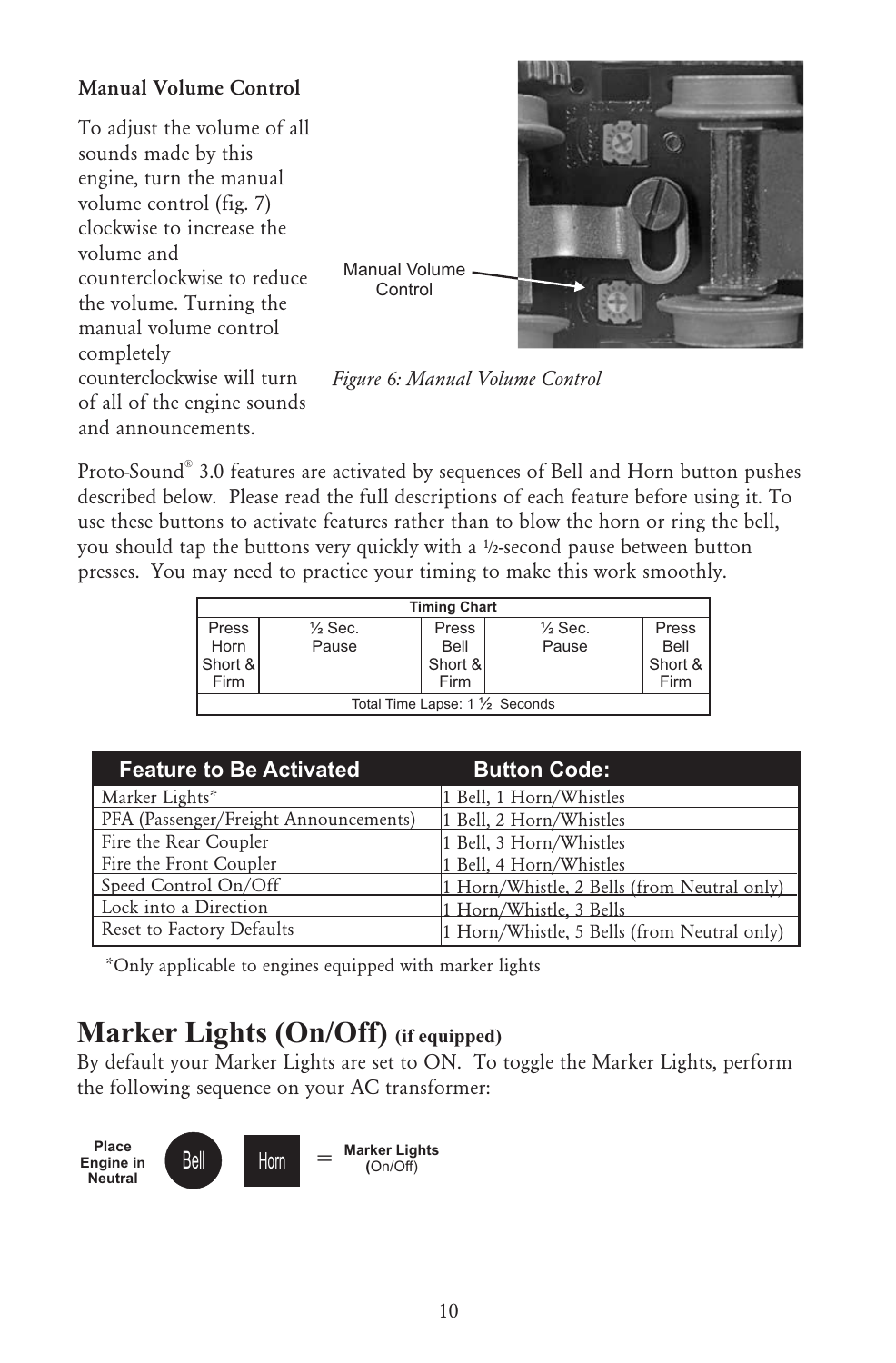### Passenger/Freight Announcements (PFA)

Your engine is equipped with a sound package of either passenger station announcements or freight yard sounds that you can play when you pull into a station or a yard. Each sequence described below will play as long as it is left on, randomly generating sounds, but be sure to allow approximately 30 seconds between the button pushes described below to allow the PFA sufficient time to run through each sequence.

> •To cue the sound system to play the PFA, quickly but firmly tap the Bell button once followed by 2 quick taps of the Horn button while the engine is moving. Tap the buttons quickly but allow approximately ½ second between each press.

• Press the Direction button once to stop the engine. This will trigger the first sequence of PFA. The reverse unit is temporarily disabled so that the train will not move as you use the Direction button to trigger the sounds. Proto-Sound 3.0 has disabled operator control over the Horn and Bell buttons until the full PFA sequence is complete.

•After waiting about 30 seconds for that sequence to run, press the Direction button again to trigger the second sequence of PFA.

•After about 30 seconds, press the Direction button again to trigger the third PFA sequence.

•Again, after allowing about 30 seconds for that sequence to run, press the Direction button one more time to trigger the fourth and final PFA sequence. The PFA will continue and within a few seconds the bell will begin ringing, then the engine will begin moving at the current throttle setting, in the same direction it was traveling when you began the sequence. Once the bell turns off, the operator regains control of the transformer's bell and Horn buttons and can ring the bell or blow the Horn as usual.

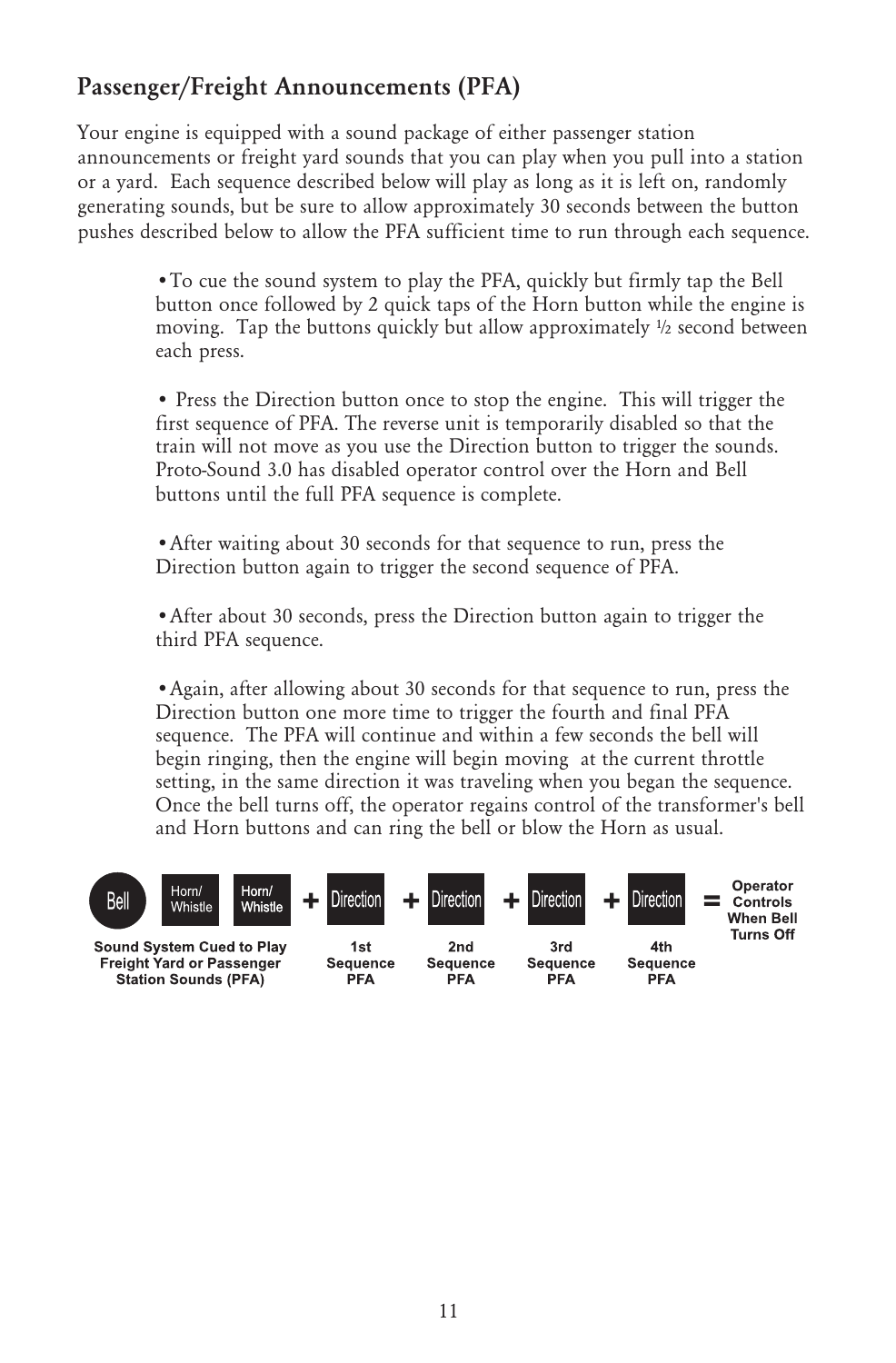### Tips on Using PFA

•You can terminate PFA at any time by turning off power to the track for 15 seconds.

•You do not have to be in Forward to use PFA. At the conclusion of the full sequence, the train will pull away from the station or yard in whatever direction you were going when you activated the feature.

•You can use PFA even if you are double-heading with another engine. If the second engine is not equipped with Proto-Sound® 3.0, you must remember not to leave the throttle at a high voltage level once you have stopped the engine to run the PFA. Otherwise, the engine without PFA will begin vibrating on the track as its motors strain to move the train, since they cannot be automatically disabled during the PFA cycle (or if an original Proto-Sound® engine, PFA are triggered differently and that engine's motor-disable feature will not be active when you run PFA in Proto-Sound  $\degree$  3.0).

•PFA can be triggered from Neutral. It will operate the same as if triggered while in motion except that, at the conclusion of the PFA, the engine will depart in the next direction of travel, as opposed to the direction it was traveling before entering Neutral.

## Proto-Coupler<sup>™</sup> Operation

This locomotive is equipped with one or more coil-wound Proto-Couplers for remote ® uncoupling action. Because Proto-Couplers are controlled through the Proto-Sound 3.0 microprocessor, they do not require an uncoupling track section or modification to your layout to function. You can fire a coupler from neutral or while in motion. Use the code shown below (and in the chart on p. 21) to fire the coupler(s).

### Rear Coupler:

To fire the rear coupler, quickly tap the Bell button once followed by three quick taps of the Horn button, allowing approximately ½ second to lapse between each quick button press. The sound of the liftbar and air line depletion will play, and the knuckle will be released.



#### Front Coupler:

To fire the front coupler (if your engine has one), quickly tap the Bell button once followed by four quick taps of the Horn button, allowing approximately ½ second to lapse between each quick button press. The sound of the liftbar and air line depletion will play, and the knuckle will be released.

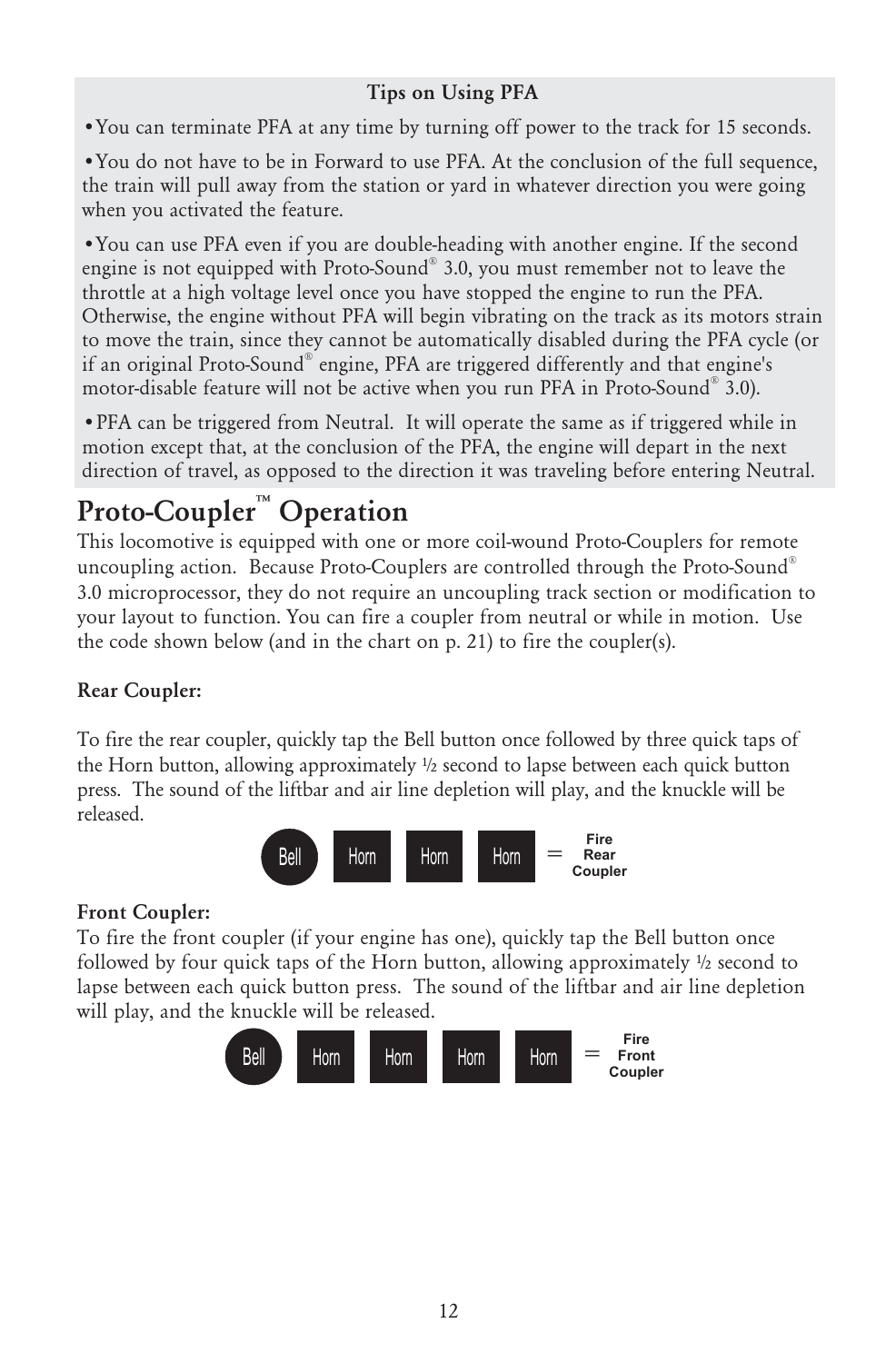## Speed Control

M.T.H. engines equipped with Proto-Sound® 3.0 have speed control capabilities that allow the engine to maintain a constant speed up and down grades and around curves, much like an automobile cruise control. You can add or drop cars on the run, and the engine will maintain the speed you set.

While the engine is programmed to start with the speed control feature activated, you can opt to turn it off. This means the engine's speed will fall as it labors up a hill and increase as it travels downward. It is also affected by the addition or releasing of cars while on the run. Because the engine will run more slowly at a given throttle voltage when speed control is on than when it is off, you should adjust the throttle to a lower power level for operation with speed control off to avoid high-speed derailments. When speed control is off, the volume will drop to allow for better low voltage operation.

To turn speed control on and off, put the engine in neutral, then quickly tap the transformer's Horn button one time then quickly tap the Bell button two times, allowing approximately  $\frac{1}{2}$  second to lapse between each quick button press. Two horn blasts will indicate that the engine has made the change. Repeat the 1 horn, 2 bells code to return it to the other condition. You will want to do this during the initial neutral upon start-up if you ever couple this engine to another engine that is not equipped with speed control to avoid damaging the motors in either engine. Each time you shut down the engine completely, it will automatically turn speed control on.



## **Locking Locomotive Into A Direction**

You can lock your engine into a direction (forward, neutral, or reverse) so that it will not change directions. To do this, put the engine into the direction you want (or into neutral to lock it into neutral), run it at a very slow crawl (as slowly as it will move without halting), and quickly but firmly tap the Horn button once followed by three quick taps of the Bell button, allowing approximately  $\frac{1}{2}$  second to lapse between each quick button press. Two horn blasts will indicate that the engine has made the change. The engine will not change direction (including going into neutral) until you repeat the 1 horn, 3 bells code to return the engine to its normal condition, even if the engine is kept without power for extended periods of time.

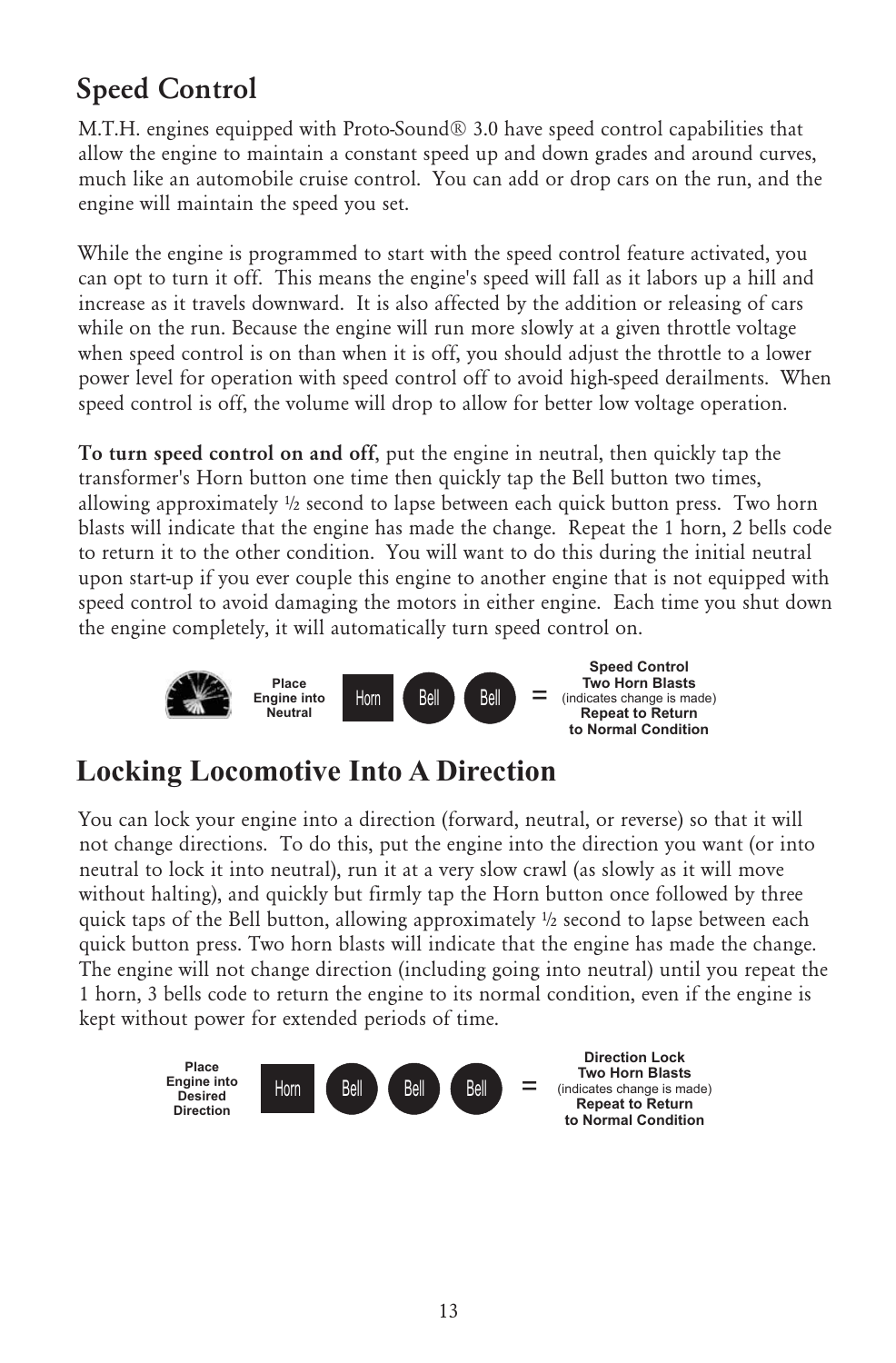## Reset to Factory Default

To override the settings you currently have assigned to the engine and reset it to its factory defaults, while in Neutral tap the Horn button quickly once, followed by five quick taps of the Bell button, allowing approximately  $\frac{1}{2}$  second to lapse between each quick button press. Two horn blasts will indicate that the engine has made the change.



### Automatic Sound Effects

Certain Proto-Sound<sup>®</sup> 3.0 sound effects automatically play in programmed conventional mode conditions:

- •Squealing Brakes play any time the engine's speed decreases rapidly.
- •Cab Chatter plays at random intervals when the engine idles in neutral.
- •Engine Start-up and Shut-down sounds play when the engine is initially powered on or is powered off for five seconds or more.

## Conventional DC Operation

Your MTH locomotive will operate on conventional DC track voltage also. However, functions such as sounding the horn, ringing the bell and the PFA sounds cannot be initiated in conventional DC. Only the engine sounds, smoke, squealing brakes and idle sounds will function.

Operation of your MTH Proto-Sound® 3.0 engine in conventional DC is very similar to operating a conventional AC engine. As you increase track voltage, engine speed increases.

As the track voltage is decreased, engine speed is decreased. When track voltage polarity is reversed using the polarity or direction switch on the power pack, the engine will run in the opposite direction. The electronics in your MTH Proto-Sound® 3.0 locomotive are designed to slowly change direction without a need to change the throttle, if you so desire.

Just change the polarity switch on your DC power pack and the engine will gradually come to a stop and then automatically begin traveling in the opposite direction. The speed will build up to the same speed that the engine was going in the previous direction. When power is first applied to the locomotive, the engine's sounds will start up when the track voltage reaches about 8 VDC. To get your locomotive moving, after the startup sounds have finished and the locomotive is idling, slowly increase the track voltage until the locomotive is traveling at the desired speed.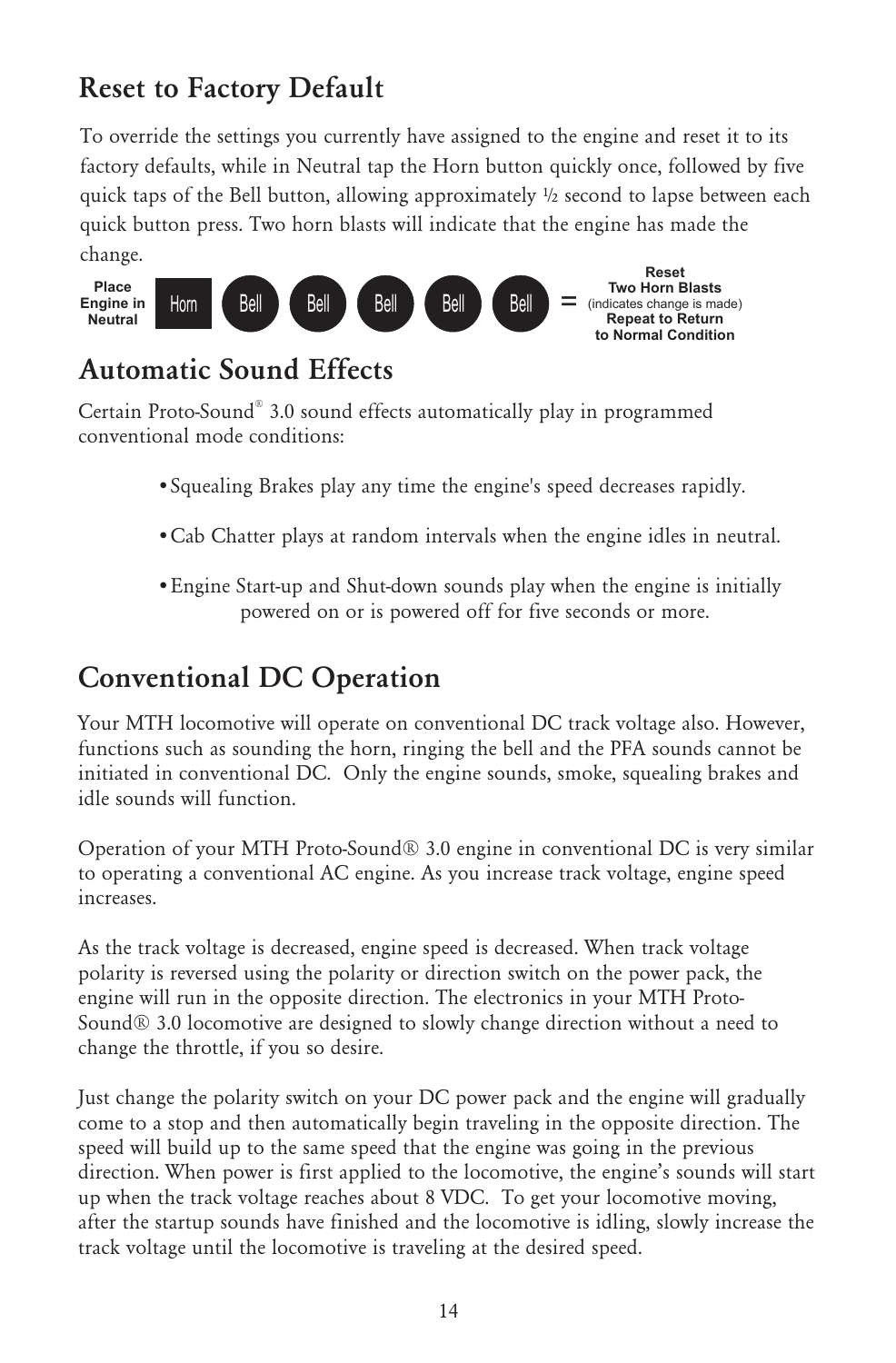NOTE – If you apply more than 9.0VDC to the engine at start-up the engine will not move. This is normal. We refer to this as "Anti-Jackrabbit" and this feature prevents your model from taking off at high track voltages. Simply lower the track voltage down below 9.0VDC and then back up to get your engine moving. This applies only when you start up your engine.

## DCS - Digital Command System

While the acronyms are close, this is where the similarity ends between DCC and DCS. Yes they are both digital control systems. However, M.T.H. DCS is not DCC. There are several proprietary versions of DCC on the market, but DCS is not one of them. M.T.H.'s DCS System is a proven technology in the O Gauge, One Gauge, and HO Gauge markets. First the power signal in DCS is not the command signal. Next DCS employs a fully functional bi-directional communication scheme opening a vast range of advanced features and yet so simple and intuitive that you can enjoy them. No programming tracks, bits and bytes, or conversion of binary to hexadecimal numbers here. To add an engine in DCS, press "ADD ENGINE". After that, if you want to start your engine just press "START UP" or to turn the smoke unit on or off, just press "SMOKE". No combination of letters or numbers to remember.

Additional details can be found in the DCS manual that accompanies your DCS system or on the MTH Web site, www.mthtrains.com With DCS, you can have a whole fleet of MTH PS 3.0 engines on the rails and they will remain shut down until you command them to start up.

## DCC - Digital Command Control

DCC is a popular digital command scheme wherein the track power is also a digital control signal. That is, using a DCC controller, you can communicate with multiple engines and have all of them moving at different speeds and in varying directions on the same track at the same time. The power/command signal remains constant and engines are commanded to perform as desired. Your MTH PS3.0-equipped engine has the ability to decode and respond to these DCC commands. This allows you to mix and match MTH PS3—equipped engines as well as operate them with any other manufacturer's DCC-decoder equipped engine. The best part about your MTH PS3.0 equipped engine is that the decoder is built right in. No need to remove the hood and install speakers or boards. It's all done for you at the factory. Each PS3.0-equipped engine has a full complement of lights, sounds, smoke (if equipped). Just set the model on the rails, apply DCC power and hit F3 on your DCC handheld controller and you're off and running.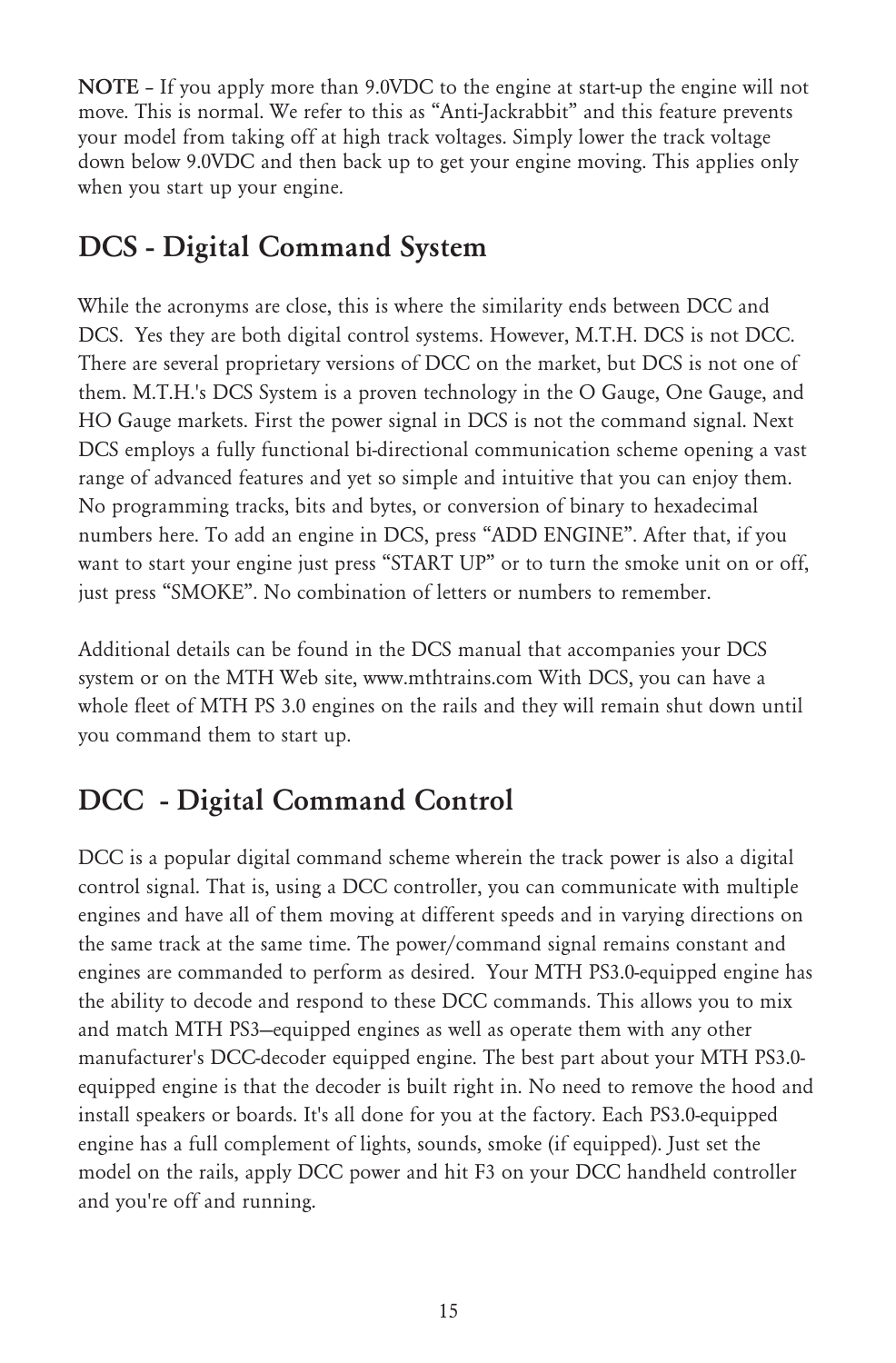### Basic DCC Operation:

Your MTH PS3.0-equipped engine takes full advantage of DCC's capabilities. Below are the basic commands you'll want to know to get started running quickly. Please refer to the Advanced DCC Operation section of the manual if you want to dig into the full capability of DCC.

Each engine type may have a slightly different F Function list. This depends upon whether it's steam, diesel, or electric and whether it has smoke or not. Please refer to the table of Default CV Values for your particular engine's F Functions. A note about enabling/disabling F Functions in DCC - Depending upon the DCC system you have you may need to toggle a particular F Function on then off to actually get it to enable. Some DCC systems do this for you automatically and others allow you to set particular F Function buttons to either be set for momentary or toggle. Please refer to your DCC control station manufacturer's manual for more information on how they handle F Function buttons.

Your MTH PS3.0-equipped engine's default short address is 3. So all you have to do is power up your DCC system and call up Locomotive 3 to begin.

### Start-Up/Shut-Down

#### F3 – Start-Up/Shut-Down

Pressing this twice (toggle on then off) will start up your engine. When you apply DCC power your MTH PS3.0-equipped engine will remain dark and quiet. Since you likely don't want to run the engine this way, simply press F3 twice to start your engine. The lights, sound and smoke (if equipped) will come on.

Note – You are actually able to move the engine in DCC without starting it up. Just increasing the throttle will cause the engine to move. In order for F3 to function correctly the engine must NOT be moving.

To shut your engine down, press the F3 button twice. This will play the shut down sounds and then turn the lights and smoke and sounds off. As long as there is DCC power still on the track the engine can be started up again by pressing the F3 button twice.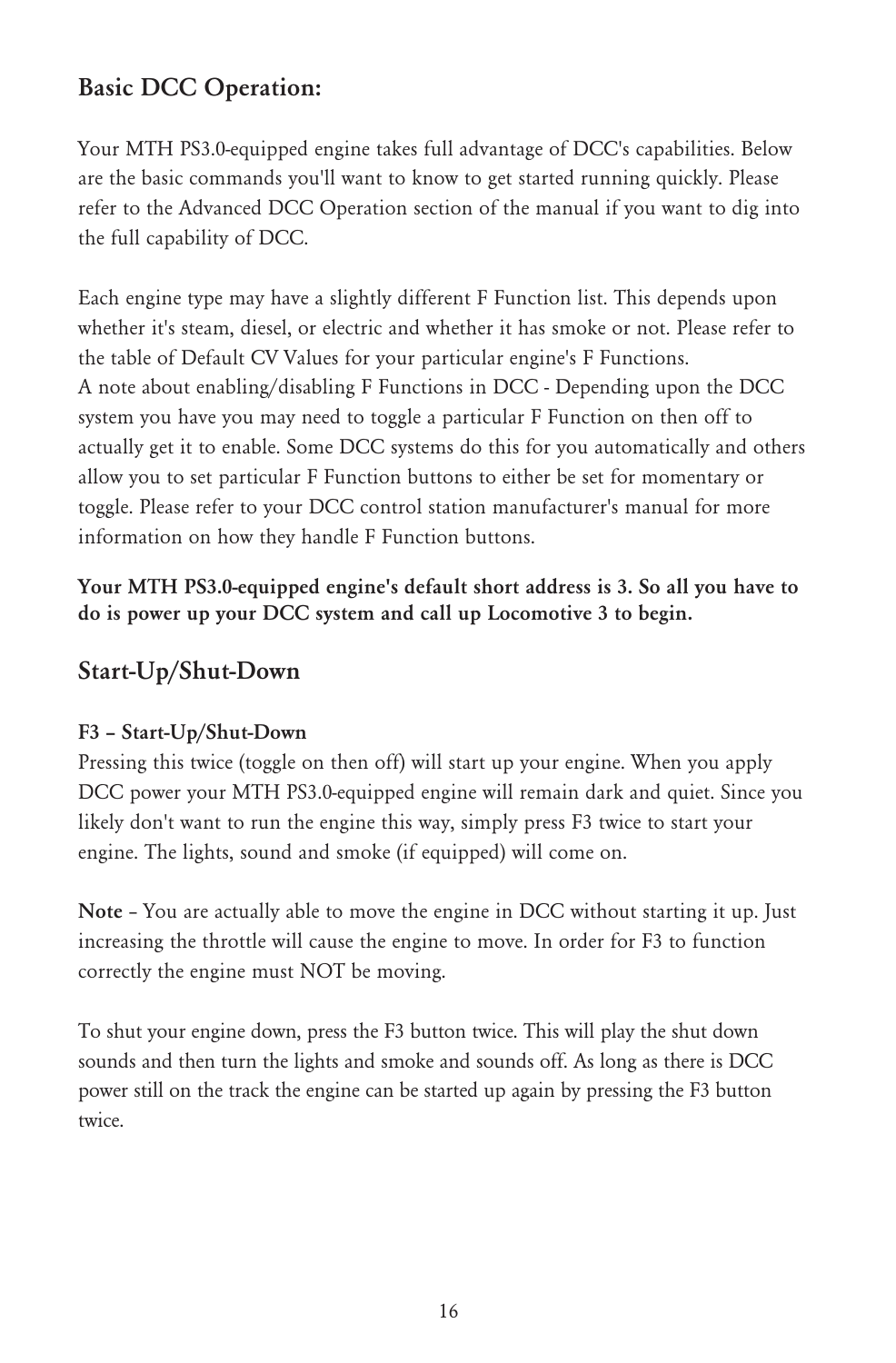### Bell/Whistle (Horn)

### F1 – Bell

To activate the Bell press F1. To deactivate it, hit F1 again

F2 – Whistle (Horn)

To activate the Whistle/Horn, press F2. To shut it off either let off the F2 button or press and release it

### **PFA**

### F4 – PFA

PFA in MTH lingo stands for Passenger/Freight Announcements. Your engine is preprogrammed for the appropriate type of sounds based upon the type of service the real-life engine used in daily operation.

There are five sound sequences or segments in the PFA feature. Each segment is advanced by you, the operator.

You hit the F4 button twice on the DCC controller to let the engine know you want it to advance (this toggles the PFA function on then off to clear the remote for the next sequence). In most PFA sequences there is a minimum wait time of about 20-30 seconds before it will advance. So, here is how a typical PFA sequence operates:

- 1. Press the F4 button twice (toggle F4 on then off) to start the PFA sequence on the engine. You'll hear "Now arriving…" for passenger sound sets and cab chatter for freight sound sets. The bell will then begin ringing.
- 2. Slowly reduce the throttle until the train stops at the desired location and speed reaches zero. Press the F4 button twice (toggle F4 on then off) again and the bell will stop ringing. You will hear the engine sounds switch from the cab to the station or yard with all the ambient sounds you'd hear in the real thing.
- 3. Press the F4 button twice (toggle F4 on then off) again to advance the sequence. You'll hear "Now boarding…" for passenger sound sets and freight yard sounds for freight sound sets.
- 4. Press the F4 button twice (toggle F4 on then off) again to advance the sequence. You'll hear "Now departing…" for passenger sound sets and more freight yard sounds for freight sound sets.
- 5. Press the F4 button twice (toggle F4 on then off) the last time to advance the sequence. You'll hear "All aboard…" for passenger sound sets and more freight yard sounds for freight sound sets. The engine sounds will switch over to the cab again. When the bell begins to ring, advance the throttle to move the engine out of the station or yard. The bell will shut off automatically.

### Lights

### F0 – Headlight/Taillight

This toggles your headlight/taillight on and off.

### F5 – Lights

This toggles your firebox and cab interior light on and off.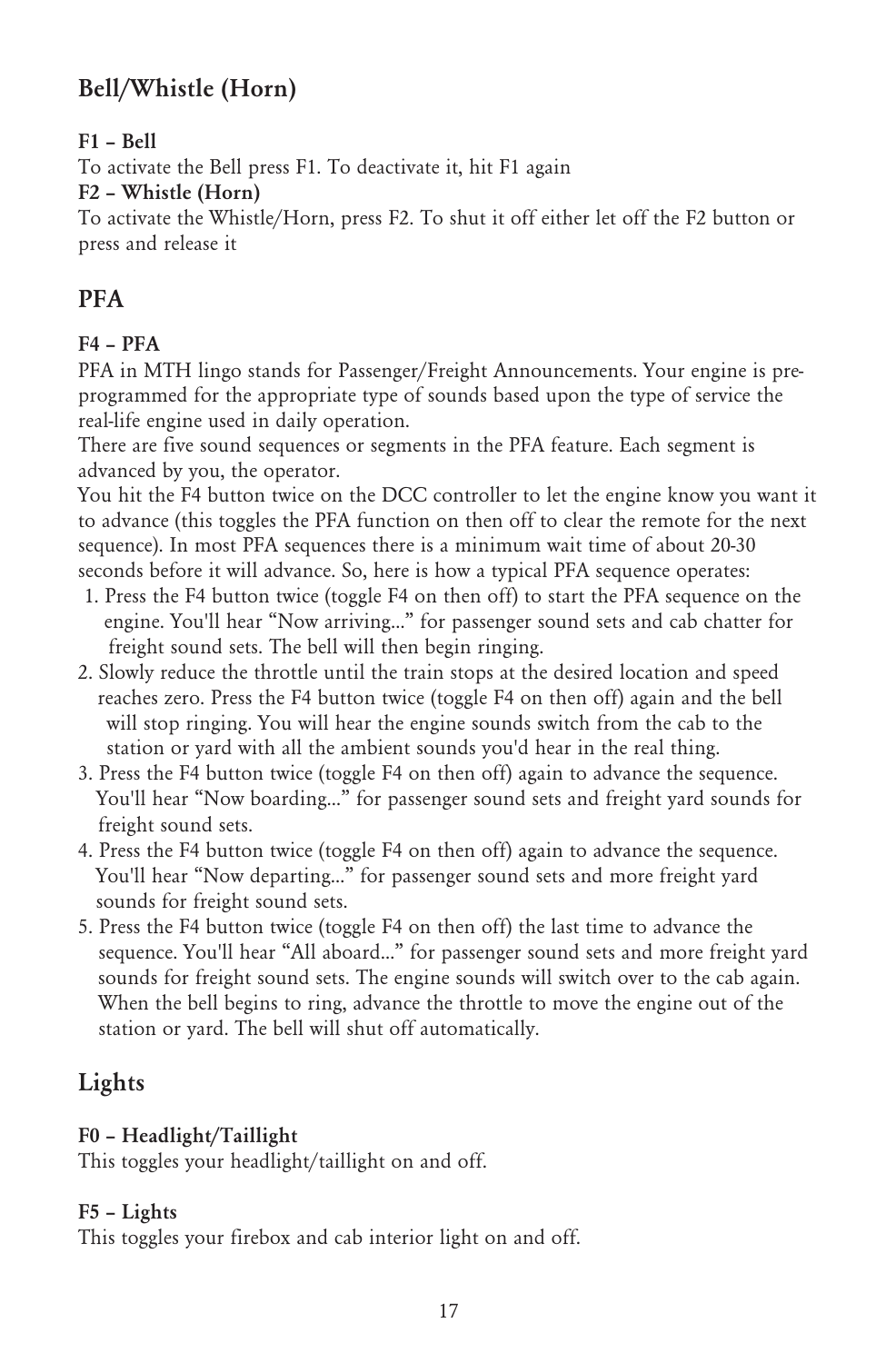### Master Volume

#### F6 – Master Volume

There are 10 volume levels. Pressing F6 twice (toggling on then off) raises the Master Volume one level. The Master Volume loops. That is, if you go past the 10th level it will loop back around to the 1st or lowest volume level.

### Couplers

Your MTH PS3.0-equipped engine comes with remotely controlled Proto-Couplers. They can be fired using your DCC handheld.

#### F7 – Front Coupler

Pressing F7 twice (toggling on then off) will fire your Front Coupler

#### F8 – Rear Coupler

Pressing F8 twice (toggling on then off) will fire your Rear Coupler

### Forward/Reverse Signal

Just like a real engine, you can announce the direction of intended movement using your DCC handheld and F9 and F10.

#### F9 – Forward Signal

Pressing F9 twice (toggling on then off) will sound the Forward Signal. This is two whistle/horn blasts

#### F10 – Reverse Signal

Pressing F10 twice (toggling on then off) will sound the Reverse Signal. This is three whistle/horn blasts

### Grade Crossing Signal

Again, just like a real engine, you can trigger the Grade Crossing Signal on your engine. This is two long, one short, one long whistle/horn blast.

#### F11 – Grade Crossing Signal

Pressing F11 twice (toggling on then off) will sound your Crossing Signal.

### Smoke (if Equipped)

#### F12 – Smoke On/Off

Enabling F12 will turn the smoke unit on. Disabling F12 will turn your smoke unit off.

#### F13 – Smoke Volume

There are three smoke volume levels in your MTH PS3.0-equipped engine – Low/Med/High. The default for this is set to High. You can adjust the smoke output (amount of smoke the generator puts out) by pressing the F13 button twice. This sets the level to the next step. For example, if you are currently at the High smoke output level, pressing F13 twice (toggling it on then off) will set the smoke volume to Low. Pressing F13 twice again will set it to Medium and so on.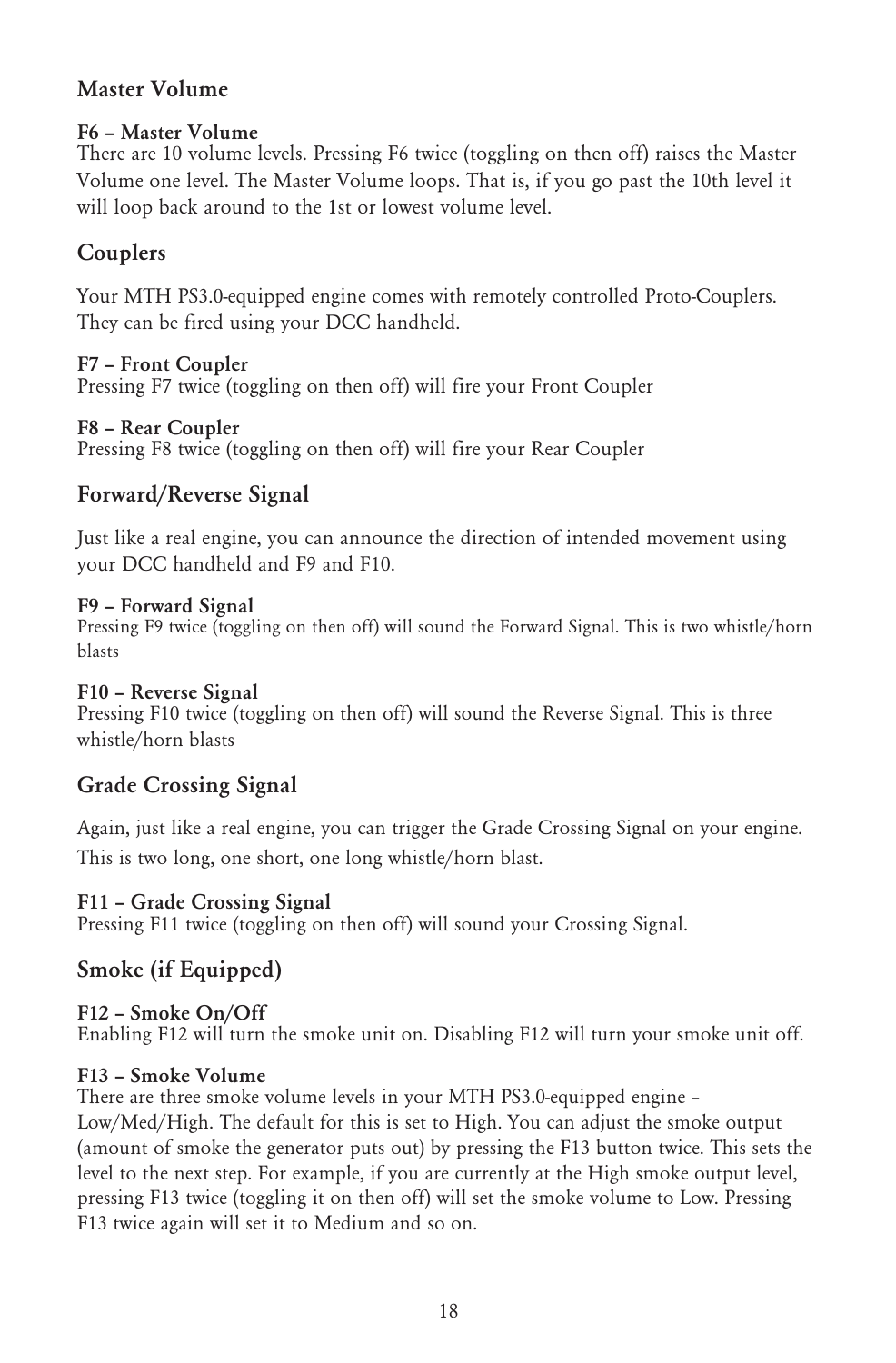### Engine Sounds

#### F25 – Engine Sounds

You can turn the Engine Sounds On/Off by pressing the F25 button. Pressing it once (enabling F25) will cause the Engine Sounds to shut off. TheWhistle/Horn and Bell sounds will still be active, however. To turn the engine sounds back on press the F25 button again (disable F25).

#### Additional F Functions

#### F14-F16 – Idle Sequence

Pressing F14, F15, or F16 twice (toggling on then off) will trigger an Idle Sequence if the engine is not moving. These vary from engine to engine and may include things like checking the coal load, checking the water level, using the Alemite grease gun on the drivers, etc. When triggered, these will run through the sequence that varies in duration.

#### F17 – Extended Start-Up

If your engine is shut down or you've just applied DCC power pressing F17 twice (toggling it on then off) will start the Extended Start-Up sounds. This is very similar to F3 except you will hear the crew talking back and forth about getting the engine ready to run.

#### F18 – Extended Shut-Down.

If your engine is already up and running you can play the Extended Shut Down sounds by pressing F18 twice (toggling on then off). The Extended Shut Down is very similar to F3 in that the engine will ultimately shut down, but in the case of Extended Shut Down you will hear the crew talking back and forth about how the engine ran, time schedules, etc.

### NOTE – The engine must be sitting still in order to trigger F-Functions F14 through F18

#### F19 – Labor Chuff

To force the Labor Chuff sound in a steam engine, press the F19 button once (enable F19). As long as F19 is enabled the engine will play its Labor Chuff sounds. To set the sound back to Normal Chuff press the F19 button again (disable F19).

#### F20 – Drift Chuff

To force the Drift Chuff sound in a steam engine, press the F20 button once (enable F20). As long as F20 is enabled the engine will play its Drift Chuff sounds. To set the sound back to Normal Chuff press the F20 button again (disable F20).

#### F21 – One Shot Doppler

You can set your MTH PS3.0-equipped engine to simulate the actual Doppler Effect sound a real engine makes as it passes you. To do this, press the F21 button once (enable F21) and then listen as the engine makes that pitch shift that mimics the Doppler Effect perfectly. Press the F21 button again (disable F21) to shut off the Doppler Effect. With a little practice in timing and speed you can make this happen right in front of you.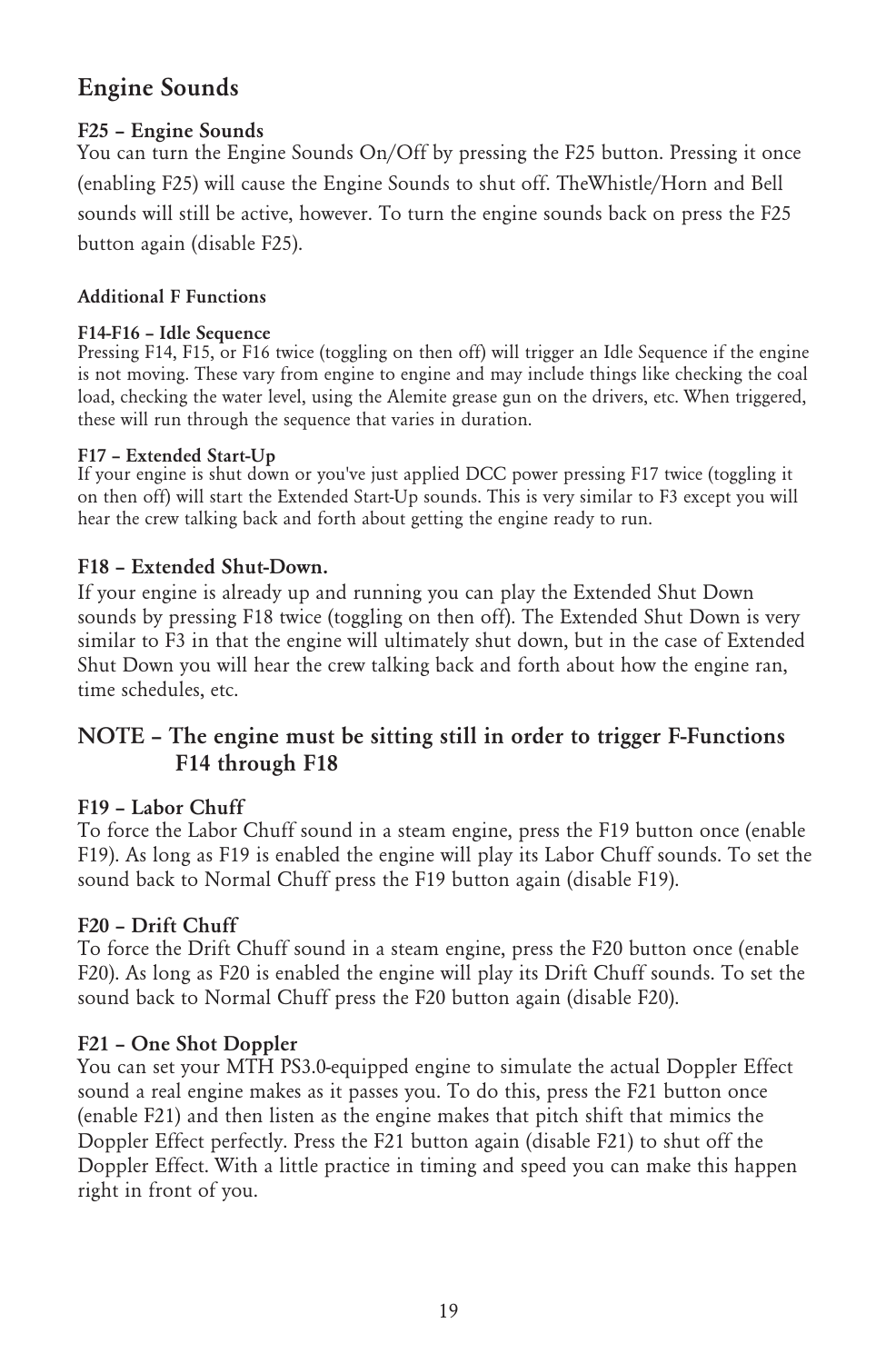#### F22 – Coupler Slack

When an engine couples to a train and pulls out, it has to take up the coupler slack. You can play this sound by pressing F22 twice (toggling on then off). This feature works two ways – While the engine is sitting still, press F22 twice to enable it. Then, when you move the engine, it will play the Coupler Slack sound.

The second way is to simply force the sound while the engine is moving. To do this, simply press F22 twice (toggling it on then off). The sound will play.

#### F23 – Coupler Close

To play the Coupler Close sound press the F23 button twice (toggling it on then off). You can play this sound as you're coupling cars together to add realism.

#### F24 – Single Whistle/Horn Blast

To play a Single Horn Blast press the F24 button twice (toggling in on then off). This plays a single, short horn blast.

#### F26 – Brake Sounds

Pressing the F26 button (enable F26) will disable the Brake Sounds for your engine. The Brake Sounds occur when you reduce the speed of your engine rapidly. To enable the Brake Sounds press the F26 button (disable F26). Brake Sounds are On by default.

#### F27 – Cab Chatter

Cab Chatter occurs when the engine is sitting at idle. There are various times when the crew will talk to each other when the engine is sitting at idle. Pressing the F27 button (enable F27) will disable the Cab Chatter. Pressing the F27 button again (disable F27) will enable Cab Chatter. Cab Chatter is On by default.

#### F28 – Feature Reset

Resets Features to defaults.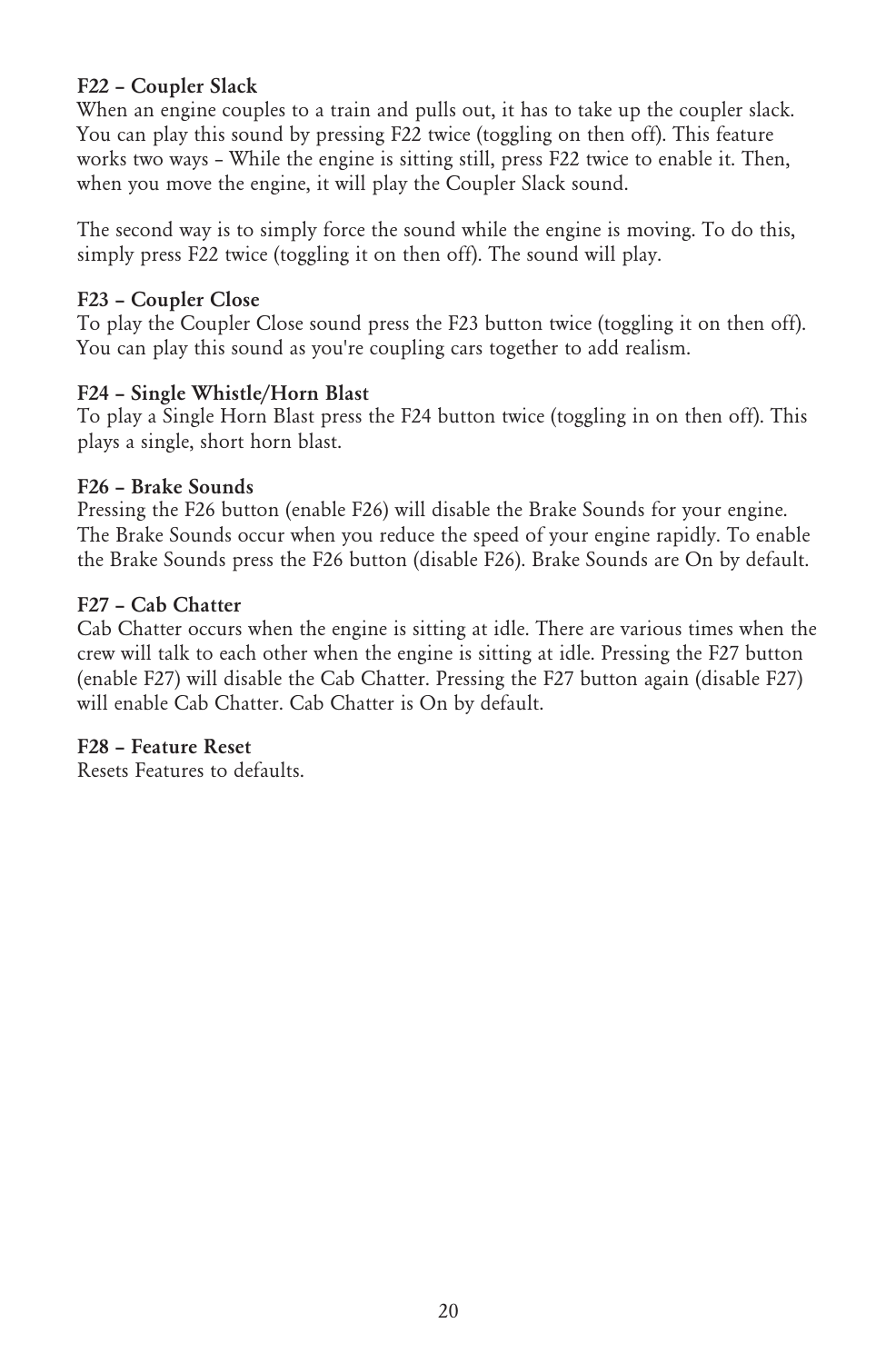## Function Chart

#### F0 F1 F2 F3 F4 F5 F6 **Headlight** Bell **Horn** Start-Up/Shut Down **PFA Lights** Master Volume **Function Description**

- F7 Front Coupler
- F8 Rear Coupler
- F9 Forward Signal
- F10 Reverse Signal
- F11 Grade Crossing
- F12 Smoke On/Off
- F13 Smoke Volume
- F14 Idle Sequence 3
	- F15 Idle Sequence 2
	- F16 Idle Sequence 1
- F17 Extended Start-Up
- F18 Extended Shut Down
- F19 Labor Chuff
- F20 Drift Chuff
- F21 One Shot Doppler
- F22 Coupler Slack
- F23 Coupler Close
- F24 Single Horn Blast
- F25 Engine Sounds
- F26 Brake Sounds On/Off
- F27 Cab Chatter On/Off
- F28 Feature Reset

### **\*Refer to pages 25-27 for CV Data and Function ID**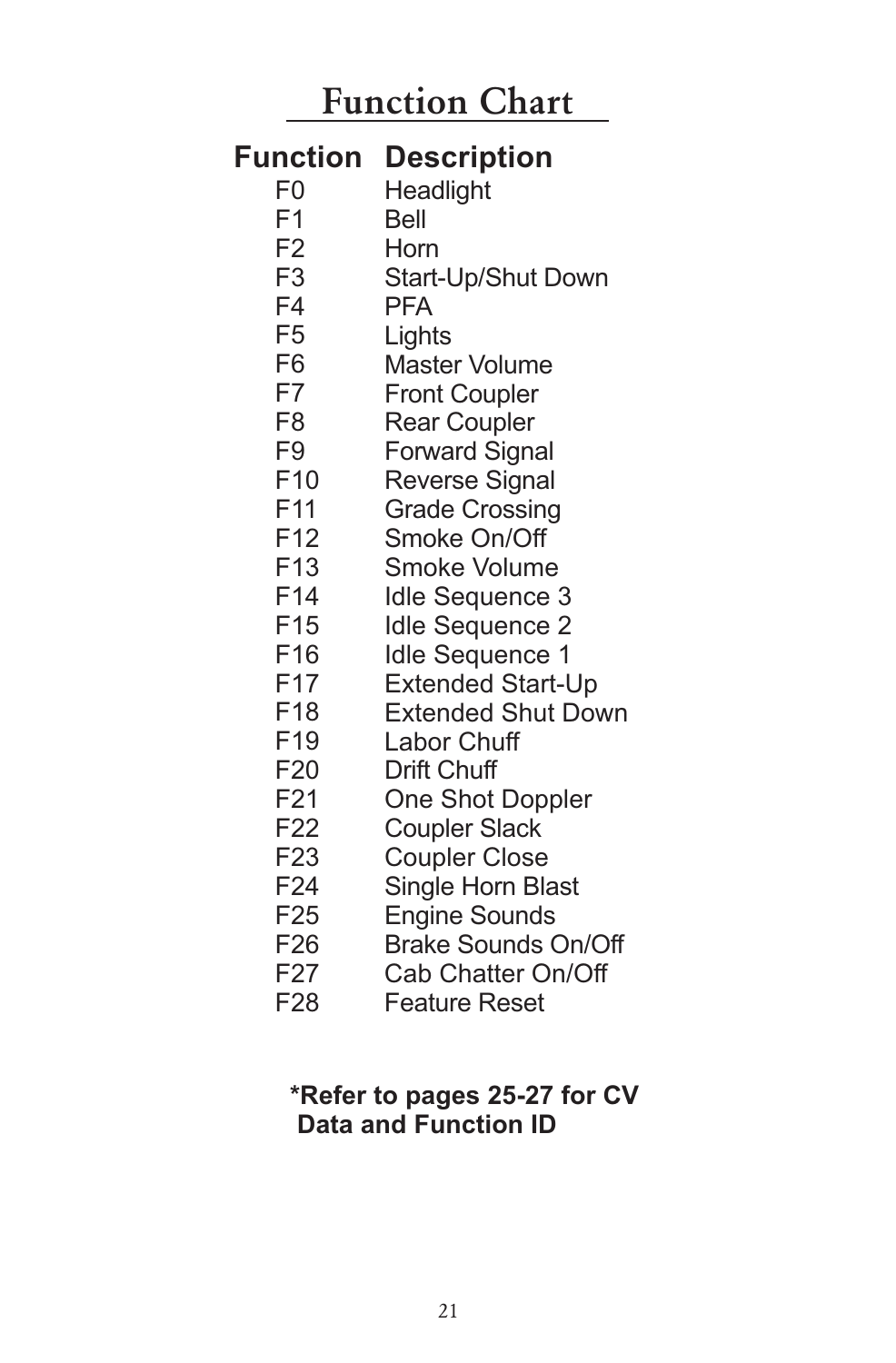### CV29

CV29 is the basic decoder setup CV that is used by all DCC decoder manufactures. So, if you are familiar with CV29 from other manufacturer's decoders MTH's is no different. The most important part of CV29 is the ability to switch between long and short addressing. By default, CV29 on your MTH PS3.0-equipped engine is set to 2.

### Long and Short Addressing

Like most DCC Decoders, your MTH PS3.0-equipped engine can be programmed with both Long and Short Address. Short addresses are those from 1-127 and Long addresses are those from 128-9999. You can program the engine address either with Programming on the Main (PoM) or using a Programming Track. Since it's easiest, in most cases, to PoM the instructions will show you how to do it this way. By default, your MTH PS3.0-equipped engine comes programmed with both a long and short DCC address. The default Short address is always 3. The default Long address will be 3333.

To change your engine's Short Address using PoM:

- 1. Call up the engine's current address on your DCC handheld
- 2. Enter Programming on the Main on your DCC handheld
- 3. Enter the new address you want Remember you can only use address 1-127 for Short Addressing
- 4. Once you hit Enter the engine will give you a two whistle/horn blast response
- 5. Call up the engine on its new address and away you goAlternatively, depending upon the type of DCC system you have, you can enter PoM and then write the new address in the Address Menu. This only works for short addressing. For example, on an MRC Prodigy Advance2 system, you would:
- 1. Call up the engine's current address on your DCC handheld
- 2. Hit the PROG button twice to enter PoM mode
- 3. Hit Enter twice so the LCD displays "Adr"
- 4. Type in the new Short Address (1-127) that you want and hit Enter
- 5. The engine will give you a two whistle/horn blast response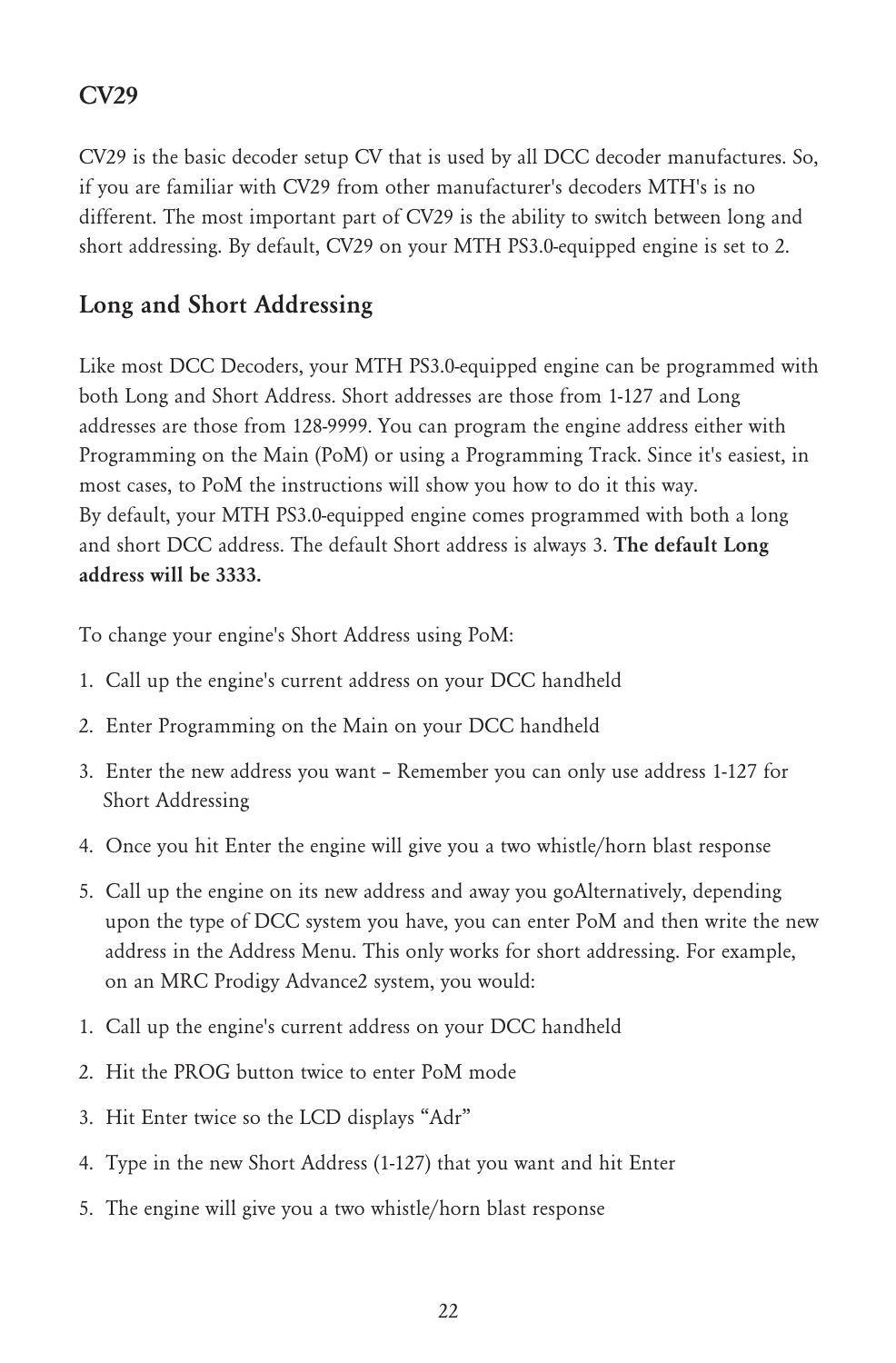### To change your engine's Long Address using PoM:

- 1. Call up the current engine's address on your DCC handheld
- 2. Enter Programming on the Main on your DCC handheld
- 3. In this step you have to tell the MTH engine that you want it to start looking at long addresses. You do this in CV29:
	- a. Bring up the CV menu on your DCC handheld
	- b. Enter "29" to edit CV29
	- c. Enter "34" to change the value of CV29 and hit Enter
	- d. The engine will give you a two whistle/horn blast response
- 4. In the following steps you will now need to write values to CV17 and CV18 to tell the engine what the long address should be

### Feature/Factory Resetting

Please note, when making setting changes in DCS or DCC, such as address, please wait a minimum of 5 seconds after removing power to insure the settings are stored in the engines memory. Reapplying power in less than 5 seconds may result in losing the setting changes. If all else fails and you aren't sure of something, never fear. You can always get your engine back to a known state by either performing a Feature or Factory Reset.

There are a couple of ways to reset your MTH PS3.0-equipped engine:

Factory Resets – Clears everything – takes engine to just like it was when you got it brand new

- Send a decimal 08 to CV 8 to reset everything entirely back to factory default
- Send a decimal 192 to reset everything except user speed tables

Feature Resets – There are a couple of Feature Resets that you can use

- **•** Press F28 twice (toggling on then off). This resets the smoke, volume and lights back to their defaults
- **•** Send a decimal 64 for a Feature Reset. This resets volumes, smoke and light settings.
- **•** Send a decimal 128 to reset only address values back to factory default
	- $\bullet$  This is the same as writing 55 to CV55 to engine address 55

Note: The engine address has to be something other than address 55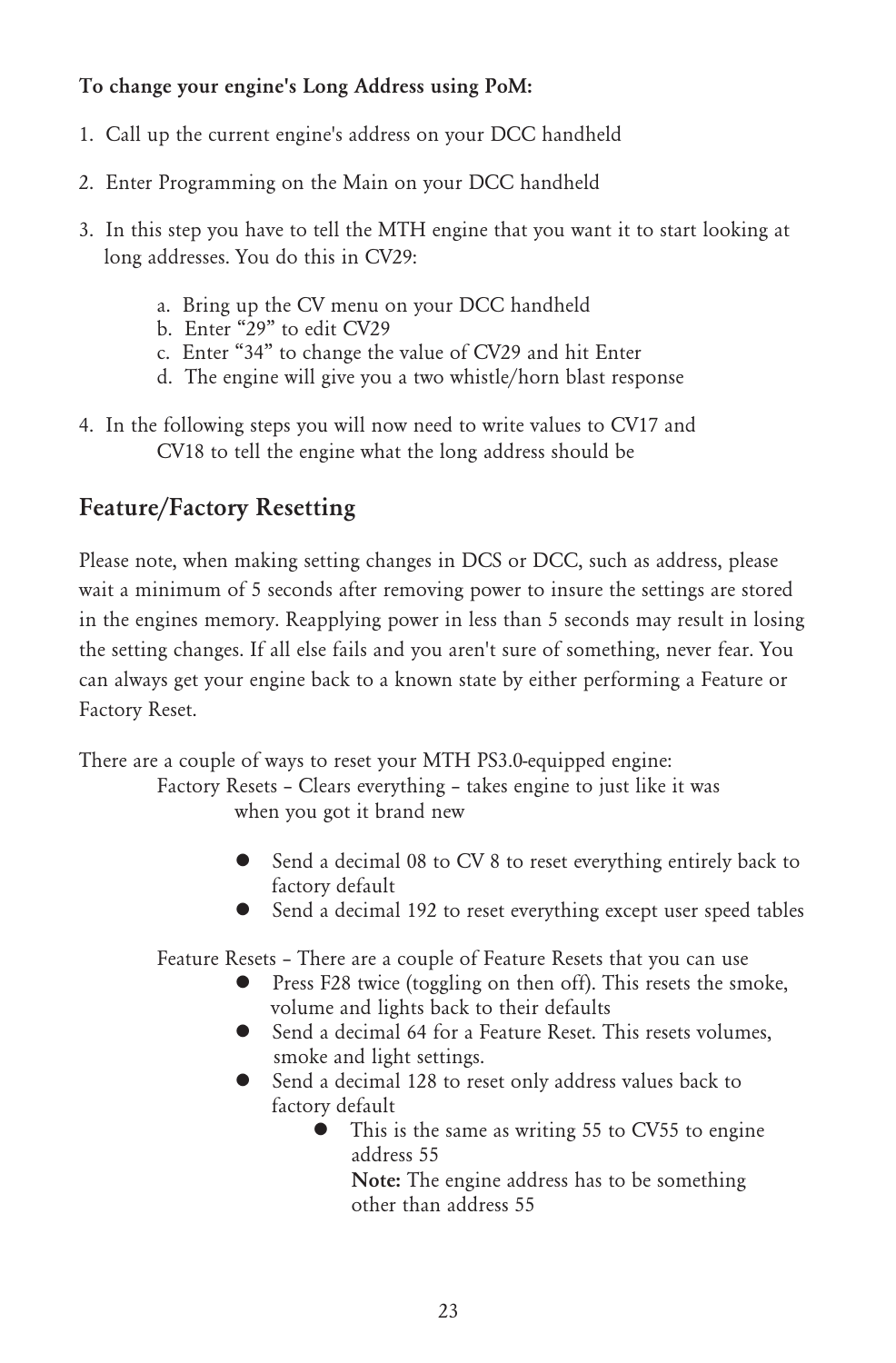### Lost or Unknown Engine Address and the 55-55-55 Address Reset

In some cases you may not remember or have somehow lost the engine address. Following the above Feature or Factory Resets will allow you to recover an engine. The limitation to this is that for most resets you must know the engine address. If you are unsure of the engine address you can apply the 55-55-55 reset (send a value of 55 to CV55 to engine address 55). In order for this to work correctly the engine's address must NOT be 55. The engine will need to be sitting at some address other than 55. Below is the method (55-55-55 Reset) you can employ to return an engine to its factory default short address of 3 (it will also set the engine's long address back to its default – usually 3333 or the cab number on some models) if you're unsure of the engine's current address:

- Check first to see if the engine happens to be sitting at address 55. Call up engine 55 on your DCC handheld and hit F3 to start the engine up. If it starts up then you can change the address to whatever you want using CV1 (short address) or CV17 and CV18 (long address)
- $\bullet$  If the engine doesn't start up at address 55 then you can use the 55-55-55 reset. To perform this follow the instructions below:
	- **Ensure the DCC system is powered up and power is on the rails**
	- Call up engine address 55. NOTE you are NOT changing the engine's address to 55 you are just telling the DCC system to start talking to engine address 55. You will want to make sure that no other MTH engines are on the rails or any other manufacturer's engines with an address of 55 are on the rails. MTH engines will listen for commands coming to engine address 55 when the 55-55-55 reset is enabled even though they are not programmed as address 55
	- l Enter PoM mode on your DCC handheld and write a value of 55 to CV55. Again, even though your MTH engine is NOT on address 55 it will still listen for this reset command
	- Call up address 3 on your DCC handheld and hit F3. The engine should now start-up

If you have performed the 55-55-55 reset and the engine still doesn't respond then place the engine on the programming track output of your DCC system and program a value of 3 to CV1. This will set the engine's short address to 3. However, as long as the engine is NOT programmed as address 55 then the 55-55-55 reset will always set the engine's long and short addresses back to their factory defaults. It will also set the engine's addressing back to short (if you happened to have CV29 set to long addressing)

The 55-55-55 Reset can be confusing at first but the main point to note is that you are NOT setting the engine's address to 55 to perform the reset, you are just calling up engine address 55 on your DCC handheld and sending a value of 55 to CV55. Again, MTH engine's will listen to the 55-55-55 reset command even though the engine's address isn't actually 55 (and it can't be for the 55-55-55 reset to work).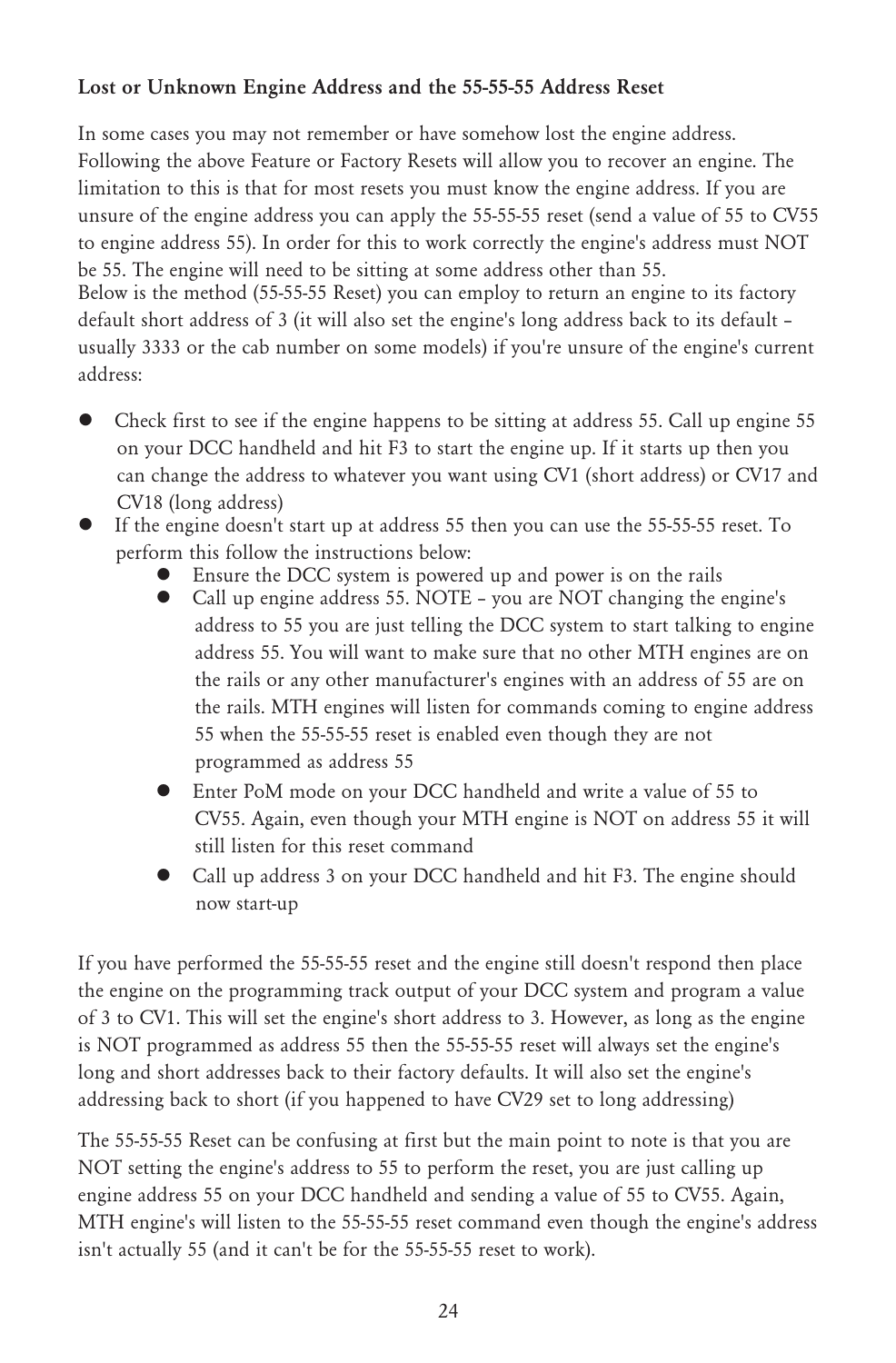# MTH PS3.0 Expanded DCC Functionality

## Advanced DCC Operation:

This section of the manual provides more in-depth detail on how to set up and configure your MTH PS3.0-equipped engine using the NMRA-standard CV's as well as the manufacturer-specific CV's. It also explains some of the other F Functions not covered in the Basic DCC Operation section.

## Configuration Variables (CV)

Configuration Variables used on MTH PS3.0-equppied engines.

| CV1                       | Short Address: 1-127 are the valid addresses                                    |
|---------------------------|---------------------------------------------------------------------------------|
| CV2                       | Start Voltage (CV52, bit0 must = 1. This will enable PWM Mode)                  |
| CV3                       | Acceleration Rate (CV52, bit0 must = 1. This will enable PWM Mode)              |
| CV4                       | Deceleration Rate (CV52, bit0 must = 1. This will enable PWM Mode)              |
| CV5                       | Max Voltage (CV52, bit0 must = 1. This will enable PWM Mode)                    |
| CV <sub>8</sub>           | MFG ID. MTH = 27. Also used for various resets.                                 |
| CV17                      | High Byte of Extended Address                                                   |
| CV18                      | Low Byte of Extended Address                                                    |
| CV19                      | Consist Address (bit 7=1 on an engine will tell the engine it's reversed        |
|                           | in a consist)                                                                   |
| CV21                      | Defines active Function F1-F8 for the active consist                            |
| CV22                      | Defines active functions for FL and F9-F12 for the active consist               |
|                           | (bit 0=1 will tell an engine that you want it's FL control to operate under     |
|                           | the consist address - bit1-0/bit2=1 will configure the FL control for a         |
|                           | reversed engine in a consist)                                                   |
| CV23                      | <b>Consist Acceleration Rate</b>                                                |
| Cv24                      | <b>Consist Deceleration Adjustment</b>                                          |
| CV25                      | Speed Table Select                                                              |
| CV29                      | Decoder Configuration                                                           |
| CV52                      | MTH PWM Mode Configuration                                                      |
| CV53                      | MTH Acceleration (1/8 *sMPH/s). For example - a Value of 8 written              |
|                           | would give you 1sMPH/s acceleration                                             |
| $\overline{\text{CV54}}$  | MTH Deceleration Rate (1/8*sMPH/s)                                              |
| CV55                      | Factory Address Reset Alternate method. Send a value of 55 to CV55 on           |
|                           | address 55 and the model will go back to the Factory Default Address.           |
|                           | Note: The engine address has to be something other than address 55 (see pg. 23) |
| CV <sub>63</sub>          | MTH Consist Acceleration Rate (1/8*sMPH/s)                                      |
| CV <sub>64</sub>          | MTH Consist Deceleration Rate (1/8*sMPH/s)                                      |
| <b>CV66</b>               | Forward Trim(CV52, bit0 must = 1. This will enable PWM Mode)                    |
| CV67-                     | Speed Table Selection (CV29 bit 4 must be set to 1 then CV25 must be            |
| Cv94                      | set to $0$ or $1)$                                                              |
| CV95                      | Reverse Trim (CV52, bit0 must = 1. This will enable PWM Mode)                   |
| CV105                     | User ID #1 - General Purpose use for customer                                   |
| Cv106                     | User ID #2 - General Purpose use for customer                                   |
| $\overline{\text{Cv115}}$ | MTH Function Assignments - See table of supported CV's and manual               |
| Cv170                     | section on how to re-arrange them for further information                       |
|                           |                                                                                 |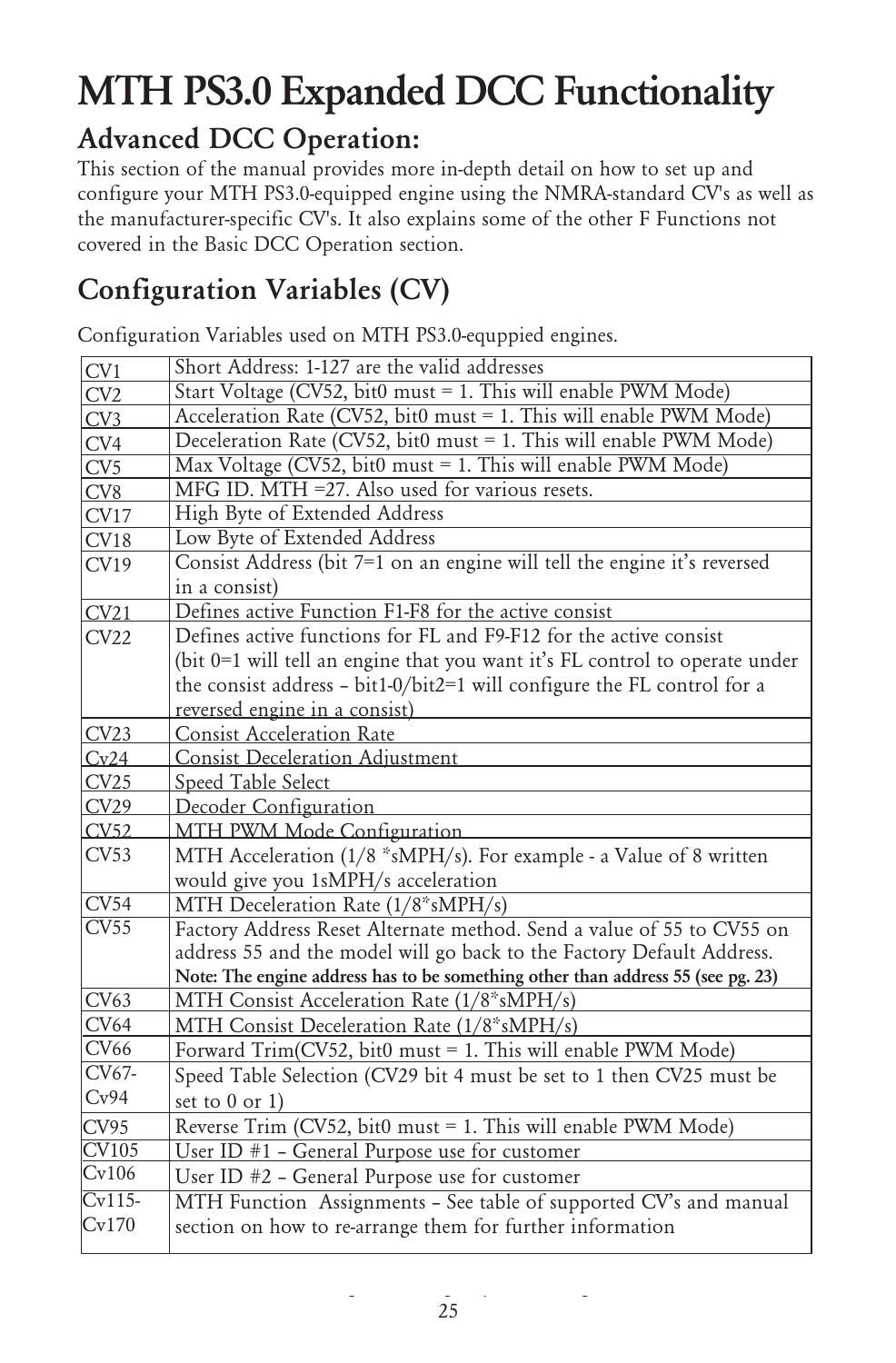Below is the table of Factory Default MTH supported DCC CV's. This table is specific to the engine in the title of this manual:

| Function Default Value   |                |                      |                                                                     |           | Function       |                                                          |            |
|--------------------------|----------------|----------------------|---------------------------------------------------------------------|-----------|----------------|----------------------------------------------------------|------------|
| Key                      | Decimal Hex    |                      | <b>Description</b>                                                  | <b>CV</b> | Kev            | <b>Description</b>                                       | <b>CV</b>  |
| $\overline{\phantom{a}}$ | 3              | 03                   | <b>Short Address</b>                                                | 1         | $\overline{2}$ | Horn High Byte                                           | 117        |
| $\overline{a}$           | 16             | 10                   | Start Voltage (Cv52 bit 0 must =1)                                  | 12        | $\overline{2}$ | Horn Low Byte                                            | 118        |
|                          | 0              | 0                    | <b>Accel Adjustment</b>                                             | 3         | 3              | Start-Up/Shut Down High Byte                             | 119        |
|                          | 0              | 0                    | Decel Adjustment                                                    | 4         | 3              | Start-Up/Shut Down Low Byte                              | 120        |
|                          | 0              | 0                    | Max Voltage (Cv52 bit 0 must =1)                                    | 5         | $\overline{4}$ | PFA High Byte                                            | 121        |
|                          | 0              | 0                    | <b>NMRA Mfg Version</b>                                             | 7         | 4              | <b>PFA Low Byte</b>                                      | 122        |
|                          | 0              | 0                    | NMRA Mfg ID                                                         | 8         | 5              | Lights High Byte                                         | 123        |
|                          | 192            | C <sub>0</sub>       | <b>Extended Address High Byte</b>                                   | 17        | 5              | Lights Low Byte                                          | 124        |
|                          | 0              | 00                   | <b>Extended Address Low Byte</b>                                    | 18        | 6              | Master Volume High Byte                                  | 125        |
|                          | 0              | 00                   | <b>Consist Address</b>                                              | 19        | 6              | Master Volume Low Byte                                   | 126        |
|                          | 0<br>0         | 00<br>00             | <b>Consist Functions F1-F8</b>                                      | 21<br>22  | 7<br>7         | Front Coupler High Byte                                  | 127<br>128 |
|                          | 0              | 00                   | <b>Consist Functions F9-F12</b>                                     | 23        | 8              | Front Coupler Low Byte                                   | 129        |
|                          | 0              | $00 \,$              | <b>Consist Acceleration Adjustment</b>                              | 24        | 8              | Rear Coupler High Byte<br>Rear Coupler Low Byte          | 130        |
|                          | 0              | 00                   | <b>Consist Deceleration Adjustment</b><br><b>Speed Table Select</b> | 25        | 9              | Forward Signal High Byte                                 | 131        |
|                          | $\overline{2}$ | 02                   | Decoder Configuration                                               | 29        | 9              | Forward Signal Low Byte                                  | 132        |
|                          | 0              | 00                   | MTH PWM Motor Configuration                                         | 52        | 10             | Reverse Signal High Byte                                 | 133        |
|                          | 128            | 80                   | <b>MTH Acceleration Rate</b>                                        | 53        | 10             | Reverse Signal Low Byte                                  | 134        |
|                          | 64             | 40                   | <b>MTH Deceleration Rate</b>                                        | 54        | 11             | Grade Crossing High Byte                                 | 135        |
|                          | 0              | 00                   | <b>MTH Consist Acceleration Rate</b>                                | 63        | 11             | <b>Grade Crossing Low Byte</b>                           | 136        |
|                          | 0              | 00                   | <b>MTH Consist Deceleration Rate</b>                                | 64        | 12             | Smoke On/Off High Byte                                   | 137        |
|                          | 0              | 00                   | <b>Forward Trim</b>                                                 | 66        | 12             | Smoke On/Off Low Byte                                    | 138        |
|                          | 0              | 0                    | Alternate Speed Curve Step 1                                        | 67        | 13             | Smoke Volume High Byte                                   | 139        |
|                          | 9              | 9                    | Alternate Speed Curve Step 2                                        | 68        | 13             | Smoke Volume Low Byte                                    | 140        |
|                          | 19             | 13                   | Alternate Speed Curve Step 3                                        | 69        | 14             | Idle Sequence 3 High Byte                                | 141        |
|                          | 28             | 1 <sup>C</sup>       | Alternate Speed Curve Step 4                                        | 70        | 14             | Idle Sequence 3 Low Byte                                 | 142        |
|                          | 38             | 26                   | Alternate Speed Curve Step 5                                        | 71        | 15             | Idle Sequence 2 High Byte                                | 143        |
|                          | 47             | 2F                   | Alternate Speed Curve Step 6                                        | 72        | 15             | Idle Sequence 2 Low Byte                                 | 144        |
|                          | 57             | 39                   | Alternate Speed Curve Step 7                                        | 73        | 16             | Idle Sequence 1 High Byte                                | 145        |
|                          | 66             | 42                   | Alternate Speed Curve Step 8                                        | 74        | 16             | Idle Sequence 1 Low Byte                                 | 146        |
|                          | 76             | 4C                   | Alternate Speed Curve Step 9                                        | 75        | 17             | Extended Start-Up High Byte                              | 147        |
|                          | 85             | 55                   | Alternate Speed Curve Step 10                                       | 76        | 17             | Extended Start-Up Low Byte                               | 148        |
|                          | 94             | 60                   | Alternate Speed Curve Step 11                                       | 77        | 18             | <b>Extended Shut Down High Byte</b>                      | 149        |
|                          | 104            | 68                   | Alternate Speed Curve Step 12                                       | 78        | 18             | <b>Extended Shut Down Low Byte</b>                       | 150        |
|                          | 113            | 71                   | Alternate Speed Curve Step 13                                       | 79        | 19             | Labor Chuff High Byte                                    | 151        |
|                          | 123            | 7B                   | Alternate Speed Curve Step 14                                       | 80        | 19             | Labor Chuff Low Byte                                     | 152        |
|                          | 132            | 84                   | Alternate Speed Curve Step 15                                       | 81        | 20             | Drift Chuff High Byte                                    | 153        |
|                          | 142            | 8E                   | Alternate Speed Curve Step 16                                       | 82        | 20             | Drift Chuff Low Byte                                     | 154        |
|                          | 151            | 97                   | Alternate Speed Curve Step 17                                       | 83        | 21             | One Shot Doppler High Byte                               | 155        |
|                          | 161            | A1                   | Alternate Speed Curve Step 18                                       | 84        | 21             | One Shot Doppler Low Byte                                | 156        |
|                          | 170<br>179     | AA<br>B <sub>3</sub> | Alternate Speed Curve Step 19                                       | 85<br>86  | 22<br>22       | Coupler Slack High Byte                                  | 157<br>158 |
|                          | 189            | BD                   | Alternate Speed Curve Step 20<br>Alternate Speed Curve Step 21      | 87        | 23             | <b>Coupler Slack Low Byte</b><br>Coupler Close High Byte | 159        |
|                          | 198            | C6                   | Alternate Speed Curve Step 22                                       | 88        | 23             | Coupler Close Low Byte                                   | 160        |
|                          | 208            | D <sub>0</sub>       | Alternate Speed Curve Step 23                                       | 89        | 24             | Single Horn Blast High Byte                              | 161        |
|                          | 217            | D9                   | Alternate Speed Curve Step 24                                       | 90        | 24             | Single Horn Blast Low Byte                               | 162        |
|                          | 227            | E <sub>3</sub>       | Alternate Speed Curve Step 25                                       | 91        | 25             | Engine Sounds High Byte                                  | 163        |
|                          | 236            | EC                   | Alternate Speed Curve Step 26                                       | 92        | 25             | <b>Engine Sounds Low Byte</b>                            | 164        |
|                          | 246            | F <sub>6</sub>       | Alternate Speed Curve Step 27                                       | 93        | 26             | Brake Sounds On/Off High Byte                            | 165        |
|                          | 255            | <b>FF</b>            | Alternate Speed Curve Step 28                                       | 94        | 26             | Brake Sounds On/Off Low Byte                             | 166        |
|                          | 0              | 0                    | <b>Reverse Trim</b>                                                 | 95        | 27             | Cab Chatter On/Off High Byte                             | 167        |
| ۰                        |                |                      | User ID #1                                                          | 105       | 27             | Cab Chatter On/Off Low Byte                              | 168        |
|                          |                |                      | User ID #2                                                          | 106       | 28             | Feature Reset High Byte                                  | 169        |
| 1                        |                |                      | Function - Bell High Byte                                           | 115       | 28             | <b>Feature Reset Low Byte</b>                            | 170        |
| 1                        |                |                      | Function - Bell Low Byte                                            | 116       |                |                                                          |            |

## Factory Default Values for MTH PS3.0 DCC Configuration Variables (CV's)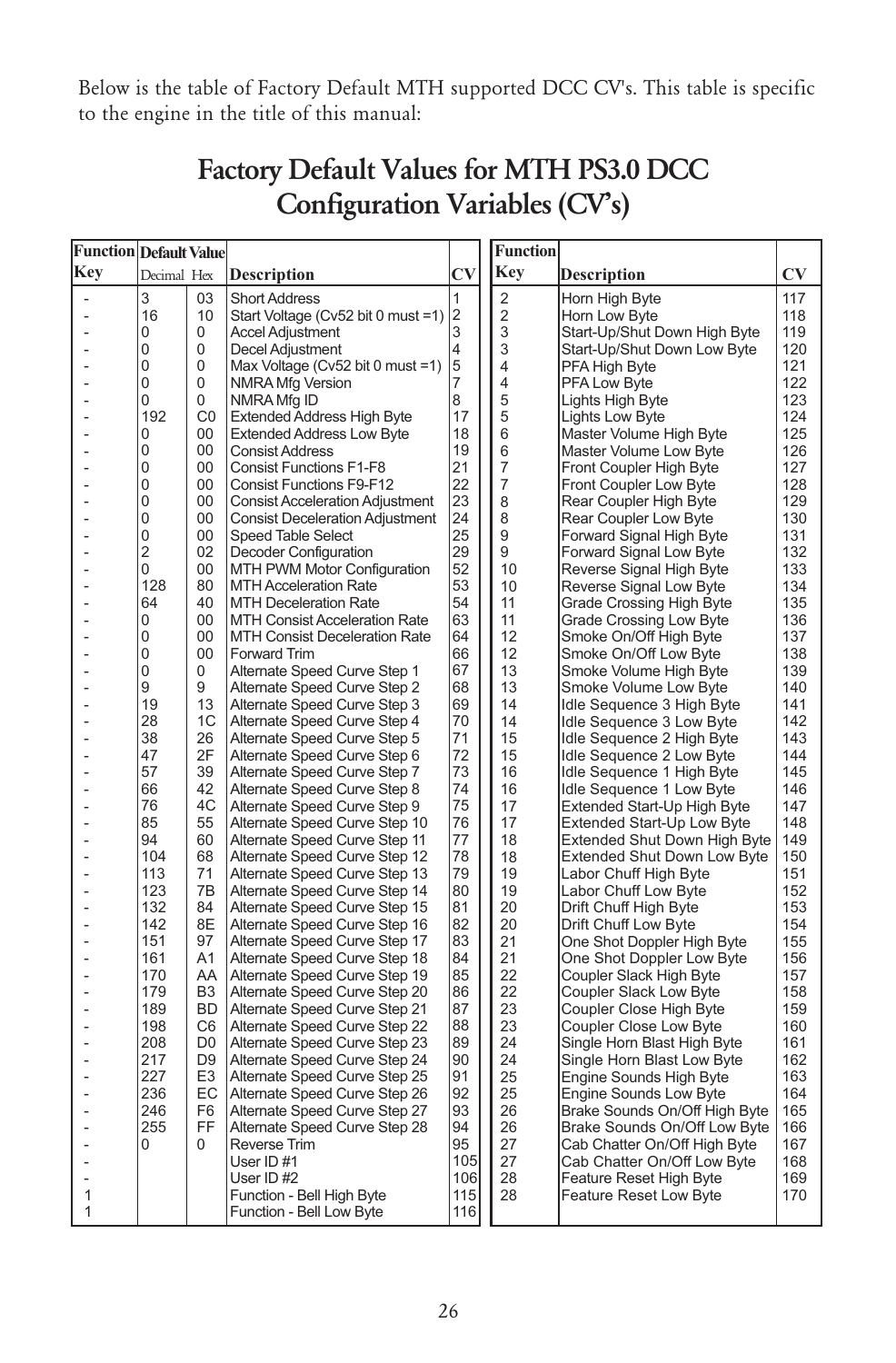User-Settable F-Function List

Trolley Auto Mode

28

This feature allows you to take the 28 F-Functions that currently reside in each MTH Proto-Sound 3.0-equipped O-Gauge Engine and change the location of that function. For example: F4 is currently PFA and you'd like that placed down to F28 which is Feature Reset. The below instructions explain how you can do this.

Note – When you set a particular F-Function to a numeric location you are overwriting that existing number's function. Further, you are leaving the location where the previous function was moved from empty, which means that F-Function no longer has any function associated with it

In order to move the F-Functions around you will need to refer to the below table.

Note – The Function Identification number IS NOT the F Function number you'd use on your DCC handheld. It is used internally in the engine:

#### SOUNDS Bell Brake Sounds Cab Chatter Clickety Clack Coupler Close Coupler Slack Drift Chuff Engine Sounds Forward Signal Grade Crossing Signal Horn Idle Sequence 1 Idle Sequence 2 Idle Sequence 3 Idle Sequence 4 Labor Chuff Master Volume Short Horn One Shot Doppler Reverse Signal **SCRIPTS** Extended Shut Down Extended Start Up PFA Start Up/Shut Down Train Wreck Trolley Manual Mode Trolley Learn Mode **FUNCTION** IDENTIFICATION 1 2 3 4 5 6 7 8 9 10 11 12 13 14 15 16 17 18 19 20 21  $22$ 23 24 25 26 27 OTHER FUNCTIONS FUNCTION Feature Reset Front Coupler Front Pantograph Up/Down Pantograph Auto/Manual Rear Coupler Rear Pantograph Up/Down Rev Down Rev Up Smoke On/Off Smoke Volume LIGHTS Lights IDENTIFICATION 29 30 31 32 33 34 35 36 37 38 39

## Function Identification Chart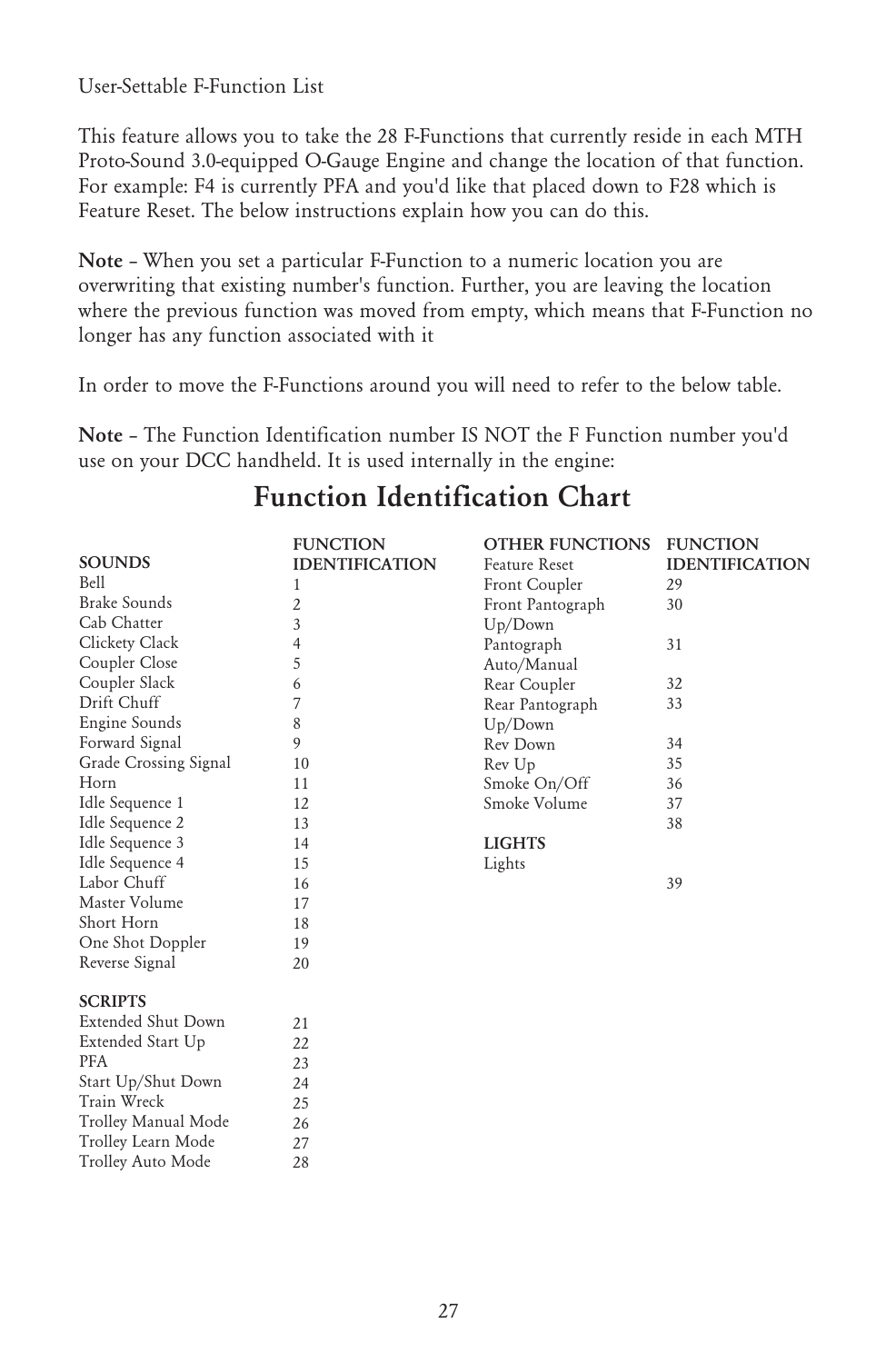The above list includes ALL F functions that an MTH PS3 engine could have. You are free to change any of the above listed items to any F function position, 1-28. For example, if you your engine came from the factory without a smoke unit but you added one at a later date you could swap out any of the F functions, 1-28, for the Smoke On/Off and the Smoke Volume.

So, using the example above of moving F4 to F28 here are the steps:

- 1. Refer the MTH Supported CV table to see what CV the destination Function is assigned to. In doing so, you are looking only for the Low Byte CV location. In this case it's CV170
- 2. Using your DCC system, bring up CV programming for CV170
- 3. Now tell the engine which F-Function you want to write at CV170. So, looking at the Function ID table above you can see that PFA is a value of 23
- 4. Using your DCC system, enter a value of 23 for CV170 and hit Enter. You have just re-assigned the PFA sound to F28 on your DCC controller. The engine will give you a two horn blast indication. Note – You've also left an empty location where PFA used to be (F4)
- 5. Now you can fill that location with whichever CV you'd like. For this example we are just going to move the Feature Reset up to F4 (we're just swapping F4 and F28)
- 6. Since F4's Low Byte is CV122 then bring up CV programming for CV122
- 7. Now tell the engine which F-Function you want to write at CV122. So, looking at the Function ID table above you can see that Feature Reset is a value of 29
- 8. Using your DCC system, enter a value of 29 for CV122 and hit Enter. Your engine will give you a two horn blast indication

#### Custom Speed Tables

Below is a table that shows the value to write to CV25 to achieve the desired speed curve. For example, if you would like to use speed curve 18 then:

- 1. Write a value of 1 to CV52 to enable PWM Mode
- 2. Write a value of 1 to bit 4 of CV29
- 3. Write a value of 18 to CV25. Your engine will now use the speed curve #18 below
- 4. If you want to create your own speed table using CV's 67-94 then write a value of 0 or 1 to CV25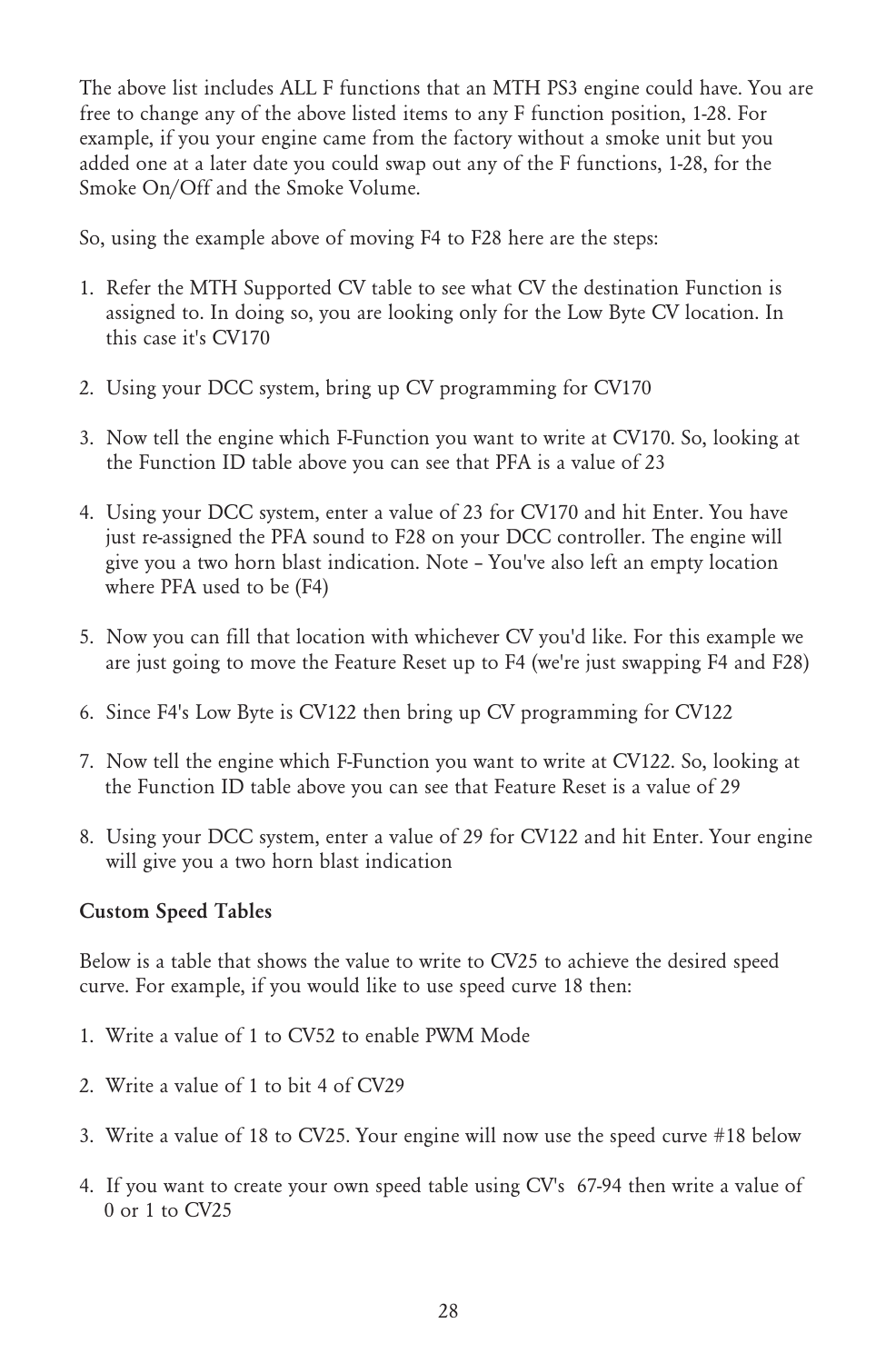

## Advanced Consisting

Advanced Consisting follows the NMRA standards. Any values assigned to CV's 21-24 are ignored once the consist is removed (CV19 set to 0).

Setting the MSB (Bit 7) of CV19 tells the engine that it is facing reverse in the consist

Setting CV21 and CV22 determine which F Functions the consist responds to

See diagram below for example



Normal Forward Direction of Travel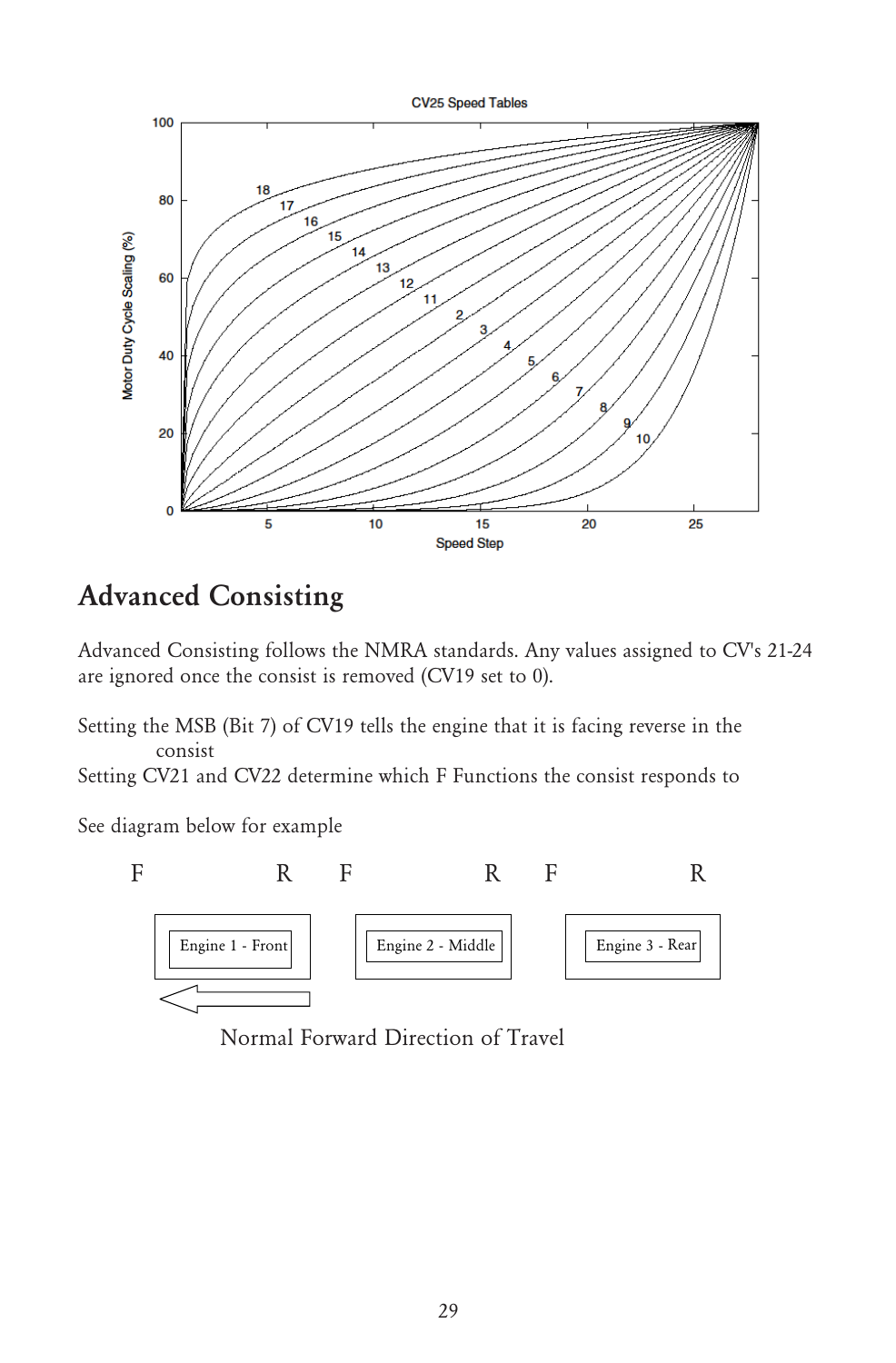#### To set this consists up so that:

The Headlight is ON in the Front engine when going Forward, OFF when the consist is in Reverse The Reverse light and headlight is OFF in the Rear engine when the consist is going Forward, headlight is ON, reverse light is OFF when the consist is in Reverse The Middle engine has no lights in either direction

#### Perform the following:

- 1. Build the consist using your DCC system per the DCC system's manufacturer's instructions. In many newer systems you have the ability to tell the system which engine is reversed. Remember the consist address you told the DCC system to be built at as you'll need to come back to that address to actually run the consist. The instructions assume only CV19 gets the consists address and nothing more
- 2. Call up the Front engine on your DCC handheld; address 1 in this example
- 3. Select CV22 and write a value of 1. This tells the engine that it's a forward facing engine and that you want F0 to control the FL function at the consist address. The engine will give you two horn blasts to announce that it received the CV change
- 4. Ensure F0 is deactivated at the Front engine's address. Most systems have a light bulb icon to indicate whether F0 is active or not. Ensure that it is OFF
- 5. Call up the Rear engine on your DCC handheld; address 3 in this example
- 6. Set CV19 to  $128 +$  the value of your consist address

-So, if your consist address is 4 you would add 128+4=132. You would write 132 to CV19. This tells the Rear engine that it's reversed in the consist. You will get two horn blasts to announce that it received the CV change. Some DCC systems may already do this for you but the instructions assume your system does not. If you are in doubt then go ahead and follow step 5 as it will do no harm

- 7. Set CV22 to a value of 2 to the Rear engine's address to tell the Rear engine that you want to control its FL control with the F0 button at the consist address. The engine will give you two horn blasts to announce that it received the CV change
- 8. Ensure F0 is deactivated at the Rear engine's address. Most systems have a light bulb icon to indicate whether F0 is active or not. Ensure that it is OFF
- 9. Call up the Middle engine on your DCC handheld; address 2 in this example
- 10. Ensure F5 and F0 are toggled OFF. You may have to toggle F5 on/off a couple times to get the lights in sync with the DCC command station. This will depend upon your DCC system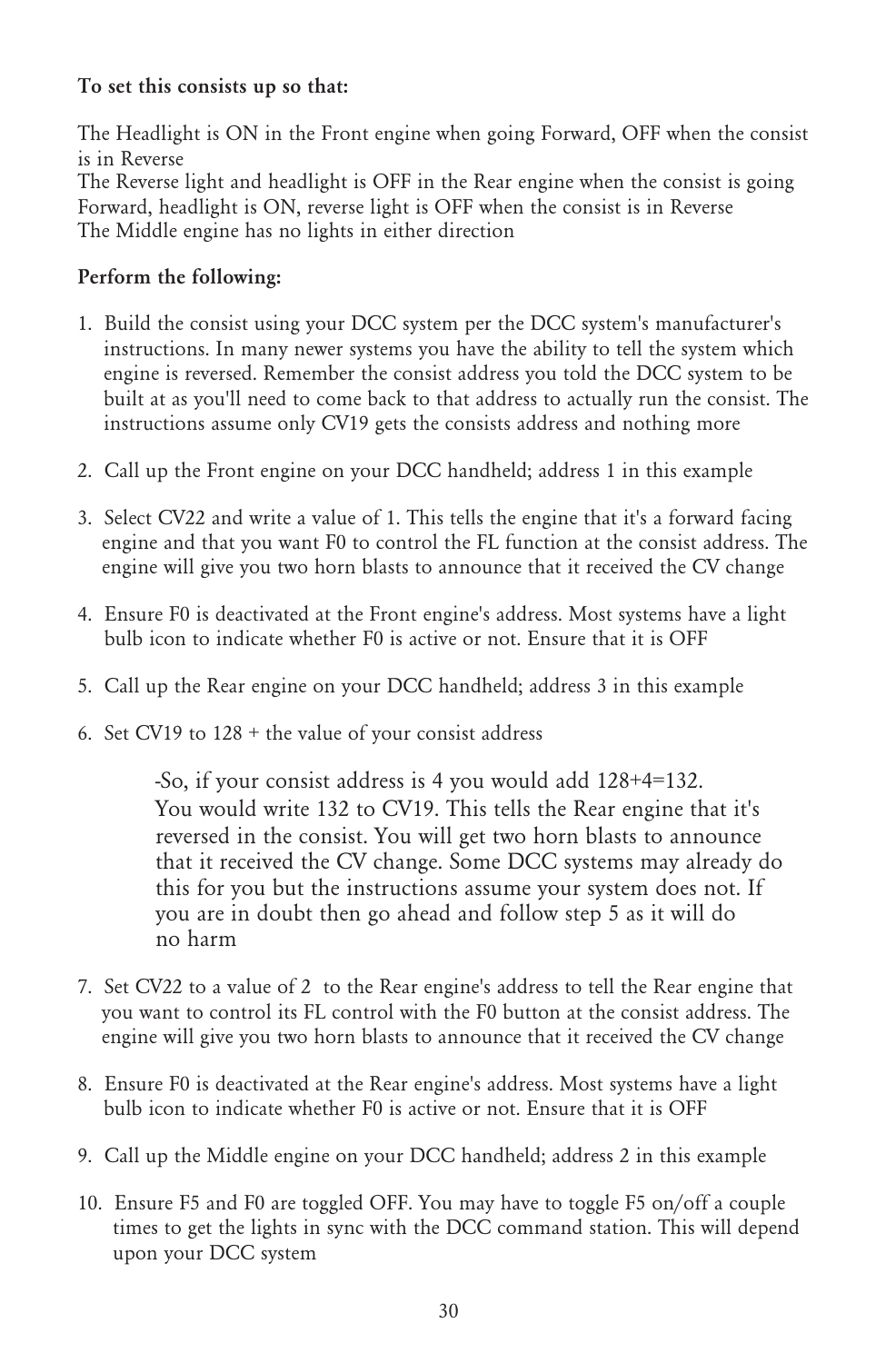- 11. Call up the consist address (address 4 in this example)
- 12. Press the F0 button to ensure the FL is toggled on. Most systems have a light bulb icon to indicate whether F0 is active or not. Ensure that it is ON

NOTE – The convenient thing about setting up the consist as described above is that it allows you flexibility in the orientation of an engine in a consist; particularly the head and tail engines where the FL control is integral. For example, if you wanted to flip the Rear engine around and make it face forward in the consist all you'd have to do is go into the Rear engine's address (address 3 in the example) and clear bit 7 of CV19. In other words, just write the consist's address to CV19. The FL control will automatically understand what you've done so there is no need to go in and change CV<sub>22</sub>.

Below is a table that outlines which bits correspond to what F Functions F0, F9-F12 are used in a consist:

| Bit<br>(Decimal<br>Value) | 7 (128)<br>Not<br>Used | 6(64)<br><b>Not</b><br>Used | 5(32)           | 4(16)           | 3(8)            | 2(4) | 1(2)                            | 0(1)                                        |
|---------------------------|------------------------|-----------------------------|-----------------|-----------------|-----------------|------|---------------------------------|---------------------------------------------|
| Function                  | <b>Not</b><br>Used     | <b>Not</b><br>Used          | F <sub>12</sub> | F <sub>11</sub> | F <sub>10</sub> | F9   | F0<br>(Engine<br>Facing<br>Rev) | F <sub>0</sub><br>(Engine<br>Facing<br>Fwd) |

Setting Up CV21 for a Consist

CV21 allows you to set which F Functions you want the consist address to control. For example, you will likely want all of your MTH consist engines to respond to Start-Up/Shut Down (F3). Also, you'll likely want at your Front engine to respond to the Bell and Horn commands (F1 and F2, respectively) and the Front Coupler (F7 on most MTH models). Likewise, you'll want your Rear engine to respond to the Rear Coupler command (F8 on most MTH models).

Please refer to the table below to see which bits have what decimal value and which F Function they correspond to.

### To do this:

- 1. Call up the Front engine on your DCC system
- 2. To set the Front engine to respond to the Bell (F1), Horn (F2), Start-Up/Shut Down (F3) and Front Coupler (F7) you will want to write a value of 71 to CV21. This is setting bits 0, 1, 2, and 6 ON.
	- a. CV21's bits are shown in the table below the decimal value is shown in parenthesis:

| Bit<br>(Decimal<br>Value) | 7(128)         | 6(64) | 5(32) | 4(16)          | 3(8) | 2(4)           | 1(2)           | 0(1)           |
|---------------------------|----------------|-------|-------|----------------|------|----------------|----------------|----------------|
| Function                  | F <sub>8</sub> | F7    | F6    | F <sub>5</sub> | F4   | F <sub>3</sub> | F <sub>2</sub> | F <sub>1</sub> |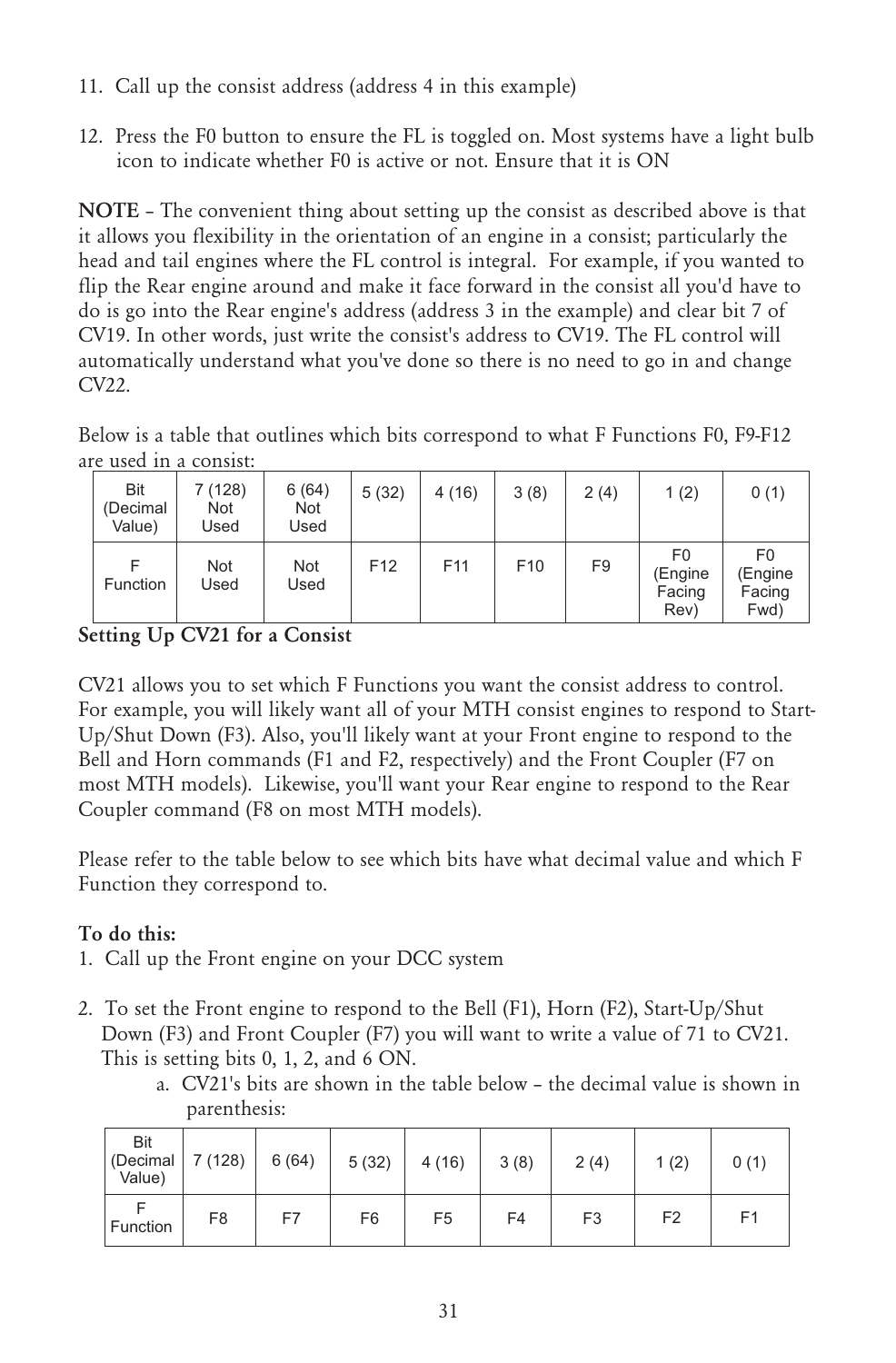NOTE - CV21 is ONLY used when you have some value other than 0 written to CV19. If CV19 = 0 then the values of CV21, CV22, CV23, and CV24 are not used

- 1. Call up your Middle engine (address 2 in the example)
- 2. Since you want to have the Middle engine respond to F3 only then write a value of 4 (CV21, bit  $2 = ON$ )
- 3. Call up your Rear engine (address 3 in the example)
- 4. Since you want to have the Rear engine respond to the Start-Up/Shut Down (F3) and Rear Coupler (F8) functions you want to write a value of 132 to CV21

Your engines are now set up according to the example above.

You will note that there is no F0 in CV21. This is because that function (FL) is controlled by CV22. Please refer to the Advanced Consisting section for more information regarding CV22.

## Programming Track

Your MTH PS3.0-equipped engine can function on Programming Track outputs from DCC systems. Because each DCC system manufacturer's output capabilities on the Programming Track differ it is recommended that you use a DCC Programming Track Booster to perform functions on the programming track. Simply put – try to program or read back the address of an MTH engine on a programming track. If you can read/write the address then you won't need a Programming Track Booster. If your DCC system can't read/write then you will likely need a Programming Track booster. There are a few different manufacturers of these boosters. Your local dealer can provide you with more information on these boosters. MTH has used the DCC Specialties Power Pax with some success.

NOTE – An alternative to writing on a Programming Track is to simply Program on the Main (PoM). MTH engines support PoM to write any CV on the main. However, read back is not supported on the main. Check with your DCC system's manufacturer to see about any limitations they may have to PoM.

|                           |        |        |           |        |        | Example Value (bit 7 -> bit 0) 11011001 |           |        |
|---------------------------|--------|--------|-----------|--------|--------|-----------------------------------------|-----------|--------|
| Bit<br>(Decimal<br>Value) | 7(128) | 6(64)  | 5(32)     | 4(16)  | 3(8)   | 2(4)                                    | 1(2)      | 0(1)   |
| Binary<br>Example         | 1 (on) | 1 (on) | $0$ (off) | 1 (on) | 1 (on) | $0$ (off)                               | $0$ (off) | 1 (on) |
| Decimal<br>Value          | 128    | 64     | $\Omega$  | 16     | 8      | 0                                       | 0         |        |

DCC Bit Value Decoder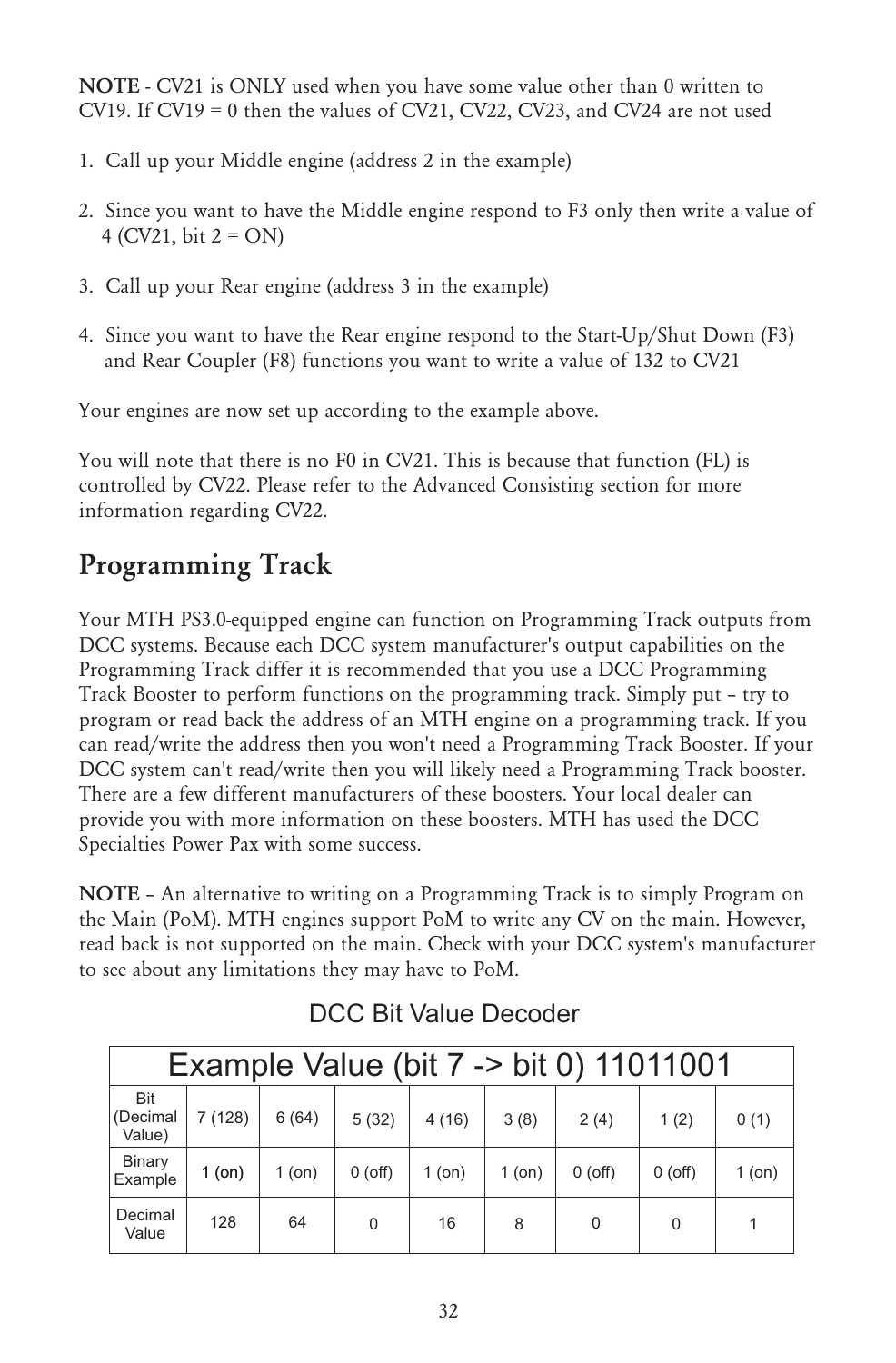So, in the above example you simply add up the values in the "Decimal Value" row – 128+64+0+16+8 +0+0+1 = 217. You would write 217 to the CV you were altering.

The above applies to any CV. Also, if you have a CV that already has a value assigned that you do not want to alter but need to make additions to it, for example CV29, you would simply add the additional bits you enabled to the existing value to obtain the new CV value.

For example, if you had a consist address (CV19) set to 5 and you wanted to alter this to show an engine reversed in the consist you would need to set bit 7 (decimal value = 128) for the engine you want to reverse. To do this - take 128 (the new bit you want to set) + 5 (the existing bit that you do not want to alter) = 133. You would then write a value of 133 to CV19.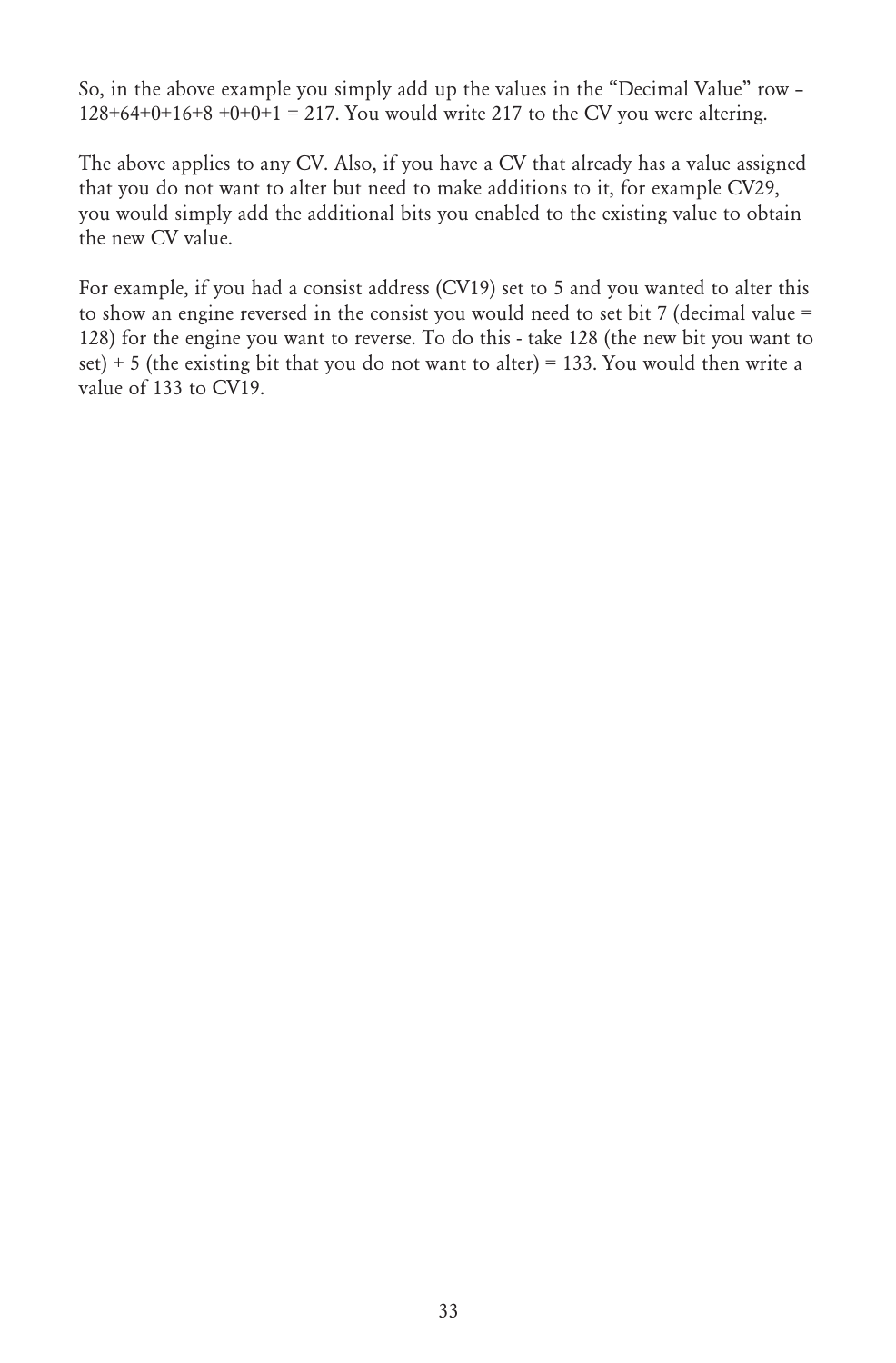## Maintenance Lubricating and Greasing Instructions

The engine should be well oiled and greased in order to run properly.

Regularly lubricate all side rods, linkage components and pickup rollers to prevent them from squeaking. Use light household oil and follow the lubrication points marked "L" below. Do not over-oil. Use only a drop or two on each pivot point.





The locomotive's internal gearing was greased at the factory and should not need additional grease until after 50 hours of operation or one year, whichever comes first. To access the gear box and axles, do the following:

1. Turn the engine upside down.

2. Remove the boiler by removing the body mounting screws shown in Fig. 9

3. Remove the Phillips screws (marked "GREASE" (Fig. 9)) and the gearbox cover screws.

4. Use a grease tube dispenser to put a small amount (approx. 1-2 ml.) of lithium-based grease into the gearbox and axles.

5. Replace the screws and reassemble the boiler.

You should also grease the leading and trailing locomotive truck tongues to enhance their ability to slide on the chassis. Follow the grease points shown on Fig. 9.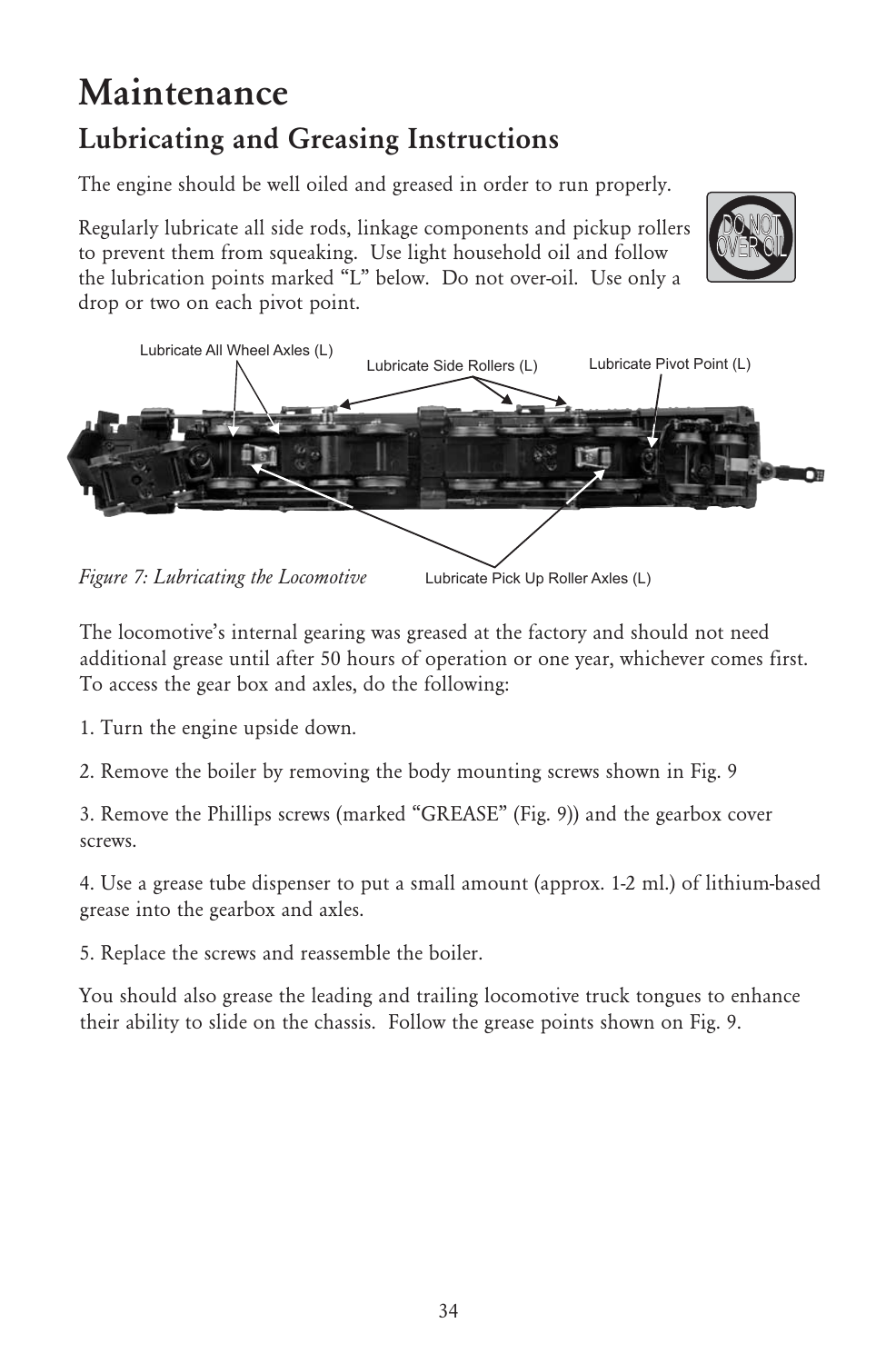



*Figure 9: Motor Mount Screws*

## Cleaning The Wheels, Tires, and Track

Periodically check the locomotive wheels and pickups for dirt and buildup, which can cause poor electrical contact and traction and prematurely wear out the neoprene traction tires. Wheels and tires can be cleaned using denatured (not rubbing) alcohol applied with a cotton swab.

To clean the track, use RailKing® Track Cleaning Fluid or denatured (not rubbing) alcohol and a clean rag. Unplug the transformer and wipe the rails of the track, turning the rag frequently to ensure that you are using clean cloth on the rails. Thereafter, keep an eye on the track and clean it when it gets dirty to ensure good electrical contact and to lengthen the life of the tires.

Clean any type of track with this heavy-duty track cleaning block (40-1099). Durably constructed from ABS plastic, the block includes a built-in cleaning pad. For really stubborn track, you can insert sandpaper into the block in just a few quick steps.

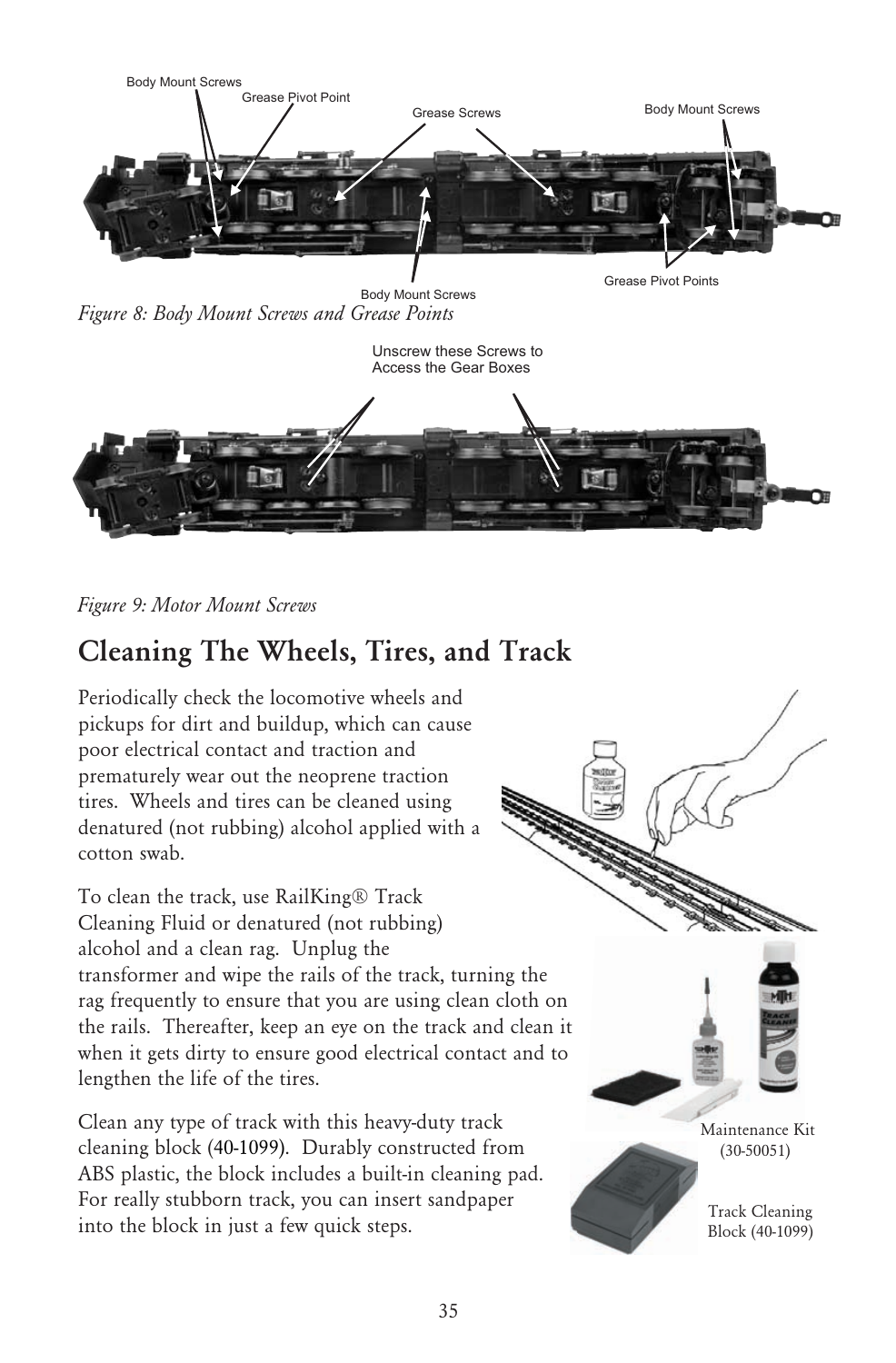### Traction Tire Replacement Instructions

Your locomotive is equipped with two neoprene rubber traction tires on the rear set of flanged drivers. While these tires are extremely durable, they may occasionally need to be replaced.

Remove the side rods (the rods that connect each drive wheel to the other) from the wheels in order to slip the new tire over the grooved drive wheel. These bolts can be loosened with a 5mm nutdriver.

Clean the groove using a cotton swab and denatured alcohol.

Make sure the old tire has been completely removed from the groove in the drive wheel, using a razor blade or small flathead screwdriver to pry away any remains.

Clean the groove using a cotton swab and denatured alcohol.

Slip the new tire onto the wheel. You may find it useful to use two small flathead screwdrivers to stretch the tire over the wheel.

If you twist the tire while stretching it over the wheel, you will need to remove and reinstall the tire. Otherwise your engine will wobble while operating.

Make sure the tire is fully seated inside the groove. Use a razor blade to trim away any excess tire that doesn't seat itself inside the groove properly.

## ProtoSmoke™ Unit Operation

This steam locomotive contains a smoke unit that outputs smoke through the smokestack on the boiler of the engine. The smoke unit is essentially a small heating element and wick that soaks up and then heats a mineral oil-based fluid that emits a harmless smoke. The smoke is then forced out of the stack by a small electric fan. With a few easy maintenance steps, you should enjoy trouble-free smoke unit operation for years.



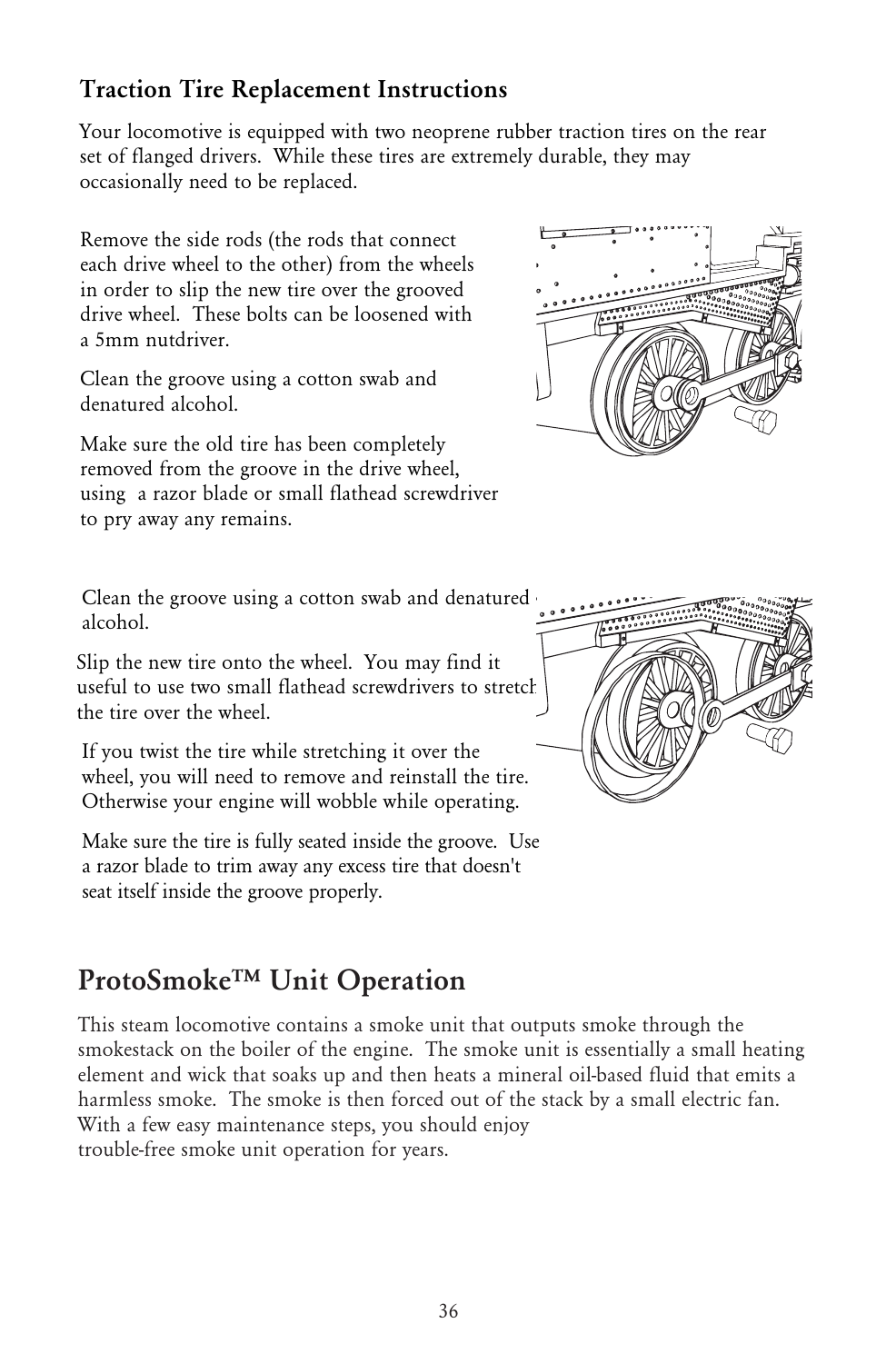When preparing to run this engine, add 15-20 drops of smoke fluid through the smokestack. We recommend M.T.H. ProtoSmoke fluid (a small pipette of ProtoSmoke fluid is included). Do not overfill the unit or the fluid may leak out and coat the interior engine components.

If you choose not to add the fluid (or have already added the fluid but choose to run smoke-free), turn off the smoke unit control (Full Counter Clockwise Position) located under the tender body. Failure either to add fluid to the unit or to turn it off may damage the smoke unit heating element and/or wicking material.

When the smoke output while running the engine begins to diminish, add another 10-15 drops of smoke fluid or turn the smoke unit off.

When storing the unit for long periods of time, you may want to add about 15 drops of fluid to prevent the wick from drying out.

## Headlight Replacement Instructions

The PS 3.0 headlights and other associated lights are small LEDs that require a lot less power and generate a lot less heat than incandescent bulbs, resulting in extremely long life compared to the incandescent bulbs. The LEDs are not user serviceable.



*Figure 10: Adding Fluid*



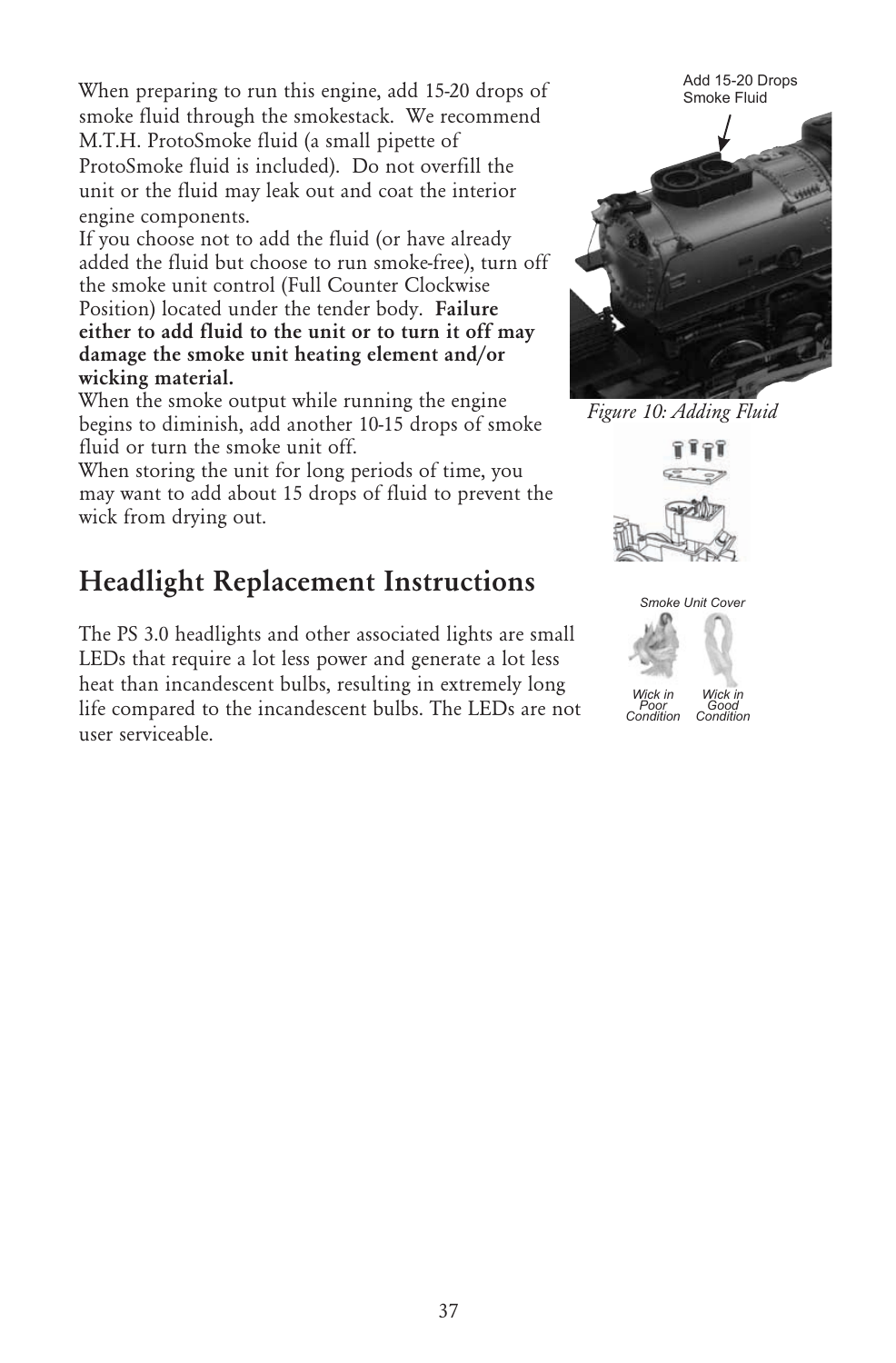## Troubleshooting Proto-Sound® 3.0 Problems

Although Proto-Sound® 3.0 has been designed and engineered for ease of use, you may have some questions during initial operation. The following table should answer most questions. If your problem cannot be resolved with this table, contact M.T.H. for assistance (telephone: 410-381-2580; fax: 410-423-0009; service@mthrailking.com, 7020 Columbia Gateway Drive, Columbia MD 21046-1532).

| <b>Starting Up</b>                                                   | <b>Solution</b>                                                                                                                                                                                                                                            |
|----------------------------------------------------------------------|------------------------------------------------------------------------------------------------------------------------------------------------------------------------------------------------------------------------------------------------------------|
| Only my headlight comes on, nothing<br>else.                         | This is normal behavior. The super capacitors<br>are charging and this will take between 1-20<br>seconds. (see page 8 for more details)                                                                                                                    |
| When I first turn the power on, the<br>engine will not begin to run. | This is normal behavior. To prevent accidental<br>high-speed start-ups, Proto-Sound® 3.0 is<br>programmed to start up in neutral anytime<br>track power has been turned off for several<br>seconds. See the "Basic Operation" section<br>for more details. |
| The engine will not start after I press the<br>Direction button.     | You may not be sending enough power to the<br>track to power the engine. Rotate throttle<br>clockwise to increase track power.                                                                                                                             |
| Horn                                                                 | <b>Solution</b>                                                                                                                                                                                                                                            |
| I can't get the horn to blow when I press<br>the Horn button.        | You may be pressing the button too quickly.<br>Try pressing the Horn button more slowly,<br>taking approximately one full second to fully<br>depress the button.                                                                                           |
| <b>Bell</b>                                                          | <b>Solution</b>                                                                                                                                                                                                                                            |
| I can't get the bell to ring when I press<br>the bell button.        | You may be pressing the button too quickly.<br>Try pressing the bell button more slowly,<br>taking approximately one full second to fully<br>depress the button.                                                                                           |
| Coupler                                                              | <b>Solution</b>                                                                                                                                                                                                                                            |
| When I try to fire the coupler, PFA starts.                          | You are waiting too long between Horn button<br>presses. See the timing instructions located<br>at the beginning of the "Proto-Sound® 3.0<br>Operating Instructions" section.                                                                              |
| The Proto-Coupler™ won't let the engine<br>uncouple on the fly.      | Try lubricating the coupler knuckle and rivet<br>with a dry graphite lubricant.                                                                                                                                                                            |
| The coupler does not fire or stay<br>coupled.                        | The coupler needs to be cleaned. Wipe with<br>denatured alcohol (not rubbing alcohol) and<br>let dry.                                                                                                                                                      |
| <b>Cab Chatter</b>                                                   | <b>Solution</b>                                                                                                                                                                                                                                            |
| Sometimes the Cab Chatter sounds<br>don't play.                      | Cab Chatter plays only in neutral at random<br>intervals.                                                                                                                                                                                                  |

### Conventional AC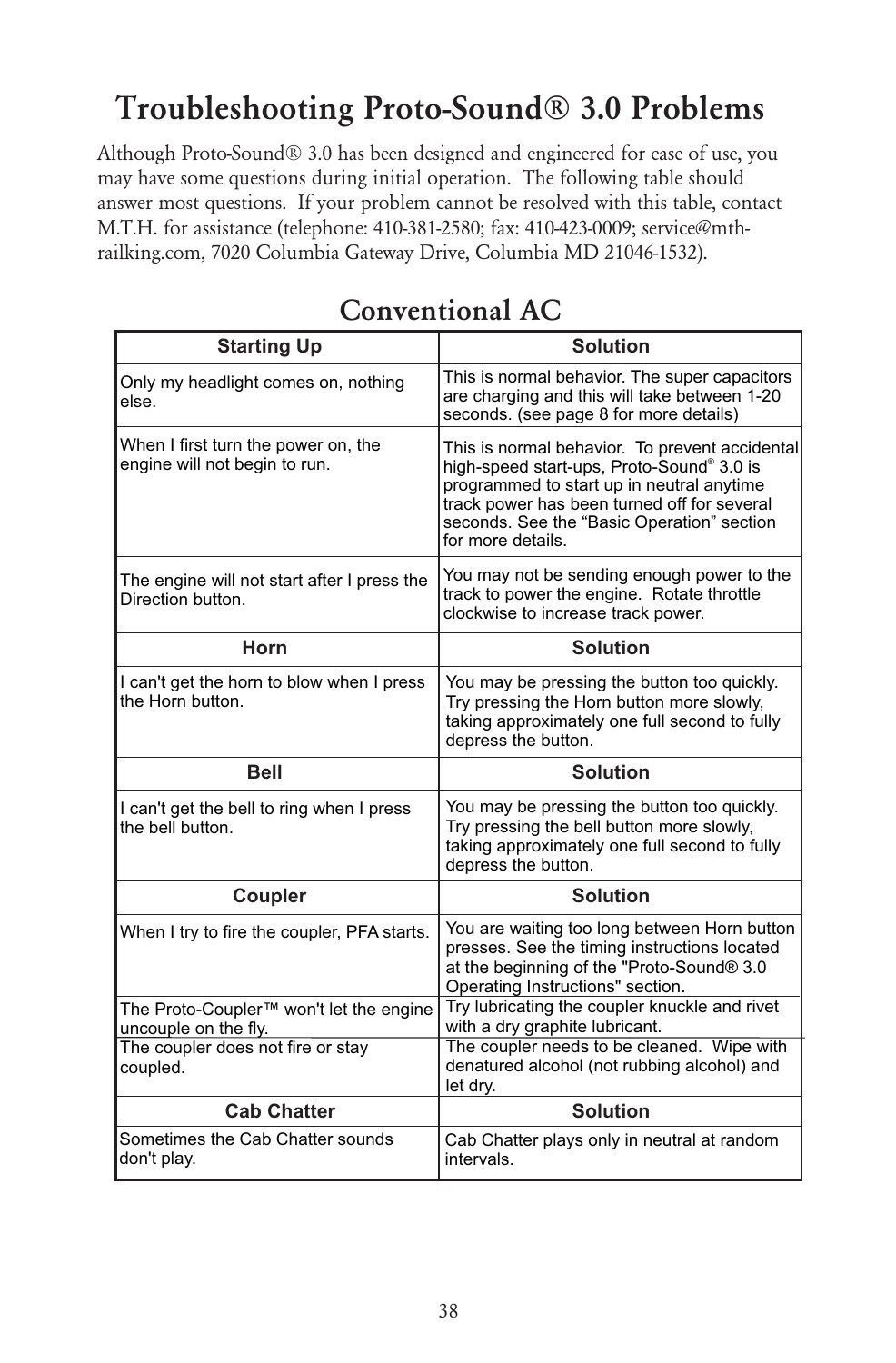| Lock-out                                                                                                                                                                                          | <b>Solution</b>                                                                                                                                                                                                                                           |
|---------------------------------------------------------------------------------------------------------------------------------------------------------------------------------------------------|-----------------------------------------------------------------------------------------------------------------------------------------------------------------------------------------------------------------------------------------------------------|
| I can't get the engine to run after I power<br>up the transformer. It sits still with the<br>diesel and compressor sounds running.<br>The engine won't lock into forward,<br>neutral, or reverse. | The engine maybe locked into the neutral<br>position. Follow the procedure in the "Lock"<br>into a Direction" section to unlock the<br>engine's direction. Engine speed must be<br>below 10 scale mph (approx. 10 volts or less<br>in conventional mode). |
| <b>Volume</b>                                                                                                                                                                                     | <b>Solution</b>                                                                                                                                                                                                                                           |
| The sounds seem distorted, especially<br>when the Horn or bell is activated.                                                                                                                      | Proto-Sound® 3.0 volume is set too high.<br>Turn the volume control knob on the bottom<br>of the tender counter-clockwise to reduce the<br>volume.                                                                                                        |
| No Sound                                                                                                                                                                                          | Volume is set too low, adjust volume control<br>knob on the bottom of the chassis clockwise<br>to increase the volume or check connector to<br>speaker.                                                                                                   |
| <b>PFA</b>                                                                                                                                                                                        | <b>Solution</b>                                                                                                                                                                                                                                           |
| Once in PFA, the engine doesn't go into<br>reverse.                                                                                                                                               | So that PFA effects can be as realistic as<br>possible, Proto-Sound® 3.0 disables the<br>reversing unit whenever PFA is enabled.<br>This way the engine remains still at its stop<br>as the operator cycles through the PFA<br>sequences.                 |
| When the PFA enters its last sequence<br>the bell automatically comes on                                                                                                                          | PFA is programmed to start ringing the bell<br>at that point. After approximately 12<br>seconds, it will automatically turn off.                                                                                                                          |
| When PFA is enabled, pressing the<br>whistle and hell has no effect                                                                                                                               | Because PFA must control various effects in<br>each sequence, Proto-Sound® 3.0 takes<br>control of these sound effects until you exit<br><b>PFA</b>                                                                                                       |
| I push the direction button but the next<br>sound clip in the sequence does not<br>play or the engine does not come out of<br>PFA after fourth press of the direction<br>button.                  | Each PFA clip must play for aprox. 30<br>seconds before PFA will advance to the next<br>step in the PFA cycle. Wait at least 30<br>seconds in each PFA sound clip before<br>pressing the direction button.                                                |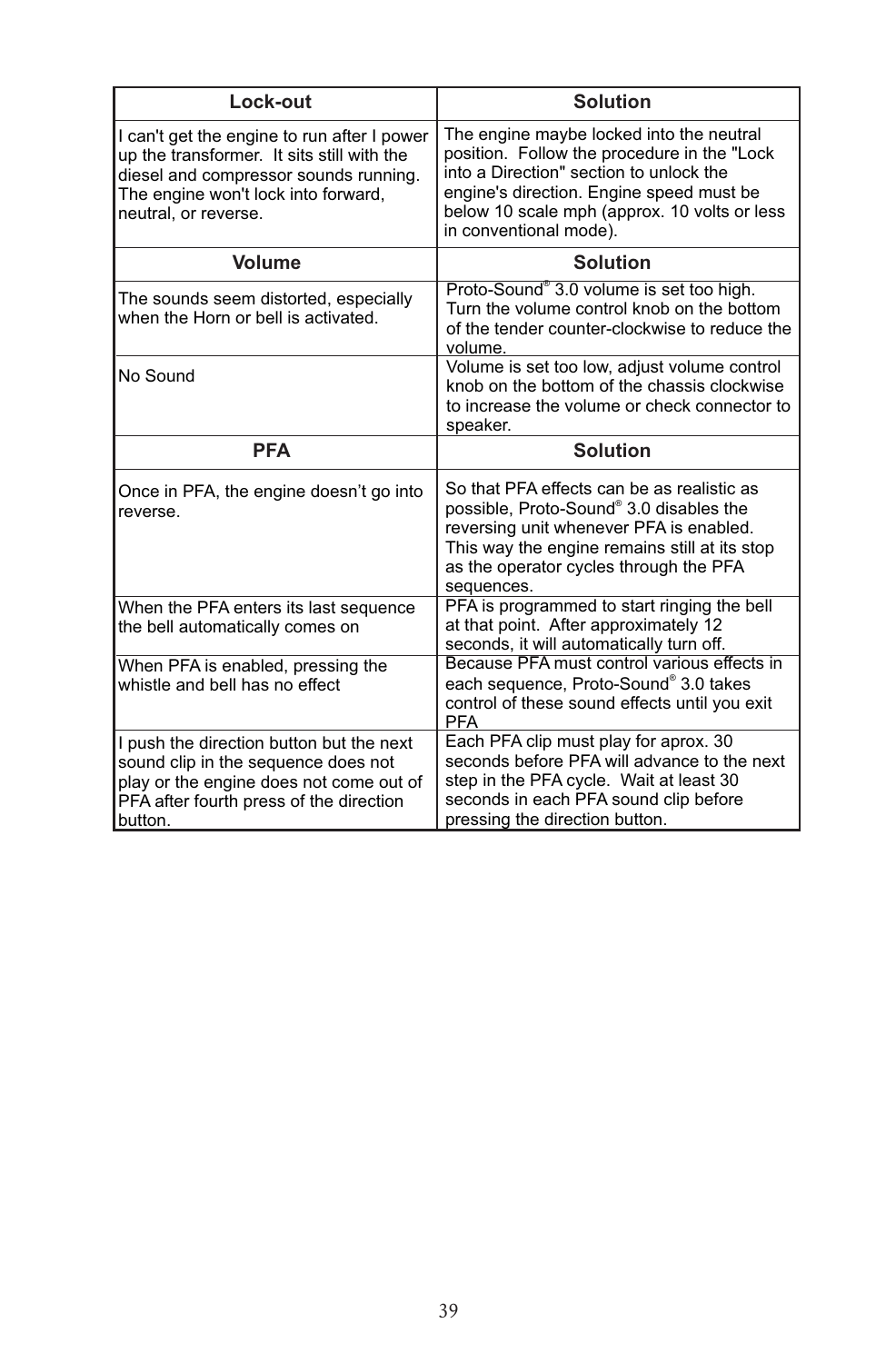## Conventional DC

| Start-up                                                                                              | <b>Solution</b>                                                                                                                                                                                                                                                     |
|-------------------------------------------------------------------------------------------------------|---------------------------------------------------------------------------------------------------------------------------------------------------------------------------------------------------------------------------------------------------------------------|
| When I apply power to the track my<br>engine doesn't do anything. No lights,<br>no sound, no nothing. | Check to see if that section of track has power<br>Use a voltmeter or a lit passenger car.                                                                                                                                                                          |
|                                                                                                       | Slide the engine a couple of feet in either<br>direction, you may have a bad track section                                                                                                                                                                          |
|                                                                                                       | Have you got that section electrically isolated<br>with a toggle switch or other device?                                                                                                                                                                            |
| <b>Sound</b>                                                                                          | <b>Solution</b>                                                                                                                                                                                                                                                     |
| I have no sound from my engine, but<br>my lights are on and it moves just fine.                       | Check the volume pot on your tender. Full CW<br>$=$ Max volume                                                                                                                                                                                                      |
| There's a crackling sound from my<br>engine                                                           | Check to see if a screw or some other material<br>hasn't lodged itself in the underside of the<br>chassis or tender                                                                                                                                                 |
|                                                                                                       | Make sure smoke volume pot is turned full CW                                                                                                                                                                                                                        |
| <b>Smoke</b>                                                                                          | <b>Solution</b>                                                                                                                                                                                                                                                     |
| My engine isn't smoking at all                                                                        | Make sure smoke volume pot is turned full CW                                                                                                                                                                                                                        |
|                                                                                                       | If you just filled it with smoke fluid sometimes<br>the fluid can make a seal in the stack. Blow<br>down the stack to clear the air bubble                                                                                                                          |
|                                                                                                       | Check the Tender/Boiler drawbar connection.<br>You've got to have them locked together                                                                                                                                                                              |
| My engine's smoke output is low                                                                       | If you've been running your engine in DCS or<br>DCC mode the smoke may have gotten set to<br>Low or Med. With the engine running in DCS or<br>DCC set the smoke back to High. It'll remember<br>what you last set it as when you run it again in<br>Conventional DC |
|                                                                                                       | Check for an obstruction in the smoke stack                                                                                                                                                                                                                         |
|                                                                                                       | Add 10-12 drops of smoke fluid                                                                                                                                                                                                                                      |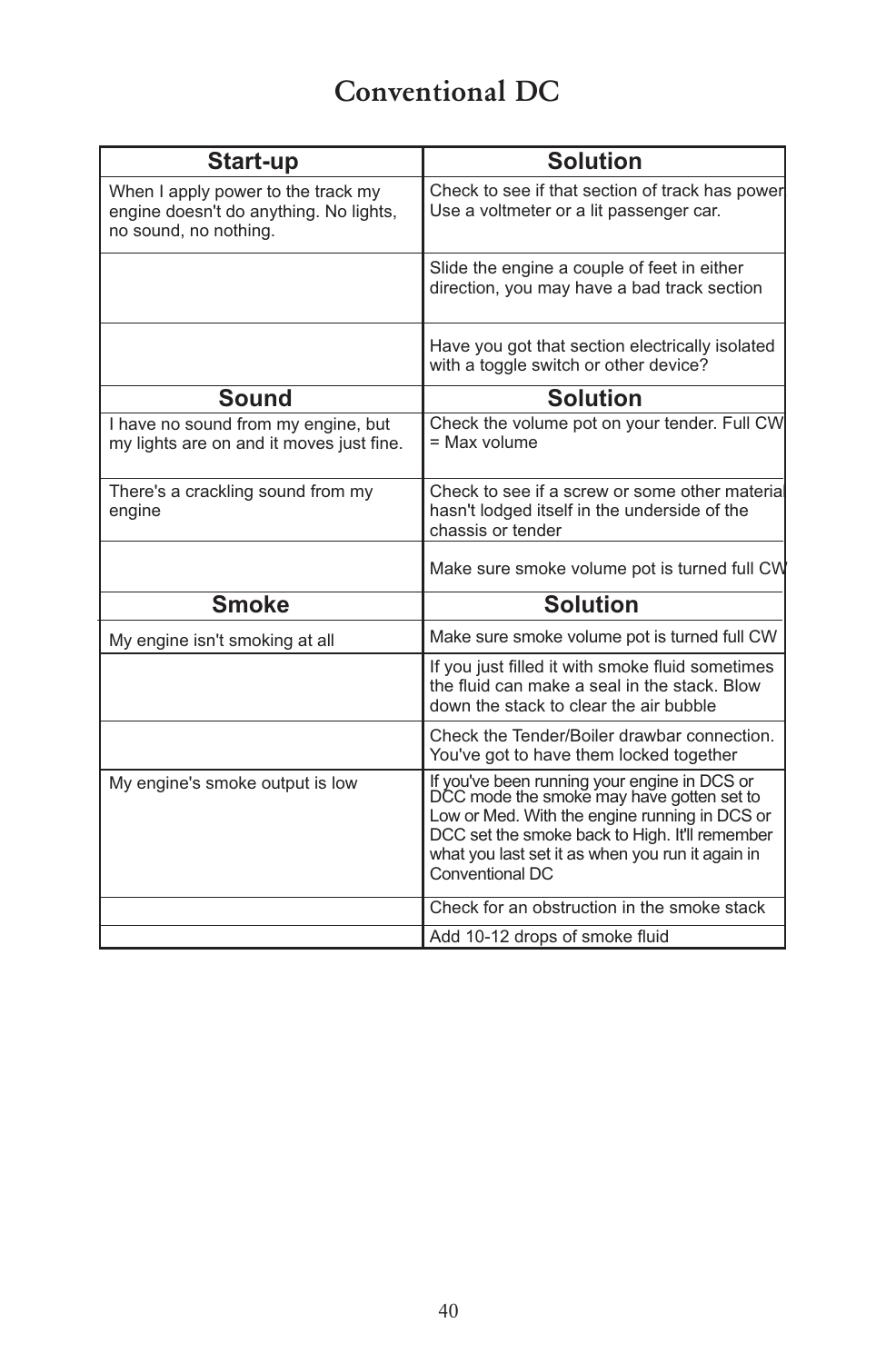| Lights                                                                                         | <b>Solution</b>                                                                                                                                                                                                                                    |
|------------------------------------------------------------------------------------------------|----------------------------------------------------------------------------------------------------------------------------------------------------------------------------------------------------------------------------------------------------|
| One of my lights is out.                                                                       | Most likely you had been running the engine<br>in DCC or DCS mode and toggled that light<br>off. Put it back into one of those modes and<br>turn that light back on. The engine will<br>remember that when you run it again in<br>Conventional DC. |
| None of my lights are on.                                                                      | Could be the same reason as "One of my<br>lights is out"                                                                                                                                                                                           |
|                                                                                                | Is the engine getting power? Check to see if<br>there if voltage on the track or move the<br>engine a few feet in either direction.                                                                                                                |
| <b>Motion</b>                                                                                  | Solution                                                                                                                                                                                                                                           |
| When I apply power to the track my<br>engine starts up (lights and sound) but it<br>won't move | Lower the track voltage then raise it again.<br>The engine should start moving. If you apply<br>greater than 9VDC quickly the engine will just<br>sit there. Lowering it below 9VDC then raising<br>it will get the engine moving.                 |
| My engine hesitates at slow speeds.                                                            | An engine may do this right out of the box if it<br>has not been lubricated. Follow the lubrication<br>instructions. Now go ahead and run it.                                                                                                      |
|                                                                                                | New engines even after they are lubricated<br>may take a little bit to get everything run in. Be<br>a little patient and let it run for a bit. It should<br>clear up shortly after lubricating and running.                                        |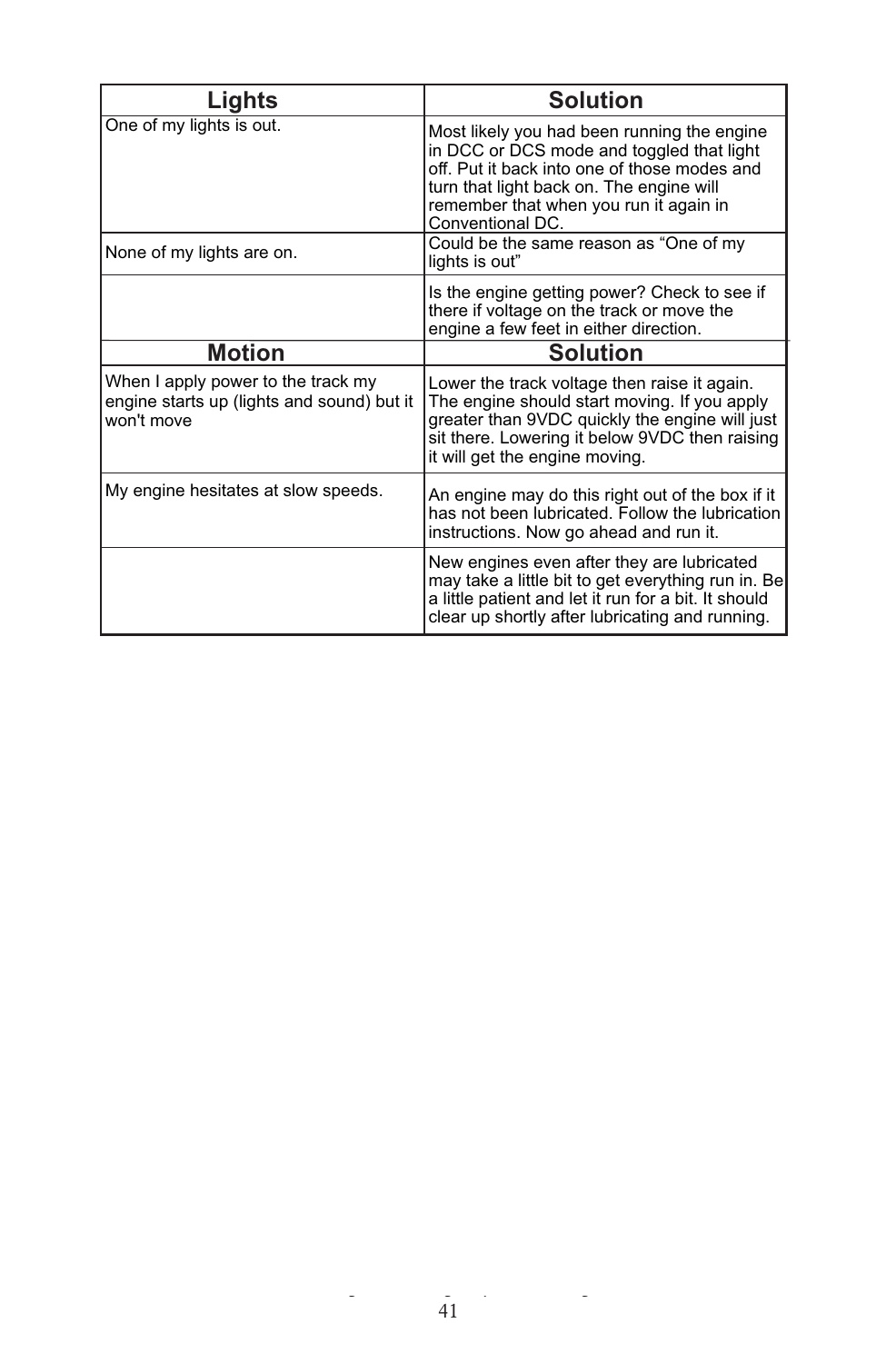| Start-up                                                                                                             | <b>Solution</b>                                                                                                                                                                                                                                                                                                                                                                                            |
|----------------------------------------------------------------------------------------------------------------------|------------------------------------------------------------------------------------------------------------------------------------------------------------------------------------------------------------------------------------------------------------------------------------------------------------------------------------------------------------------------------------------------------------|
| When I apply power to the track my<br>engine doesn't do anything. No lights, no<br>sound.                            | Did you press F3 yet? F3 on your DCC<br>handheld will start your engine up.                                                                                                                                                                                                                                                                                                                                |
|                                                                                                                      | Check to see if that section of track has<br>power. Use a voltmeter or a lit passenger car,<br>not your tongue.                                                                                                                                                                                                                                                                                            |
|                                                                                                                      | Slide the engine a couple of feet in either<br>direction, you may have a bad track section.                                                                                                                                                                                                                                                                                                                |
|                                                                                                                      | Have you got that section electrically isolated<br>with a toggle switch or other device?                                                                                                                                                                                                                                                                                                                   |
| <b>Sound</b>                                                                                                         | <b>Solution</b>                                                                                                                                                                                                                                                                                                                                                                                            |
| I have no sound on my engine, but my<br>lights are on and it moves just fine.                                        | You may have it turned off. Repeatedly press<br>F6 to cycle through the volume levels (there<br>are 9 levels, 0-max).                                                                                                                                                                                                                                                                                      |
| There's a crackling sound from my<br>engine                                                                          | Check to see if a screw or some other<br>material hasn't lodged itself in the underside<br>of the engine.                                                                                                                                                                                                                                                                                                  |
| When I run Doppler I can hear the<br>Doppler shift but then the engine sounds<br>fade out and I can't get them back. | This is normal. You will need to press the F21<br>button again to turn Doppler off. Your engine<br>sounds will now return to normal.                                                                                                                                                                                                                                                                       |
|                                                                                                                      |                                                                                                                                                                                                                                                                                                                                                                                                            |
| <b>Smoke</b>                                                                                                         | <b>Solution</b>                                                                                                                                                                                                                                                                                                                                                                                            |
| My engine isn't smoking at all.                                                                                      | Make sure you've got the smoke switch ON. It<br>must be ON for the smoke to operate in DCC<br>Mode.                                                                                                                                                                                                                                                                                                        |
|                                                                                                                      | Press F12 on your DCC handheld. This will<br>activate the smoke.                                                                                                                                                                                                                                                                                                                                           |
|                                                                                                                      | If you just filled it with the smoke fluid<br>sometimes the fluid can make a seal in the<br>stack blow down the stack to clear the air<br>bubble.                                                                                                                                                                                                                                                          |
| My engine barely smokes.                                                                                             | You may have set the smoke to Low. F13 will<br>vary the smoke levels. Or, if you were running<br>it in DCS mode you may have toggled it there<br>(if you don't have F13 on your DCC handheld<br>you will have to put it back into DCS mode<br>and change it from there), or follow the<br>instructions starting on pg. 27 to move the<br>smoke volume into an F Function that exists<br>on your controller |
|                                                                                                                      | Check for an obstruction in the smoke<br>stack<br>Add 10-12 drops of smoke fluid                                                                                                                                                                                                                                                                                                                           |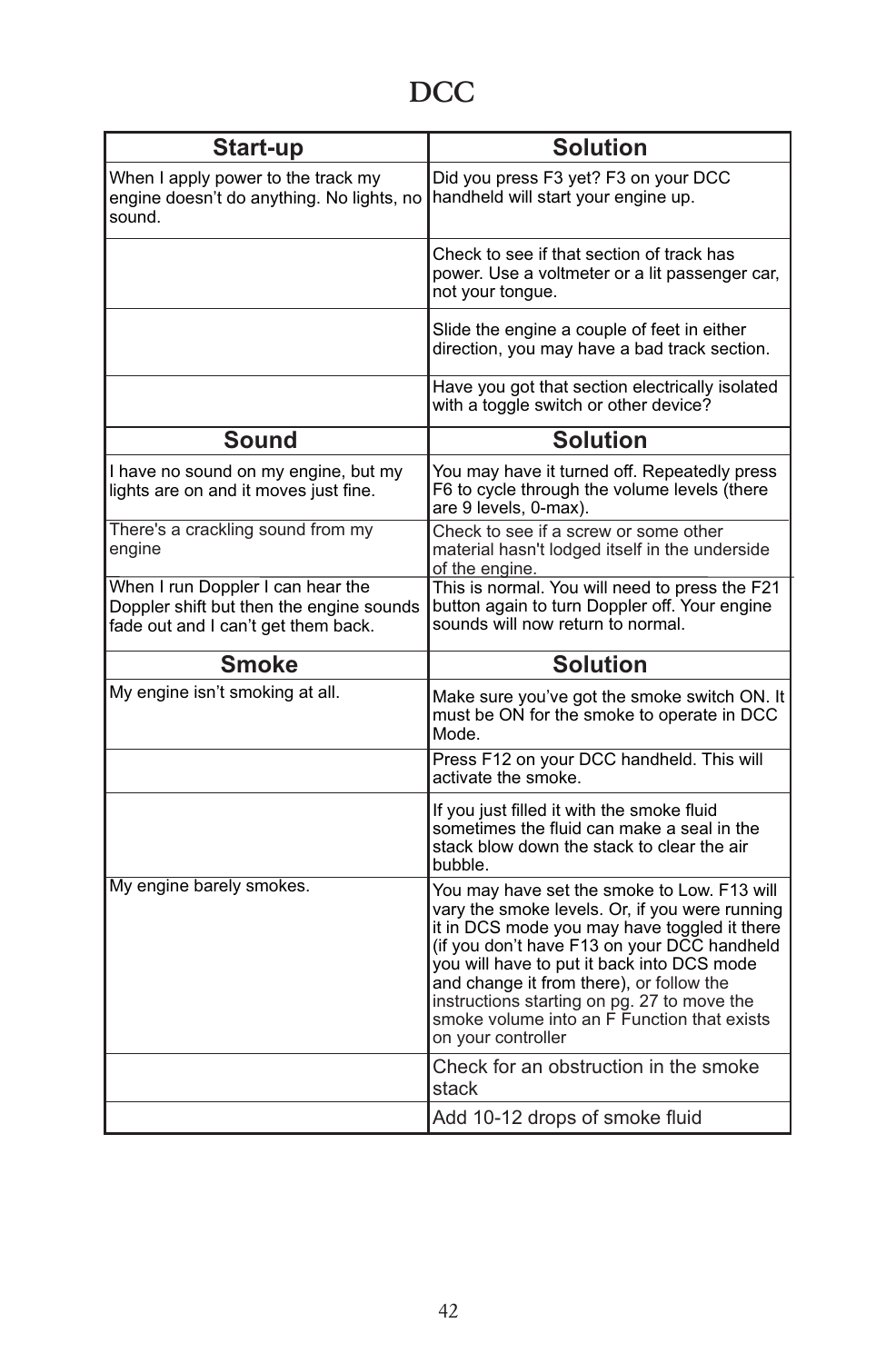| Lights                                                                                           | <b>Solution</b>                                                                                                                                                                                                                              |
|--------------------------------------------------------------------------------------------------|----------------------------------------------------------------------------------------------------------------------------------------------------------------------------------------------------------------------------------------------|
| One of my lights is out.                                                                         | Check your F keys. F0 is the headlight (also<br>controls the Back-up light) and F5 will toggle<br>the Cab light and firebox light.                                                                                                           |
| None of my lights are on.                                                                        | Could be the same reason as "One of my<br>lights is out"                                                                                                                                                                                     |
|                                                                                                  | Is the engine getting power? Check to see if<br>there is voltage on the track or move the<br>engine a few feet in either direction.                                                                                                          |
| <b>Motion</b>                                                                                    | <b>Solution</b>                                                                                                                                                                                                                              |
| When I apply power and hit F3, my<br>engine powers up but it won't move.                         | This is normal, dial up the speed on your DCC<br>controller to make your engine move.                                                                                                                                                        |
| My engine hesitates at slow speeds.                                                              | An engine may do this right out of the box if it<br>has not been lubricated. Follow the lubrication<br>instructions. Now go ahead and run it.                                                                                                |
|                                                                                                  | New engines even after they are lubricated<br>may take a little bit to get everything run in. Be<br>a little patient and let it run for a bit. It should<br>clear up shortly after lubricating and running.                                  |
| <b>PFA</b>                                                                                       | <b>Solution</b>                                                                                                                                                                                                                              |
| I hit F4 to start the PFA but the engine<br>just keeps ringing its bell, that's all it'll<br>do. | Bring the engine speed to 0. Now press F4.<br>You will now hear the station arrival or freight<br>yard sounds (pretty cool, huh?). Pressing F4<br>will cycle through the PFA sequences (check<br>out the PFA section of the manual for more) |
| <b>Shut Down</b>                                                                                 | <b>Solution</b>                                                                                                                                                                                                                              |
| Okay, I give up. What do I have to do to<br>shut it down?                                        | Well, you can either remove power from<br>the track or press F3 again.                                                                                                                                                                       |
| <b>Lost or Unknown Address</b>                                                                   | <b>Solution</b>                                                                                                                                                                                                                              |
| I can't call up my engine on the address<br>I believe it to be set at                            | Perform the 55-55-55 Reset instructions<br>on page 23                                                                                                                                                                                        |
|                                                                                                  | If you are trying to talk to an engine on its<br>short address you may have set CV29 to<br>activate long addressing. Try to get a hold of<br>the engine on its last known long address                                                       |
|                                                                                                  | Place the engine on the Programming Track<br>output on your DCC system and write a value<br>of 3 to CV1                                                                                                                                      |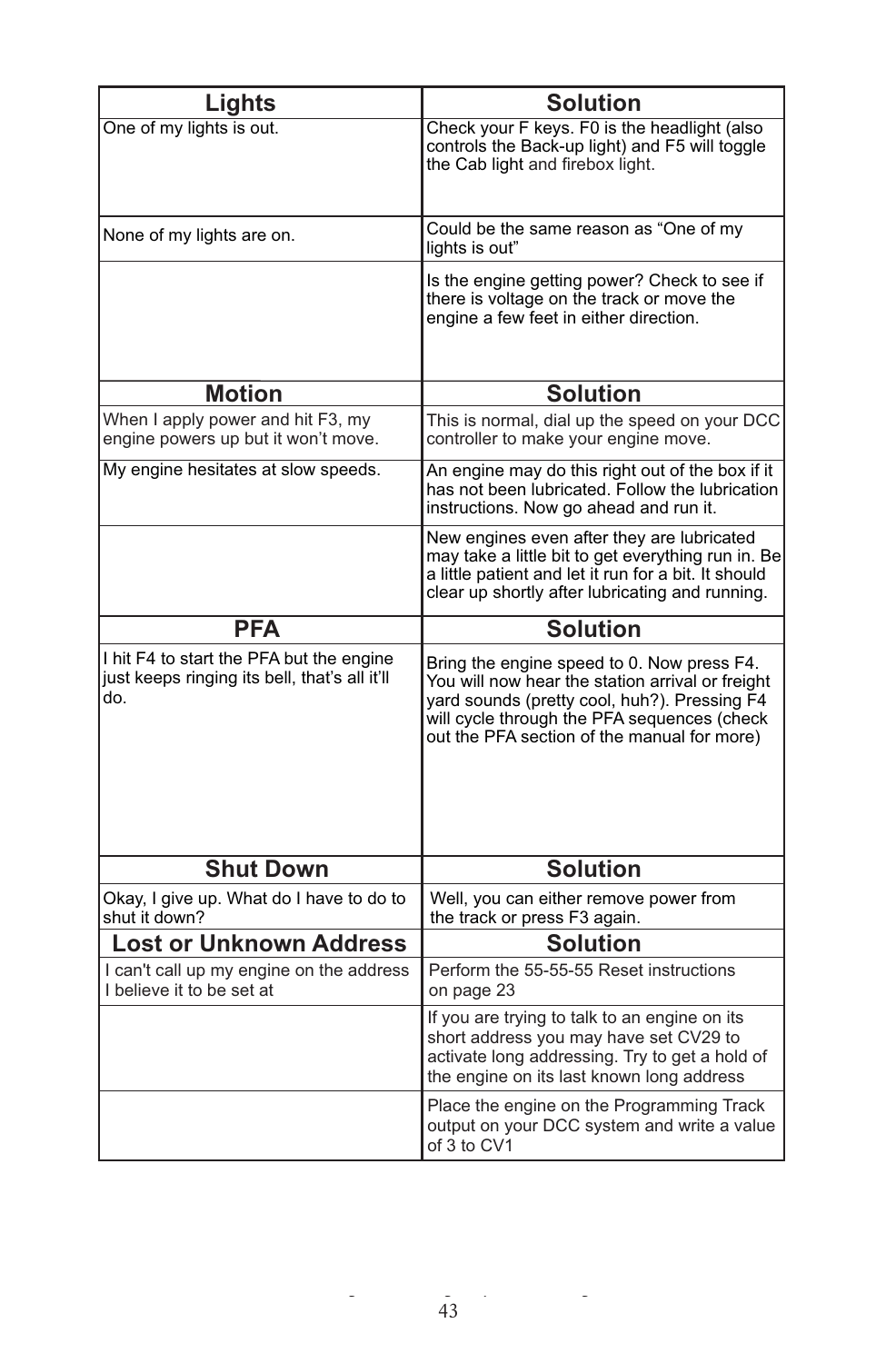# DCS (Remember, it's NOT DCC)

| Start-up                                                                                                            | <b>Solution</b>                                                                                                                                                                                                                                                        |
|---------------------------------------------------------------------------------------------------------------------|------------------------------------------------------------------------------------------------------------------------------------------------------------------------------------------------------------------------------------------------------------------------|
| When I apply power to the track my<br>engine doesn't do anything. No lights, no<br>sound.                           | This is normal. You have to hit the Start-Up<br>button.                                                                                                                                                                                                                |
|                                                                                                                     | Check to see if that section of track has<br>power. Use a voltmeter or a lit passenger car,<br>not your tongue.                                                                                                                                                        |
|                                                                                                                     | Slide the engine a couple of feet in either<br>direction, you may have a bad track section<br>Have you got that section electrically isolated<br>with a toggle switch or other device?                                                                                 |
| I get an error when I hit Start-Up                                                                                  | Have you recently changed the engine<br>address?                                                                                                                                                                                                                       |
|                                                                                                                     | Check if there is power on that section of<br>track the engine is sitting on (there has to be<br>power for the signal to get to the engine and<br>for the engine to be able to hear it)                                                                                |
| DCS is polarity sensitive when powered<br>by a DC power supply.                                                     | Check the polarity of the DC power supply<br>connected to the Fixed 1 or Fixed 2 Inputs.<br>Shut down power, reverse the inputs and<br>repower DCS. Hitting the startup button on<br>the DCS remote should start up the engine.                                        |
|                                                                                                                     | If you have two engines on the track they<br>both may have the same address. Take one<br>of them off the rails and try it again                                                                                                                                        |
| <b>Sound</b>                                                                                                        | <b>Solution</b>                                                                                                                                                                                                                                                        |
| When I press the Whistle Button on my<br>DCS remote or DCS commander the<br>whistle doesn't blow                    | Check if the playable whistle is active. On the<br>DCS Commander there will be two dashes on<br>the right side of the LCD if it's active. Press<br>"A1" twice to ensure it's turned off. On your<br>DCS remote press the "SPW" button twice to<br>ensure it's disabled |
| I have no sound on my engine, but my<br>lights are on and it moves just fine                                        | You may have it turned off. Repeatedly press<br>VOL + to bring the Master Volume up                                                                                                                                                                                    |
|                                                                                                                     | Did you turn off the ENG Sounds? Press the<br>ENG SND button on your DCS controller.                                                                                                                                                                                   |
|                                                                                                                     | Check that you haven't lowered any of the<br>independent engine volumes (Eng Sounds,<br>Bell, Whistle, or Accent)                                                                                                                                                      |
| There's a crackling sound from my<br>engine                                                                         | Check to see if a screw or some other material<br>has lodged itself in the underside of the<br>engine.                                                                                                                                                                 |
| When I run Doppler I can hear the<br>Doppler shift but then the engine sounds<br>fade out and I can't get them back | This is normal. You will need to press the<br>Doppler button again to turn Doppler off. Your<br>engine sounds will now return to normal                                                                                                                                |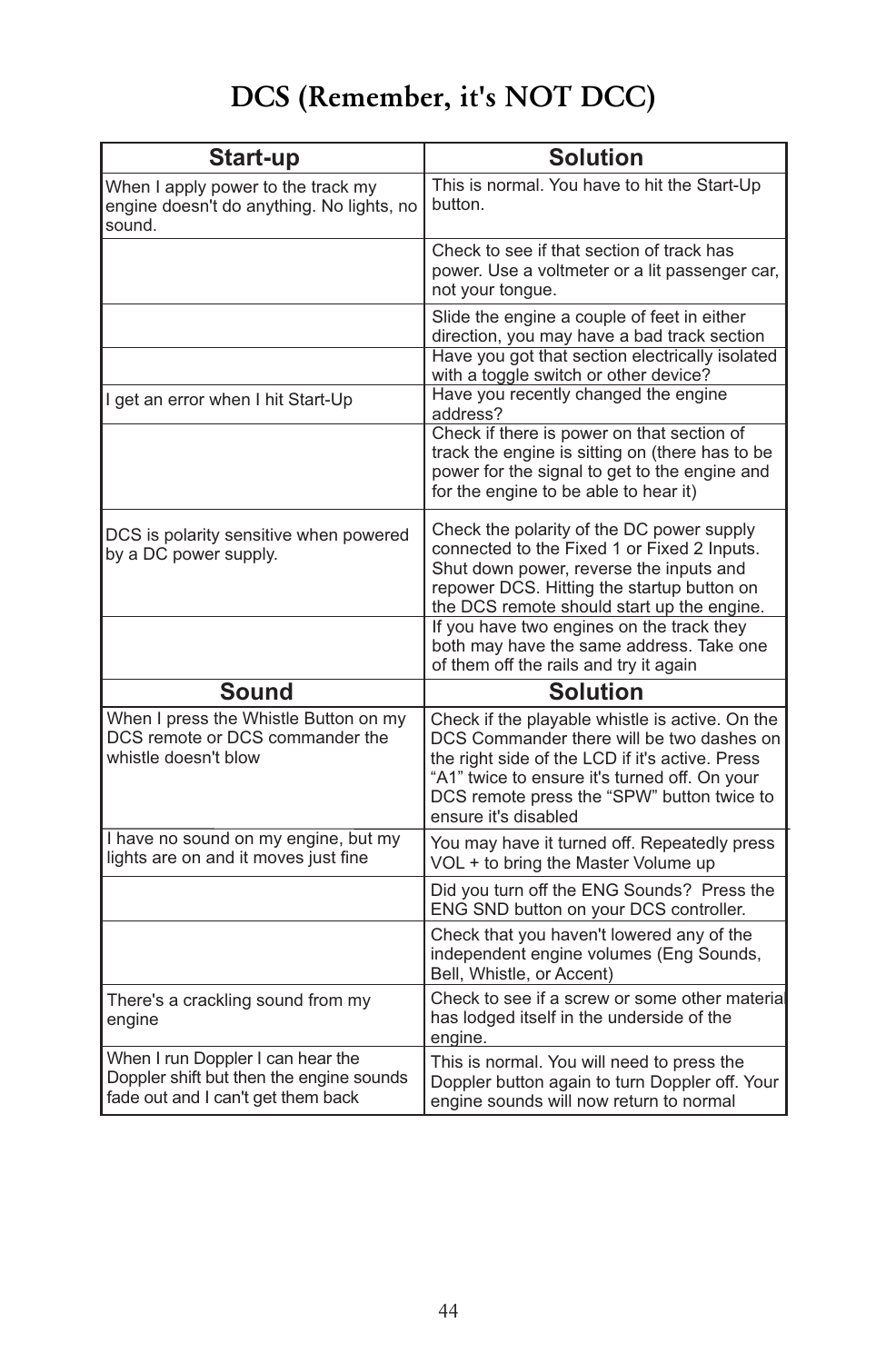| <b>Smoke</b>                                                                   | <b>Solution</b>                                                                                                                                                                                             |
|--------------------------------------------------------------------------------|-------------------------------------------------------------------------------------------------------------------------------------------------------------------------------------------------------------|
| My engine isn't smoking at all                                                 | Press the smoke button, this will activate the<br>smoke                                                                                                                                                     |
| My engine barely smokes                                                        | If you just filled it with the smoke fluid<br>sometimes the fluid can make a seal in the<br>stack. Blow down the stack to clear the air<br>bubble.                                                          |
|                                                                                | You may have set the smoke to Low. This can<br>be changed from Low to Med to High.                                                                                                                          |
|                                                                                | Check for an obstruction in the smoke<br>stack                                                                                                                                                              |
|                                                                                | Add 10-12 drops of smoke fluid                                                                                                                                                                              |
| Lights                                                                         | <b>Solution</b>                                                                                                                                                                                             |
| One of my lights is out.                                                       | Check that you haven't turned it off with the<br>DCS controller. You have independent control<br>over lights on your engine                                                                                 |
| None of my lights are on.                                                      | Could be the same reason as "One of my<br>lights is out"                                                                                                                                                    |
|                                                                                | Is the engine getting power? Check to see if<br>there is voltage on the track or move the<br>engine a few feet in either direction.                                                                         |
| <b>Motion</b>                                                                  | Solution                                                                                                                                                                                                    |
| When I apply power and hit Start-up, my<br>engine powers up but it won't move. | This is normal, dial up the speed on your DCS<br>Remote to make your engine move.                                                                                                                           |
| My engine hesitates at slow speeds.                                            | An engine may do this right out of the box if it<br>has not been lubricated. Follow the lubrication<br>instructions. Now go ahead and run it.                                                               |
|                                                                                | New engines even after they are lubricated<br>may take a little bit to get everything run in. Be<br>a little patient and let it run for a bit. It should<br>clear up shortly after lubricating and running. |
| <b>PFA</b>                                                                     | <b>Solution</b>                                                                                                                                                                                             |
| When I enter PFA all that happens is the<br>bell rings. What do I do?          | Press the DIR button. Your engine will stop<br>and begins the arrival sequence. Pressing the<br>DIR button will cycle you through the next 3<br>PFA sequences                                               |
| Why does my engine run away all by<br>itself after the PFA is over?            | This is normal. The engine will leave the<br>station at the same speed it entered (when hit<br>the PFA button). The speed setting can be<br>changed after the bell stops ringing.                           |
| <b>Shut Down</b>                                                               | <b>Solution</b>                                                                                                                                                                                             |
| Okay, I give up. What do I have to do to<br>shut it down?                      | Well, you can either remove power from<br>the track or press or press Shut-Down.<br>Button on the DCS Remote                                                                                                |
| <b>Lost or Unknown Address</b>                                                 | <b>Solution</b>                                                                                                                                                                                             |
| I can't call up my engine on the address<br>I believe it to be set at          | Delete the engine from your DCS remote,<br>and attempt to re-add it.                                                                                                                                        |
|                                                                                | On the DCS Remote, hit Menu→System→<br>Engine Setup → Recover Engine                                                                                                                                        |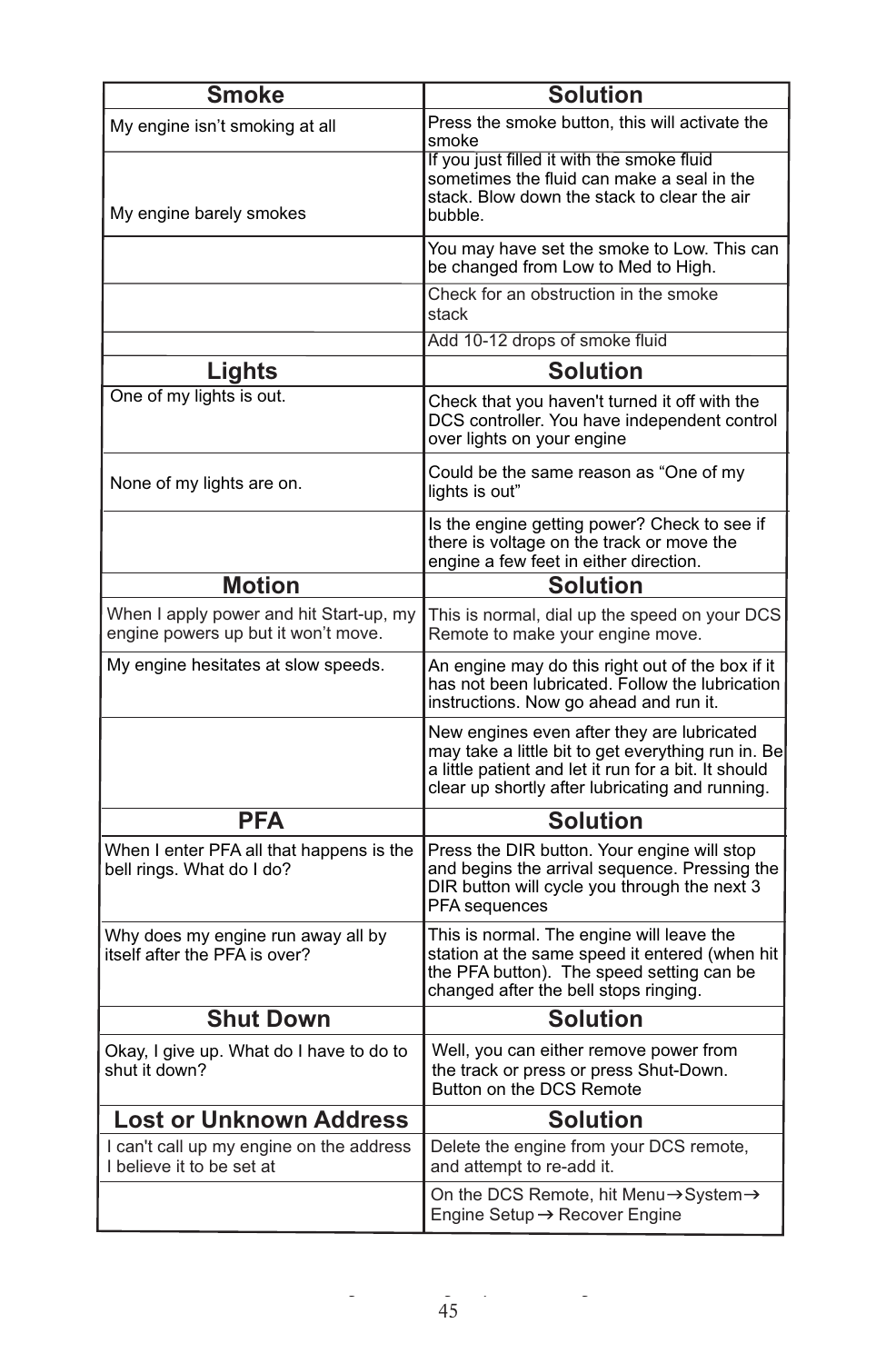## Transformer Compatibility and Wiring Chart

Proto-Sound® 3.0 is designed to work with most standard AC transformers. The chart below lists the many compatible transformers. Note that many of the operational commands described in these instructions require a bell button, so if your transformer does not have its own bell button, you should consider adding one to get the full benefit of the system. In addition, the chart details how the terminals on these transformers should be attached to your layout.

| <b>RECOMMENDED AC TRANSFORMERS</b>                        |                                         |                                        |                     |                 |                                   |  |
|-----------------------------------------------------------|-----------------------------------------|----------------------------------------|---------------------|-----------------|-----------------------------------|--|
| Transformer<br><b>Model</b>                               | <b>Center Rail</b>                      | <b>Outside Rail</b>                    | Min/Max.<br>Voltage | Power<br>Rating | <b>Transformer</b><br><b>Type</b> |  |
| <b>MTH Z-500</b>                                          | <b>Red Terminal</b>                     | <b>Black Terminal</b>                  | $0-18v$             | 50-Watt         | Electronic                        |  |
| <b>MTH Z-750</b>                                          | <b>Red Terminal</b>                     | <b>Black Terminal</b>                  | $0 - 21v$           | 75-Watt         | Electronic                        |  |
| MTH Z-1000                                                | <b>Red Terminal</b>                     | <b>Black Terminal</b>                  | $0-21v$             | 100-Watt        | Electronic                        |  |
| MTH Z-4000                                                | <b>Red Terminal</b>                     | <b>Black Terminal</b>                  | $0 - 22v$           | 390-Watt        | Electronic                        |  |
| Lionel 1032                                               | U                                       | A                                      | $5-16v$             | 90-Watt         | <b>Standard</b>                   |  |
| Lionel 1032M                                              | U                                       | A                                      | $5-16v$             | 90-Watt         | <b>Standard</b>                   |  |
| Lionel 1033                                               | U                                       | A                                      | $5-16v$             | 90-Watt         | <b>Standard</b>                   |  |
| Lionel 1043                                               | u                                       | A                                      | $5-16v$             | 90-Watt         | <b>Standard</b>                   |  |
| Lionel 1043M                                              | U                                       | А                                      | $5-16v$             | 90-Watt         | <b>Standard</b>                   |  |
| Lionel 1044                                               | U                                       | A                                      | $5-16v$             | 90-Watt         | <b>Standard</b>                   |  |
| Lionel 1053                                               | U                                       | A                                      | $8 - 17v$           | 60-Watt         | <b>Standard</b>                   |  |
| Lionel 1063                                               | U                                       | A                                      | $8-17v$             | 60-Watt         | <b>Standard</b>                   |  |
| <b>Lionel LW</b>                                          | A                                       | U                                      | $8-18v$             | 75-Watt         | <b>Standard</b>                   |  |
| Powermaster                                               | u                                       | A                                      | $8-18v$             | 135VA           | Electronic                        |  |
| All-Trol                                                  | <b>Left Terminal</b>                    | <b>Right Terminal</b>                  | $0 - 24v$           | 300-Watt        | Electronic                        |  |
| <b>Dallee Hostler</b>                                     | <b>Left Terminal</b>                    | <b>Right Terminal</b>                  |                     |                 | Electronic                        |  |
| <b>Lionel LW</b>                                          | A                                       | U                                      | $8-18v$             | 75-Watt         | <b>Standard</b>                   |  |
| <b>Lionel KW</b>                                          | $A$ or $B$                              | u                                      | $6-20v$             | 190-Watt        | <b>Standard</b>                   |  |
| <b>Lionel MW</b>                                          | <b>Outside Track</b><br><b>Terminal</b> | <b>Inside Track</b><br><b>Terminal</b> | $5-16v$             | 50V.A.          | Electronic                        |  |
| <b>Lionel RS-1</b>                                        | <b>Red Terminal</b>                     | <b>Black Terminal</b>                  | $0-18v$             | 50V.A.          | Electronic                        |  |
| <b>Lionel RW</b>                                          | U                                       | А                                      | $9-19v$             | 110-Watt        | <b>Standard</b>                   |  |
| <b>Lionel SW</b>                                          | U                                       | A                                      | Unknown             | 130-Watt        | <b>Standard</b>                   |  |
| <b>Lionel TW</b>                                          | u                                       | A                                      | $8-18v$             | 175-Watt        | <b>Standard</b>                   |  |
| <b>Lionel ZW</b>                                          | A,B,C or D                              | U                                      | $8-20v$             | 275-Watt        | <b>Standard</b>                   |  |
| <b>Lionel Post-War</b><br>Celebration<br><b>Series ZW</b> | A,B,C or D                              | Common                                 | $0 - 20v$           | 135/190 Watt    | Electronic                        |  |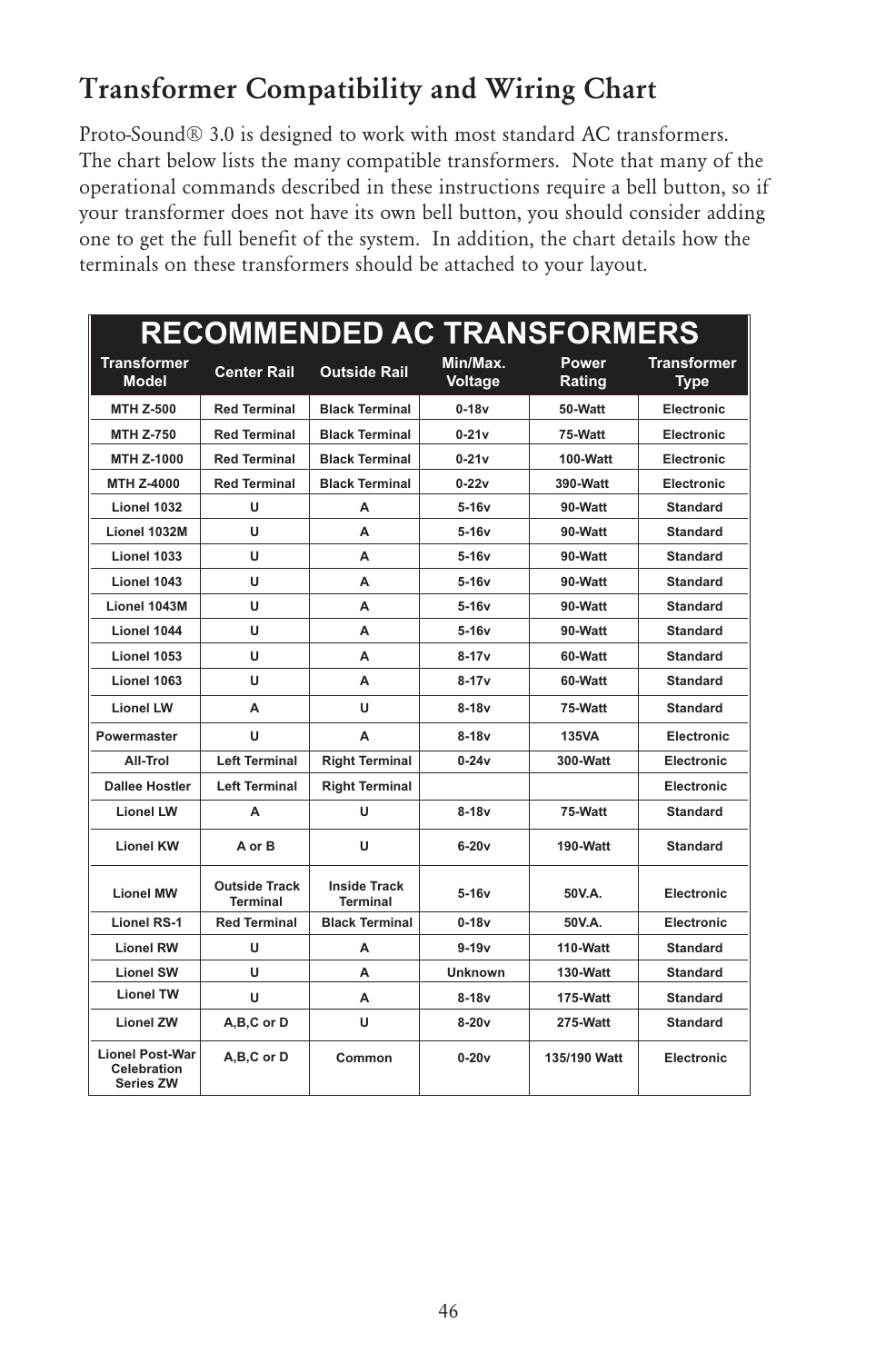## DC Power Supply Chart

| <b>RECOMMENDED DC TRANSFORMERS</b>                                |                                              |                 |                                                                                                                                                                                      |                                   |  |  |
|-------------------------------------------------------------------|----------------------------------------------|-----------------|--------------------------------------------------------------------------------------------------------------------------------------------------------------------------------------|-----------------------------------|--|--|
| <b>Transformer</b><br><b>Model</b>                                | Min/Max.<br>Voltage                          | Power<br>Rating | <b>Notes On Use</b>                                                                                                                                                                  | <b>Transformer</b><br><b>Type</b> |  |  |
| MRC 6200                                                          | $0 - 18.5v$                                  | 60-Watt         | Not Recommended For #70-3001-1 J3a                                                                                                                                                   | Electronic                        |  |  |
| <b>MRC</b><br>Controlmaster 20                                    | $0 - 20v$                                    | $100-Watt$      |                                                                                                                                                                                      | <b>Electronic</b>                 |  |  |
| PH Hobbies<br>PS <sub>5</sub>                                     | $0 - 20v$                                    | 100-Watt        |                                                                                                                                                                                      | Electronic                        |  |  |
| PH Hobbies<br><b>PS10G</b>                                        | $0 - 20v$                                    | <b>180-Watt</b> |                                                                                                                                                                                      | <b>Electronic</b>                 |  |  |
| <b>Bridgeworks</b><br>Magnum 15                                   | $0-24v *$                                    | 300-Watt        |                                                                                                                                                                                      | Electronic                        |  |  |
| <b>Bridgeworks</b><br>Magnum 200                                  | $0-24v *$                                    | 300-Watt        |                                                                                                                                                                                      | <b>Electronic</b>                 |  |  |
| <b>Bridgeworks</b><br>Magnum 400                                  | $0-24v *$                                    | 300-Watt        |                                                                                                                                                                                      | <b>Electronic</b>                 |  |  |
| <b>Bridgeworks</b><br>Magnum 1000                                 | $0-24v *$                                    | 300-Watt        |                                                                                                                                                                                      | <b>Electronic</b>                 |  |  |
| LGB Jumbo<br>#50101                                               | $0-24v *$                                    | <b>240-Watt</b> | Not recommended for #70-3001-1 J3a                                                                                                                                                   | Electronic                        |  |  |
| <b>Crest CRE-55460</b><br>Power Supply w/<br>CRE-55401 Controller | 18VDC on<br>Supply, 0-18VDC<br>at Controller | 180-Watt        | FOR ANALOG DC OPERATION ONLY<br>Controller has PWM Output<br>from Fixed DC Input<br>DO NOT Use with the DCS System (TIU)<br>PWM Output from this power supply<br>Will DAMAGE the TIU | Electronic                        |  |  |

\* Use 22 volts maximum track voltage when operating a MTH locomotive equipped with Proto-Sound, Loco-Sound, Proto-Sound 2.0, or Proto-Sound 3.0